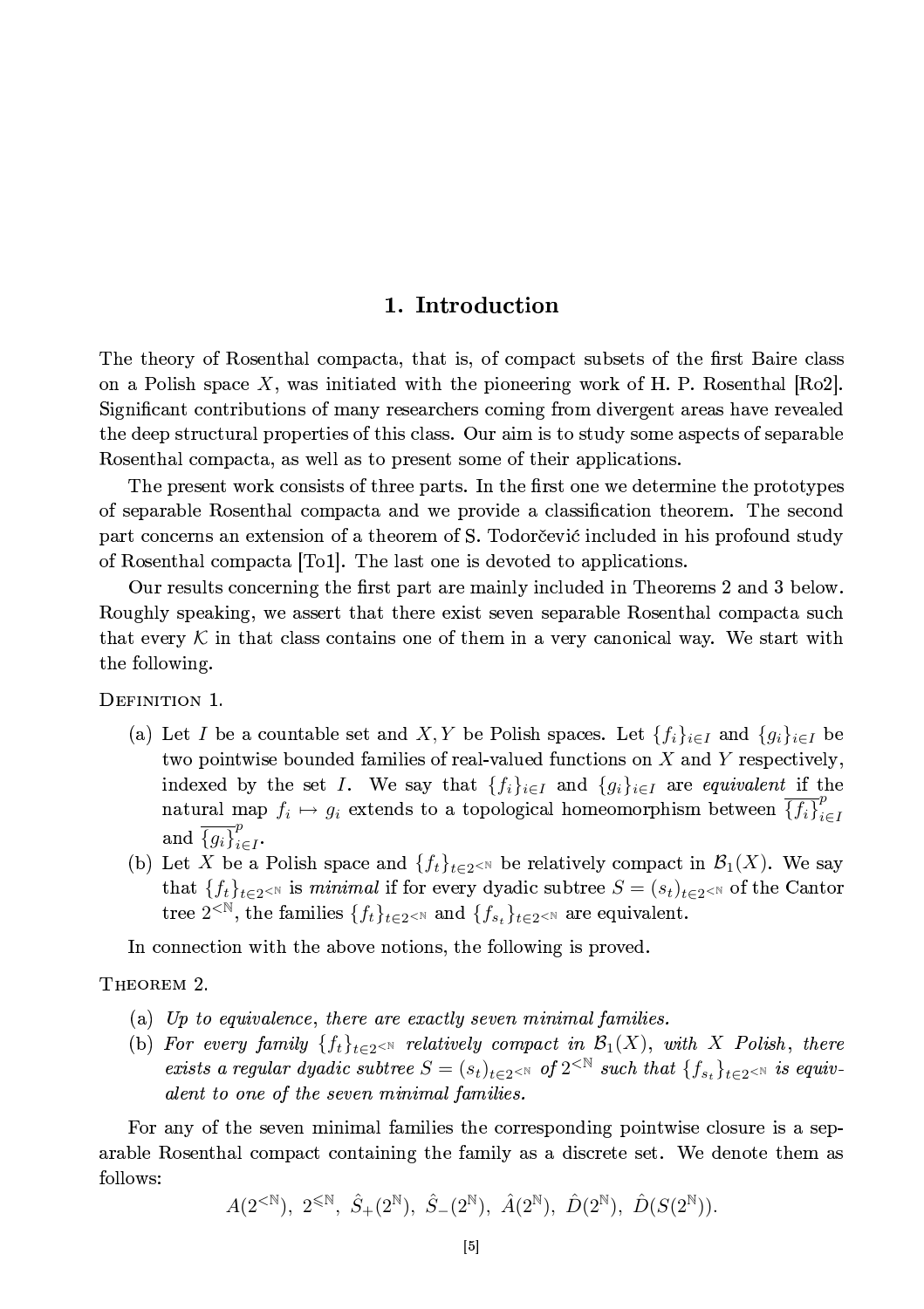The precise description of the families and the corresponding compacta is given in  $\S 4.3$ . The first two in the above list are metrizable spaces. The next two are hereditarily separable, non-metrizable and mutually homeomorphic (thus, the above-defined notion of equivalence of families is stronger than saying that the corresponding closures are homeomorphic). The space  $\hat{S}_+(2^{\mathbb{N}})$ , and so the space  $\hat{S}_-(2^{\mathbb{N}})$  as well, can be realized as a closed subspace of the split interval  $S(I)$ . Following [E], we shall denote by  $A(2^{\mathbb{N}})$ the one-point compactification of the Cantor set  $2^{\mathbb{N}}$ . The space  $\hat{A}(2^{\mathbb{N}})$  is the standard separable extension of  $A(2^{\mathbb{N}})$  (see [Po2], [Ma]). This is the only non-first countable space from the above list. The space  $\hat{D}(2^N)$  is the separable extension of the Aleksandrov duplicate of the Cantor set  $D(2^{\mathbb{N}})$ , as described in [To1]. Finally, the space  $\hat{D}(S(2^{\mathbb{N}}))$ can be realized as a closed subspace of the Helly space. Its accumulation points form the closure of the standard uncountable discrete subset of the Helly space.

Theorem 2 is essentially a success of the infinite-dimensional Ramsey theory for trees and perfect sets. There is a long history of the interaction between Ramsey theory and Rosenthal compacta, which can be traced back to J. Farahat's classical proof [F] of H. P. Rosenthal's  $\ell_1$  Theorem [Ro1] and its tree extension due to J. Stern [Ste]. This interaction was further expanded by S. Todorčević in [To1] with the use of the parameterized Ramsey theory for perfect sets.

The new Ramsey-theoretic ingredient in the proof of Theorem 2 is a result concerning partitions of two classes of antichains of the Cantor tree, which we call *increasing* and *decreasing*. We will briefly comment on the proof of Theorem 2 and the critical role of this result. One starts with a family  $\{f_t\}_{t\in 2\leq N}$  relatively compact in  $\mathcal{B}_1(X)$ . A first topological reduction shows that in order to understand the closure of  $\{f_t\}_{t\in 2\le N}$  in  $\mathbb{R}^X$ it is enough to determine all subsets of the Cantor tree for which the corresponding subsequence of  $\{f_t\}_{t\in2\leq N}$  is pointwise convergent. A second reduction shows that it is enough to determine only a cofinal subset of convergent subsequences. One is then led to analyze which classes of subsets of the Cantor tree are Ramsey and cofinal. First, we observe that every infinite subset of  $2^{< N}$  contains either an infinite chain or an infinite antichain. It is well-known, and goes back to Stern, that chains are Ramsey. On the other hand, the set of all antichains is not. However, the classes of increasing and decreasing antichains are Ramsey and, moreover, they are cofinal in the set of all antichains. Using the above properties of chains and of increasing and decreasing antichains we are able to have a satisfactory control over the convergent subsequences of  $\{f_t\}_{t\in2\leq N}$ . Finally, repeated applications of F. Galvin's theorem on partitions of doubletons of perfect sets of reals permit us to fully canonicalize the topological behavior of  $\{f_t\}_{t\in 2\le N}$  yielding the proof of Theorem 2.

A direct consequence of Theorem 2(b) is that for every separable Rosenthal compact and for every countable dense subset  $\{f_t\}_{t\in2\leq N}$  of it, there exists a regular dyadic subtree  $S = (s_t)_{t \in 2^{<\mathbb{N}}}$  such that the pointwise closure of  $\{f_{s_t}\}_{t \in 2^{<\mathbb{N}}}$  is homeomorphic to one of the above-described compacta. In general, for a given countable dense subset  $\{f_n\}_n$  of a separable Rosenthal compact  $K$ , we say that one of the minimal families *canonically* embeds into K with respect to  $\{f_n\}_n$  if there exists an increasing injection  $\phi: 2^{< N} \to \mathbb{N}$ such that the family  $\{f_{\phi(t)}\}_{t\in 2\leq N}$  is equivalent to it. The next theorem is a supplement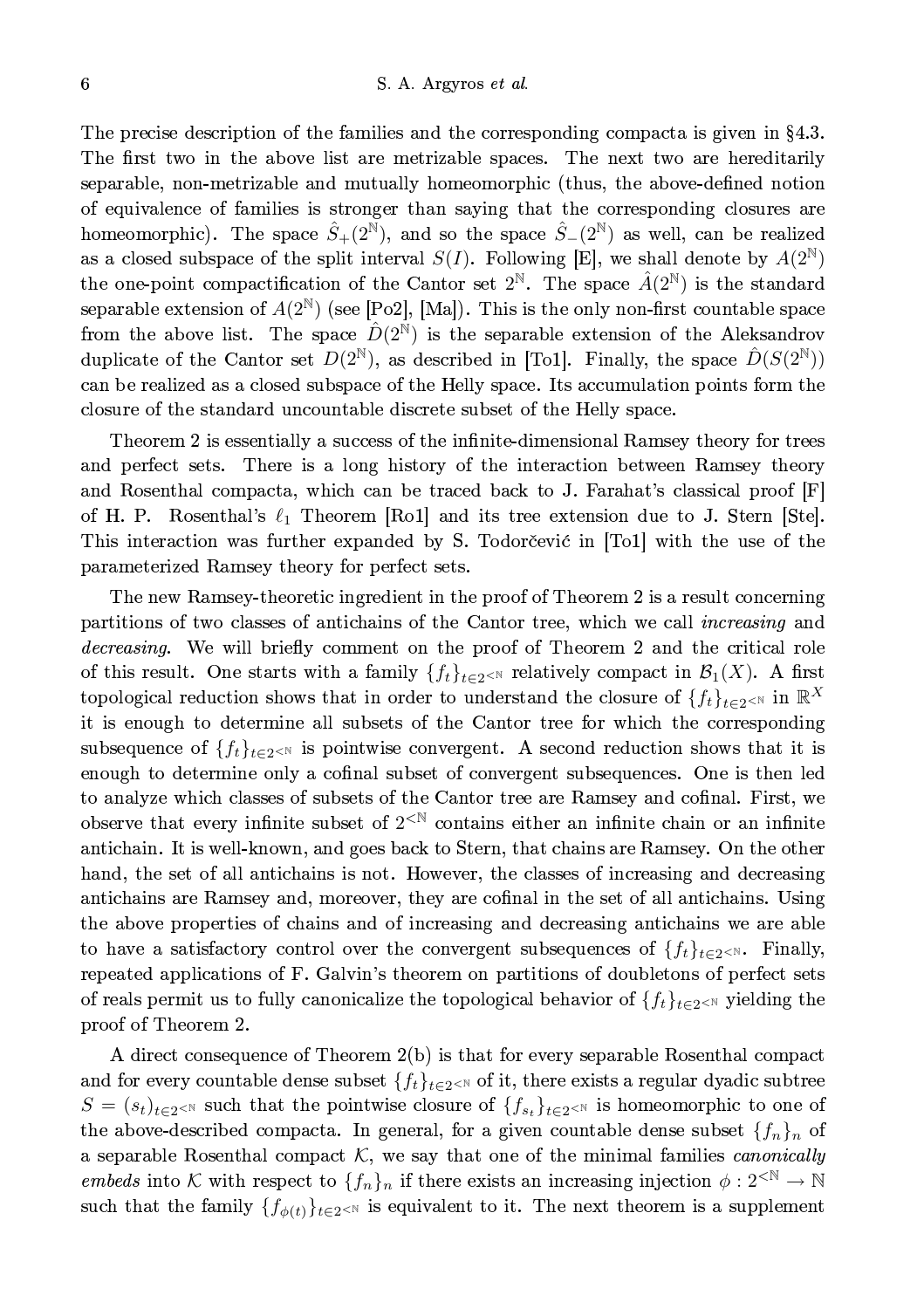to Theorem 2, showing that the minimal families can be chosen to characterize certain topological properties of  $K$ .

**THEOREM 3.** Let K be a separable Rosenthal compact and  $\{f_n\}_n$  a countable dense subset of  $K$ .

- (a) If K consists of bounded functions in  $\mathcal{B}_1(X)$ , is metrizable and non-separable in the supremum norm, then  $2^{\leq \mathbb{N}}$  canonically embeds into K with respect to  $\{f_n\}_n$ such that its image is norm non-separable.
- (b) If K is non-metrizable and hereditarily separable, then either  $\hat{S}_+(2^{\mathbb{N}})$  or  $\hat{S}_-(2^{\mathbb{N}})$ canonically embeds into K with respect to  $\{f_n\}_n$ .
- (c) If K is not hereditarily separable and first countable, then either  $\hat{D}(2^{\mathbb{N}})$  or  $\hat{D}(S(2^{\mathbb{N}}))$  canonically embeds into K with respect to  $\{f_n\}_n$ .
- (d) If K is not first countable, then  $\hat{A}(2^{\mathbb{N}})$  canonically embeds into K with respect to  $\{f_n\}_n$ .

In particular, if  $K$  is non-metrizable, then one of the non-metrizable prototypes canonically embeds into  $K$  with respect to any dense subset of  $K$ .

Part (a) is an extension of Ch. Stegall's classical result [St], which led to the characterization of the Radon-Nikodym property in dual Banach spaces. We mention that Todorčević [To1] has shown that in case (b) above the split interval  $S(I)$  embeds into K. It is an immediate consequence of the above theorem that every non-hereditarily separable  $K$  contains an uncountable discrete subspace of the size of the continuum, a result due to R. Pol [Po1]. The proofs of parts  $(a)$ ,  $(b)$  and  $(c)$  use variants of Stegall's fundamental construction, similar in spirit to the work of G. Godefroy and M. Talagrand [GT]. Part (d) is a consequence of a more general structural result concerning non- $G_{\delta}$  points which we are about to describe. To this end, we start with the following.

DEFINITION 4. Let K be a separable Rosenthal compact on a Polish space X and C a closed subspace of K. We say that C is an *analytic subspace* if there exist a countable dense subset  $\{f_n\}_n$  of K and an analytic subset A of  $[N]$  such that:

- (1) For every  $L \in A$  the accumulation points of the set  $\{f_n : n \in L\}$  in  $\mathbb{R}^X$  form a subset of  $\mathcal{C}$ .
- (2) For every  $g \in \mathcal{C}$  which is an accumulation point of  $\mathcal{K}$  there exists  $L \in A$  with  $g \in \overline{\{f_n\}}_{n \in L}^p$ .

Observe that every separable Rosenthal compact  $K$  is an analytic subspace of itself with respect to any countable dense set. Let us point out that while the class of analytic subspaces is strictly wider than the class of separable ones, it shares all the structural properties of the separable Rosenthal compacta. This will become clear in what follows.

A natural question raised by the above definition is whether the concept of an analytic subspace depends on the choice of the countable dense subset of  $K$ . We believe that it is independent. This is supported by the fact that it is indeed so for analytic subspaces of separable Rosenthal compacta in  $\mathcal{B}_1(X)$  with X compact metrizable.

To state our results concerning analytic subspaces, we also need the following.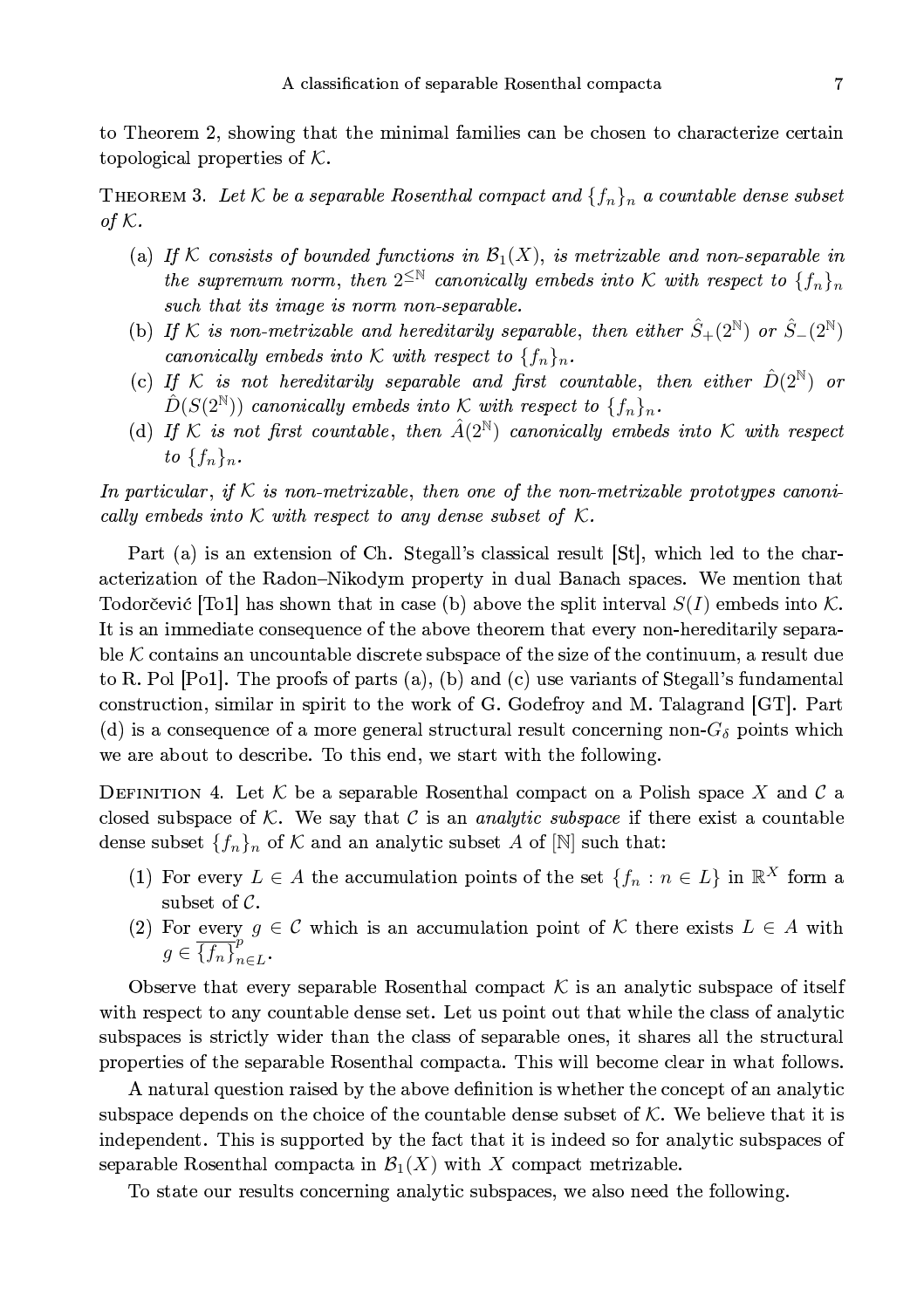DEFINITION 5. Let K be a separable Rosenthal compact,  $\{f_n\}_n$  a countable dense subset of K and C a closed subspace of K. We say that one of the prototypes  $\mathcal{K}_i$  ( $1 \le i \le 7$ ) canon*ically embeds* into K with respect to  $\{f_n\}_n$  and C if there exists a subfamily  $\{f_t\}_{t\in 2\leq N}$  of  $\{f_n\}_n$  which is equivalent to the canonical dense family of  $\mathcal{K}_i$  and such that all accumulation points of  $\{f_t\}_{t\in 2\leq \mathbb{N}}$  are in C.

The following theorem describes the structure of non-first countable analytic subspaces.

THEOREM 6. Let K be a separable Rosenthal compact, C an analytic subspace of K and  $\{f_n\}_n$  a countable dense subset of K witnessing the analyticity of C. Let also  $f \in \mathcal{C}$  be a non- $G_{\delta}$  point of C. Then  $\hat{A}(2^{\mathbb{N}})$  canonically embeds into K with respect to  $\{f_n\}_n$  and C and is such that f is the unique non- $G_{\delta}$  point of its image.

Theorem 6 is the last step of a series of results initiated by a fruitful problem concerning the character of points in separable Rosenthal compacta, posed by R. Pol |Po1|. The first decisive step towards the solution of this problem was made by A. Krawczyk  $[Kr]$ . He proved that a point  $f \in \mathcal{K}$  is non- $G_{\delta}$  if and only if the set

 $\mathcal{L}_{\mathbf{f},f} = \{L \in [\mathbb{N}] : (f_n)_{n \in L} \text{ is pointwise convergent to } f\}$ 

is co-analytic non-Borel. His analysis revealed a fundamental construction, which we call the Krawczyk tree (K-tree) with respect to the given point f and any countable dense subset  $f = \{f_n\}_n$  of K. He actually showed that there exists a subfamily  $\{f_t\}_{t\in\mathbb{N}<\mathbb{N}}$  of  ${f_n}_n$  such that:

- (P1) For every  $\sigma \in \mathbb{N}^{\mathbb{N}}, f \notin \overline{\{f_{\sigma|n}\}}_{n}^{p}$ .
- (P2) If  $A \subseteq \mathbb{N}^{\leq \mathbb{N}}$  is such that  $f \notin \overline{\{f_t\}}_{t \in A}^p$ , then for  $n \in \mathbb{N}$  there exist  $t_0, \ldots, t_k \in \mathbb{N}^n$ such that A is almost included in the set of successors of the  $t_i$ 's.

Using K-trees, the second named author has shown ( $[D_0]$ ) that the set

$$
\mathcal{L}_{\mathbf{f}} = \{L \in [\mathbb{N}] : (f_n)_{n \in L} \text{ is pointwise convergent}\}
$$

is complete co-analytic if there exists a non- $G_{\delta}$  point  $f \in \mathcal{K}$ . Let us also point out that the deep effective version of G. Debs' theorem [De] implies that for any separable Rosenthal compact the set  $\mathcal{L}_{\mathbf{f}}$  contains a Borel cofinal subset.

There is strong evidence, like Debs' theorem mentioned above, that separable Rosenthal compacta are definable objects, hence, they are naturally connected to descriptive set theory (see also  $[ADK1], [B], [Do]$ ). One of the first results illustrating this connection was proved in the late 70's by G. Godefroy [Go], namely that a separable compact  $K$  is Rosenthal if and only if  $C(\mathcal{K})$  is an analytic subset of  $\mathbb{R}^D$  for every countable dense subset D of K. In this connection, R. Pol has conjectured that a separable Rosenthal compact  $K$ embeds into  $\mathcal{B}_1(2^{\mathbb{N}})$  if and only if  $C(\mathcal{K})$  is a Borel subset of  $\mathbb{R}^D$  (see [Ma] and [Po2]). It is worth mentioning that for a separable K in  $\mathcal{B}_1(2^{\mathbb{N}})$ , for every countable dense subset  $\{f_n\}_n$  of K and every  $f \in \mathcal{K}$ , there exists a Borel cofinal subset of the corresponding set  $\mathcal{L}_{\mathbf{f},f}$ , a property not shared by all separable Rosenthal compacta.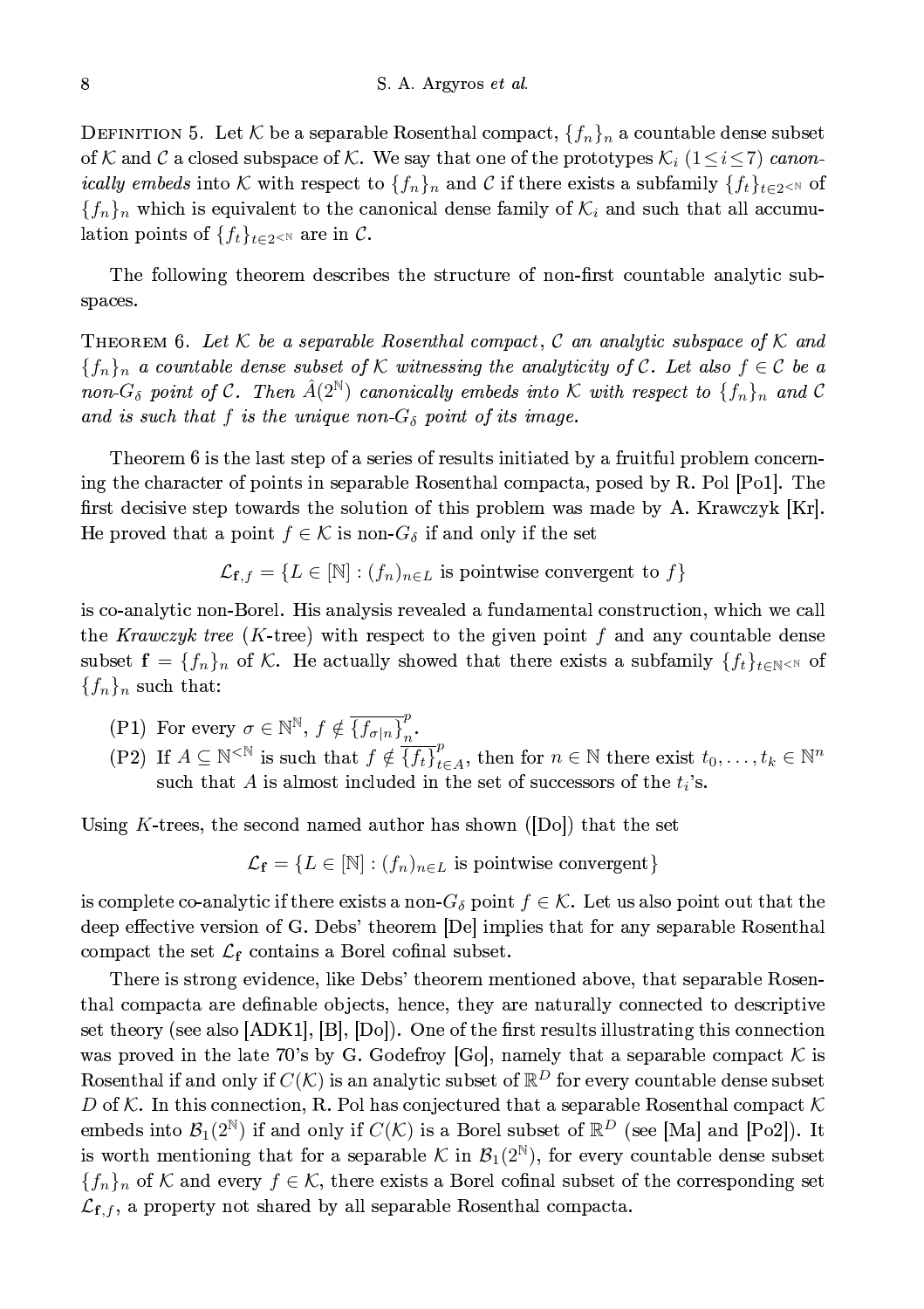The final step in the solution of Pol's problem was made by S. Todorčević [To1]. He proved that if f is a non- $G_{\delta}$  point of K, then the space  $A(2^{\mathbb{N}})$  is homeomorphic to a closed subset of K with f as the unique limit point. His remarkable proof involves metamathematical arguments like forcing and absoluteness.

Let us proceed to a discussion of the proof of Theorem 6. The first decisive step is the following theorem, concerning the existence of  $K$ -trees.

THEOREM 7. Let K, C,  $\{f_n\}_n$  and  $f \in \mathcal{C}$  be as in Theorem 6. Then there exists a K-tree  $\{f_t\}_{t\in\mathbb{N}}$  with respect to the point f and the dense sequence  $\{f_n\}_n$  such that for every  $\sigma \in \mathbb{N}^{\mathbb{N}}$  all accumulation points of the set  $\{f_{\sigma|n} : n \in \mathbb{N}\}\$  are in C.

The proof of the above result is a rather direct extension of the results of A. Krawczyk from [Kr] and is based on the key property of bi-sequentiality, established for separable Rosenthal compacta by R. Pol [Po3]. We will briefly comment on some further properties of the K-tree  $\{f_t\}_{t\in\mathbb{N}<\mathbb{N}}$  obtained by Theorem 7. To this end, let us call an antichain  $\{t_n\}_n$  of  $\mathbb{N}^{\leq \mathbb{N}}$  a fan if there exist  $s \in \mathbb{N}^{\leq \mathbb{N}}$  and a strictly increasing sequence  $(m_n)_n$  in  $\mathbb{N}$ such that  $s^m n \subseteq t_n$  for every  $n \in \mathbb{N}$ . Let us also say that an antichain  $\{t_n\}_n$  converges to  $\sigma \in \mathbb{N}^{\mathbb{N}}$  if for every  $k \in \mathbb{N}$  the set  $\{t_n\}_n$  is almost contained in the set of successors of  $\sigma | k$ . Property (P2) of K-trees implies that for every fan  $\{t_n\}_n$  of  $\mathbb{N}^{\leq \mathbb{N}}$  the sequence  $(f_{t_n})_n$  must be pointwise convergent to f. This fact combined with the bi-sequentiality of separable Rosenthal compacta yields the following:

(P3) For every  $\sigma \in \mathbb{N}^{\mathbb{N}}$  there exists an antichain  $\{t_n\}_n$  of  $\mathbb{N}^{\leq \mathbb{N}}$  which converges to  $\sigma$ and is such that the sequence  $(f_{t_n})_n$  is pointwise convergent to f.

In the second crucial step, we use the infinite-dimensional extension of Hindman's theorem, due to K. Milliken [Mil1], to pass to an infinitely splitting subtree T of  $N^{\leq N}$ such that for every  $\sigma \in [T]$  the corresponding antichain  $\{t_n\}_n$ , described in property (P3), is found in a canonical way. We should point out that, although Milliken's theorem is a result concerning partitions of block sequences, it can also be considered as a partition theorem for a certain class of infinitely splitting subtrees of  $N^{\langle N \rangle}$ . This fact was first realized by W. Henson, in his alternative proof of Stern's theorem (see [Od]), and it is used in the proof of Theorem 6 in a similar spirit. The proof is then completed by choosing an appropriate dyadic subtree  $S$  of  $T$  and applying the canonicalization method (Theorem 2) to the family  $\{f_s\}_{s\in S}$ .

The following consequence of Theorem 6 describes the universal property of  $\hat{A}(2^{\mathbb{N}})$ among all fundamental prototypes.

COROLLARY 8. Let K be a non-metrizable separable Rosenthal compact and  $D = \{f_n\}_n$ a countable dense subset of K. Then the space  $\hat{A}(2^{\mathbb{N}})$  canonically embeds into  $\mathcal{K}-\mathcal{K}$  with respect to  $D - D$  and with the constant function 0 as the unique non- $G_{\delta}$  point.

We notice that the above corollary remains valid within the class of analytic subspaces.

The embedding of  $\hat{A}(2^{\mathbb{N}})$  in an analytic subspace C of a separable Rosenthal compact  $K$  yields unconditional families of elements of  $C$  as follows.

THEOREM 9. Let  $K$  be a separable Rosenthal compact on a Polish space X consisting of bounded functions. Let also C be an analytic subspace of K having the constant function 0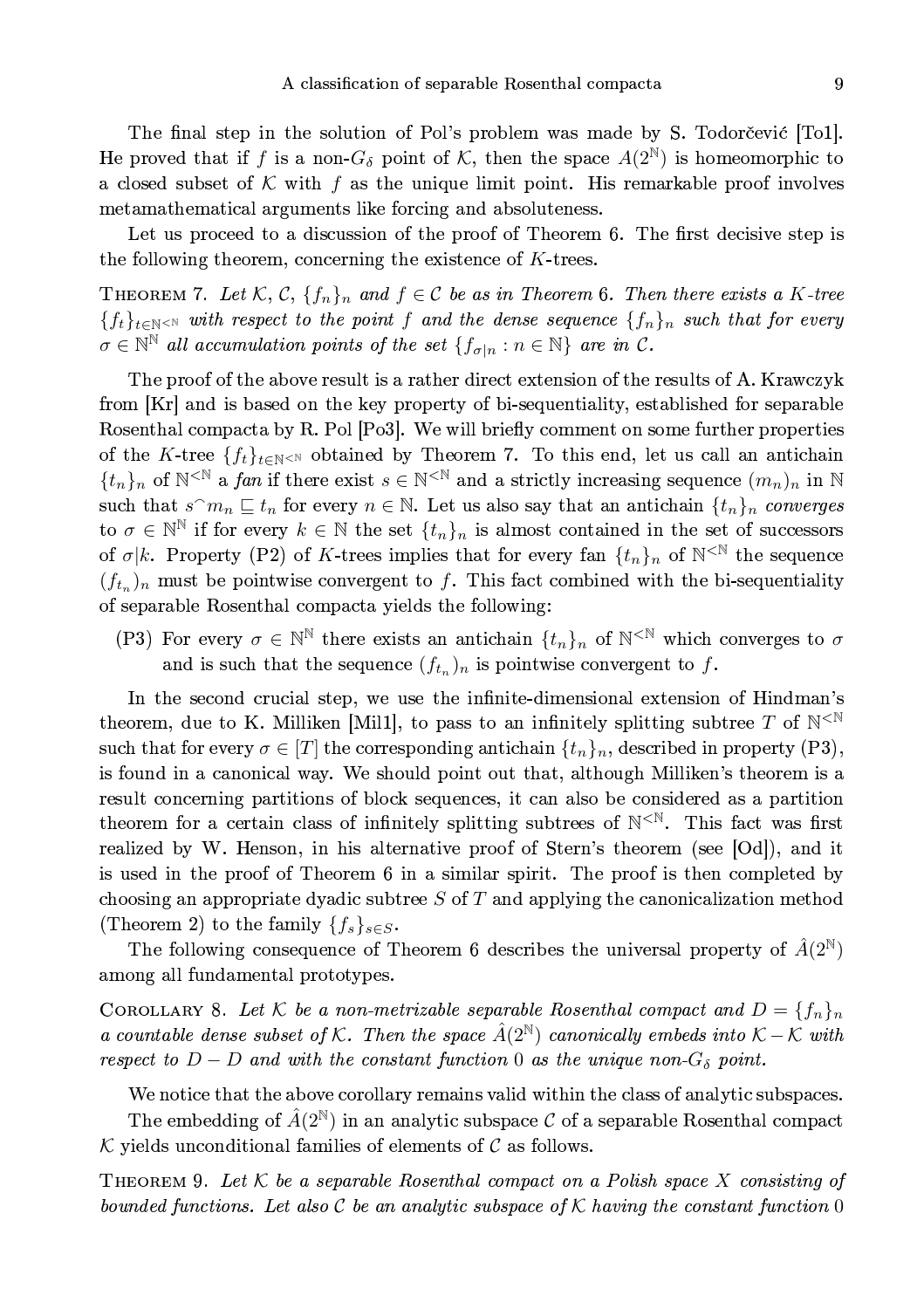as a non- $G_{\delta}$  point. Then there exists a family  $\{f_{\sigma} : \sigma \in 2^{\mathbb{N}}\}\$ in C which is 1-unconditional in the supremum norm, pointwise discrete and having  $0$  as the unique accumulation point.

Theorem 9 follows from Theorem 6 and the "perfect unconditionality theorem" of  $[ADK2]$ .

A second application concerns representable Banach spaces, a class introduced in [GT] and closely related to separable Rosenthal compacta.

THEOREM 10. Let X be a non-separable representable Banach space. Then  $X^*$  contains an unconditional family of size  $|X^*|$ .

We also introduce the concept of spreading and level unconditional tree bases. This notion is implicitly contained in [ADK2] where their existence was established in every separable Banach space not containing  $\ell_1$  and with non-separable dual. We present some extensions of this result in the framework of separable Rosenthal compacta.

We proceed to discuss how this work is organized. In §2, we set up our notations concerning trees and we present the Ramsey-theoretic preliminaries needed in the rest of the paper. In the next section we define and study the classes of increasing and decreasing antichains. The main result in §3 is Theorem 10, which establishes the Ramsey properties of these classes. Section 4 is exclusively devoted to the proof of Theorem 2. It consists of four subsections. In the first one, we prove a theorem (Theorem 16 in the main text) which is the first step towards the proof of Theorem 2. Theorem 16 is a consequence of the Ramsey and structural properties of chains and of increasing and decreasing antichains. In  $\S4.2$ , we introduce the notion of equivalence of families of functions and we provide a criterion for establishing it. As already mentioned, in  $\S 4.3$  we describe the seven minimal families. The proof of Theorem 2 is completed in §4.4.

In §5.1, we introduce the class of analytic subspaces of separable Rosenthal compacta and we present some of their properties, while in §5.2 we study separable Rosenthal compacta in  $\mathcal{B}_1(2^{\mathbb{N}})$ . In §6, we prove parts (a), (b) and (c) of Theorem 3. Actually, Theorem 3 is proved for the wider class of analytic subspaces and within the context of Definition 5. The precise statement is as follows.

THEOREM 11. Let K be a separable Rosenthal compact, C an analytic subspace of K and  $\{f_n\}_n$  a countable dense subset of K witnessing the analyticity of C.

- (a) If  $C$  is metrizable in the pointwise topology, consists of bounded functions and is non-separable in the supremum norm of  $\mathcal{B}_1(X)$ , then  $2^{\leq N}$  canonically embeds into K with respect to  $\{f_n\}_n$  and C, so that its image is norm non-separable.
- (b) If C is hereditarily separable and non-metrizable, then either  $\hat{S}_+(2^{\mathbb{N}})$  or  $\hat{S}_-(2^{\mathbb{N}})$ canonically embeds into K with respect to  $\{f_n\}_n$  and C.
- (c) If C is not hereditarily separable and first countable, then either  $\hat{D}(2^{\mathbb{N}})$  or  $\hat{D}(S(2^{\mathbb{N}}))$  canonically embeds into K with respect to  $\{f_n\}_n$  and C.

Section 7 is devoted to the study of non-first countable analytic subspaces. In  $\S 7.1$ we prove Theorem 7, while §7.2 is devoted to the proof of Theorem 6. The final section is devoted to applications and in particular to the proofs of Theorem 9 and Theorem 10.

We thank Stevo Todorčević for his valuable remarks and comments.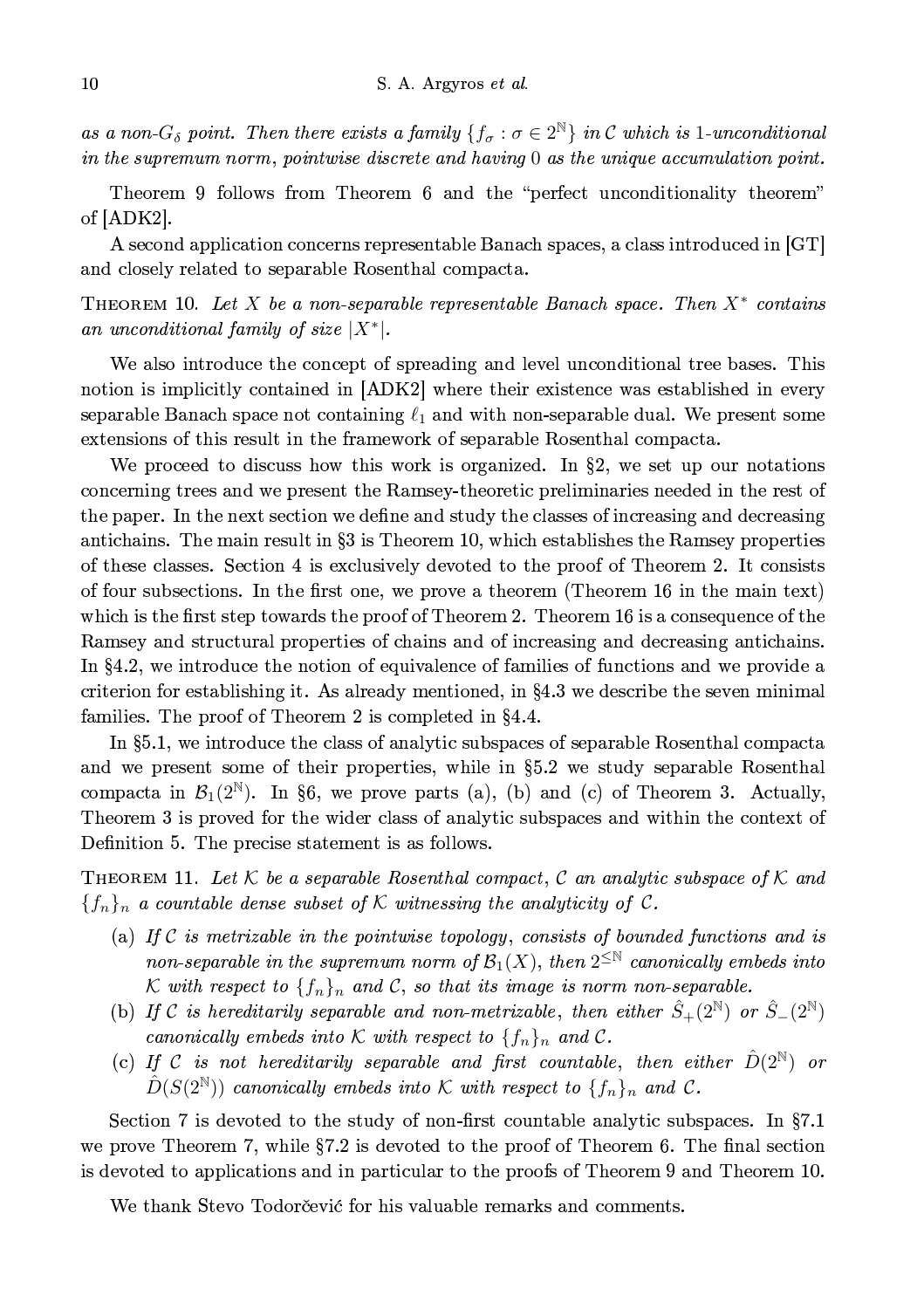# 2. Ramsey properties of perfect sets and of subtrees of the Cantor tree

The aim of this section is to present the Ramsey-theoretic preliminaries needed in the rest of the paper, as well as to set up our notation concerning trees.

Ramsey theory for trees was initiated with the fundamental Halpern-Läuchli partition theorem [HL]. The original proof used metamathematical arguments. The proof avoiding metamathematics was given in [AFK]. Partition theorems related to the ones presented in this section can be found in the work of K. Milliken [Mil2], A. Blass [Bl] and A. Louveau, S. Shelah and B. Veličković [LSV].

**2.1.** Notations. We let  $\mathbb{N} = \{0, 1, ...\}$ . We denote by  $[\mathbb{N}]$  the set of all infinite subsets of N, while for every  $L \in \mathbb{N}$  we let  $[L]$  denote the set of all infinite subsets of L. If  $k \geq 1$ and  $L \in [\mathbb{N}]$ , then  $[L]^k$  stands for the set of all finite subsets of L of cardinality k.

**A.** We denote by  $2^{\lt N}$  the set of all finite sequences of 0's and 1's (the empty sequence is included). We view  $2^{\langle N \rangle}$  as a tree equipped with the (strict) partial order  $\Box$  of extension. If  $t \in 2^{\leq N}$ , then the *length* |t| of t is defined to be the cardinality of the set  $\{s : s \sqsubset t\}$ . If  $s, t \in 2^{<\mathbb{N}}$ , then we denote by  $s^t$  their concatenation. Two nodes  $s, t$  are said to be *comparable* if either  $s \subseteq t$  or  $t \subseteq s$ ; otherwise are said to be *incomparable*. A subset of  $2^{\langle N\rangle}$  consisting of pairwise comparable nodes is said to be a *chain*, while a subset of  $2^{\langle N \rangle}$  consisting of pairwise incomparable nodes is said to be an *antichain*. For every  $x \in 2^{\mathbb{N}}$  and every  $n \geq 1$  we set  $x|n = (x(0), \ldots, x(n-1)) \in 2^{<\mathbb{N}}$  and  $x|0 = (\emptyset)$ . For  $x, y \in (2^{\leq \mathbb{N}} \cup 2^{\mathbb{N}})$  with  $x \neq y$  we denote by  $x \wedge y$  the  $\Box$ -maximal node t of  $2^{\leq \mathbb{N}}$  with  $t \sqsubseteq x$ and  $t \sqsubseteq y$ . Moreover, we write  $x \prec y$  if  $w \cap 0 \sqsubseteq x$  and  $w \cap 1 \sqsubseteq y$ , where  $w = x \wedge y$ . The ordering  $\prec$  restricted to  $2^{\mathbb{N}}$  is the usual lexicographical ordering of the Cantor set.

**B.** We view every subset of  $2^{\langle \mathbb{N} \rangle}$  as a *subtree* with the induced partial ordering. A subtree T of  $2^{<\mathbb{N}}$  is said to be *pruned* if for every  $t \in T$  there exists  $s \in T$  with  $t \subset s$ . It is said to be *downwards closed* if for every  $t \in T$  and every  $s \subset t$  we have that  $s \in T$ . For a subtree T of  $2^{\text{N}}$  (not necessarily downwards closed) we set  $\hat{T} = \{s : \exists t \in T \text{ with } s \subseteq t\}.$ If T is downwards closed, then the body [T] of T is the set  $\{x \in 2^{\mathbb{N}} : x|n \in T \,\forall n\}$ .

**C.** Let T be a subtree of  $2^{\lt N}$  (not necessarily downwards closed). For every  $t \in T$  we denote by  $|t|_T$  the cardinality of the set  $\{s \in T : s \sqsubset t\}$  and for every  $n \in \mathbb{N}$  we set  $T(n) = \{t \in T : |t|_T = n\}.$  Moreover, for every  $t_1, t_2 \in T$  we let  $t_1 \wedge_T t_2$  denote the  $\Box$ -maximal node w of T such that  $w \sqsubseteq t_1$  and  $w \sqsubseteq t_2$ . Observe that  $t_1 \wedge_T t_2 \sqsubseteq t_1 \wedge t_2$ . Given two subtrees S and T of  $2^{\lt N}$ , we say that S is a regular subtree of T if  $S \subseteq T$ and for every  $n \in \mathbb{N}$  there exists  $m \in \mathbb{N}$  such that  $S(n) \subseteq T(m)$ . For a regular subtree T of  $2^{<\mathbb{N}}$ , the level set  $L_T$  of T is the set  $\{l_n: T(n) \subseteq 2^{l_n}\}\subseteq \mathbb{N}$ . Notice that for every  $x \in [T]$  and every  $m \in \mathbb{N}$  we have  $x|m \in T$  if and only if  $m \in L_T$ . Hence, the chains of T are naturally identified with the product  $[\hat{T}] \times [L_T]$ . A pruned subtree T of  $2^{<\mathbb{N}}$  is said to be skew if for every  $n \in \mathbb{N}$  there exists at most one splitting node of T in  $T(n)$  with exactly two immediate successors in T; it is said to be *dyadic* if every  $t \in T$  has exactly two immediate successors in  $T$ . We remark that a subtree  $T$  of the Cantor tree is regular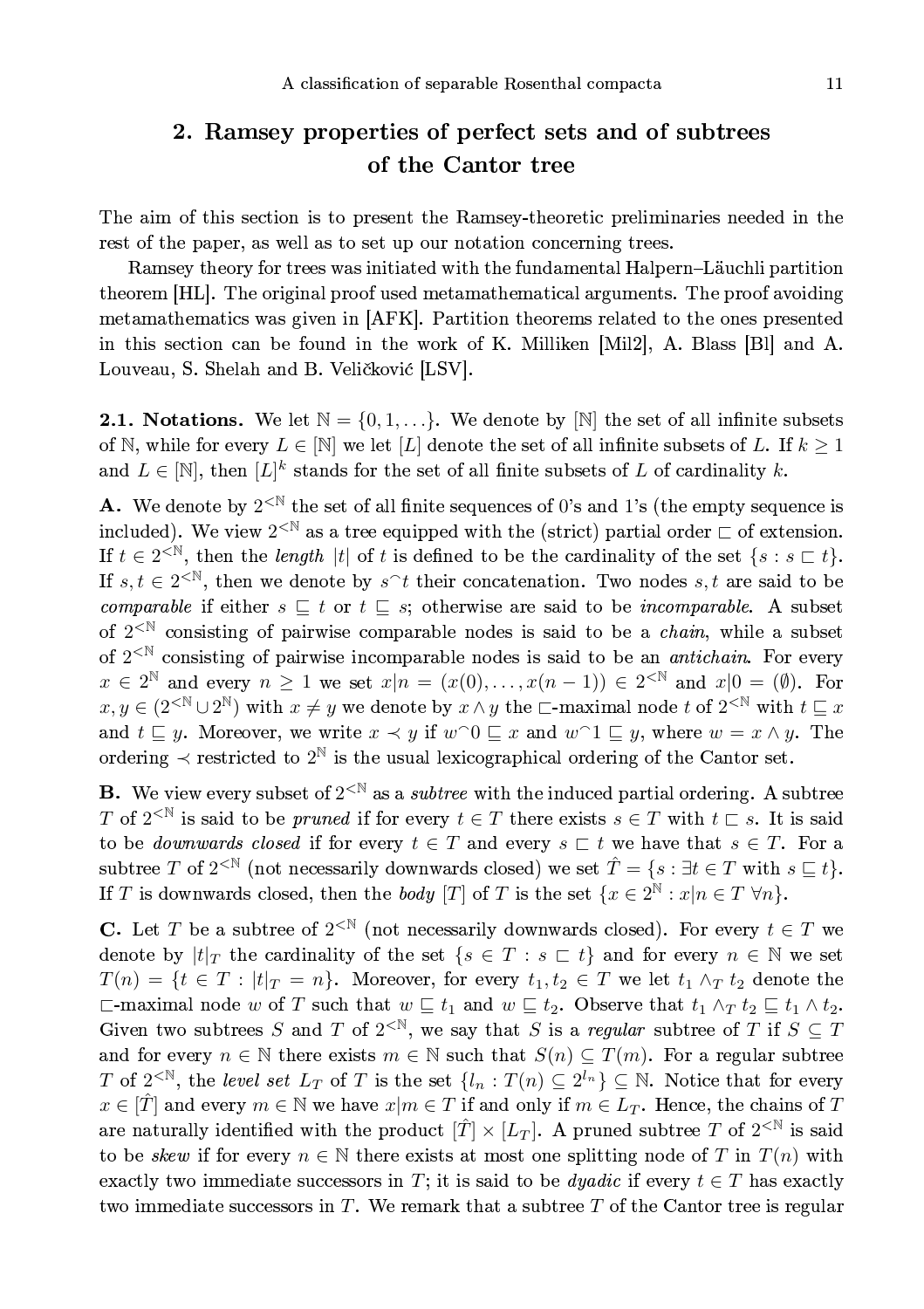dyadic if there exists a (necessarily unique) bijection  $i_T : 2^{\langle \mathbb{N} \rangle} \to T$  such that:

- (1) For all  $t_1, t_2 \in 2^{< \mathbb{N}}$  we have  $|t_1| = |t_2|$  if and only if  $|i_T(t_1)|_T = |i_T(t_2)|_T$ .
- (2) For all  $t_1, t_2 \in 2^{\leq \mathbb{N}}$  we have  $t_1 \sqsubset t_2$  (respectively  $t_1 \prec t_2$ ) if and only if  $i_T(t_1) \sqsubset$  $i_T(t_2)$  (respectively  $i_T(t_1) \prec i_T(t_2)$ ).

When we write  $T = (s_t)_{t \in 2 \leq \mathbb{N}}$ , where T is a regular dyadic subtree of  $2^{\leq \mathbb{N}}$ , we mean that  $s_t = i_T(t)$  for all  $t \in 2^{<\mathbb{N}}$ . Finally, we notice the following. If T is a regular dyadic subtree of  $2^{<\mathbb{N}}$  and R is a regular dyadic subtree of T, then R is a regular dyadic subtree of  $2^{< \mathbb{N}}$  as well.

#### **2.2. Partitions of trees.** We begin by recalling the following notion from  $[Ka]$ .

DEFINITION 1. Let T be a skew subtree of  $2^{<\mathbb{N}}$ . We define  $f_T : \mathbb{N} \to \{1,2\}^{<\mathbb{N}}$  as follows. For every  $n \in \mathbb{N}$ , let  $T(n) = \{s_0 \prec \cdots \prec s_{m-1}\}\$ be the  $\prec$ -increasing enumeration of  $T(n)$ . We set  $f_T(n) = (e_0, \ldots, e_{m-1}) \in \{1,2\}^m$ , where for every  $i \in \{0, \ldots, m-1\}$ ,  $e_i$  is the cardinality of the set of immediate successors of  $s_i$  in T. The function  $f_T$  will be called the code of the tree T. If  $f : \mathbb{N} \to \{1,2\}^{< \mathbb{N}}$  is a function such that there exists a skew tree T with  $f = f_T$ , then f will be called a skew tree code.

For instance, if  $f_T(n) = (1)$  for all  $n \in \mathbb{N}$ , then the tree T is a chain. Also, if  $f_T(0) = (2)$  and  $f_T(n) = (1,1)$  for all  $n \ge 1$ , then T consists of two chains. Moreover, observe that if T and S are two skew subtrees of  $2^{<\mathbb{N}}$  with  $f_T = f_S$ , then T and S are isomorphic with respect to both  $\prec$  and  $\sqsubset$ . If f is a skew tree code and T is a regular dyadic subtree of  $2^{\langle N \rangle}$ , then we denote by  $[T]_f$  the set of all regular skew subtrees of T of code f. It is easy to see that the set  $[T]_f$  is a Polish subspace of  $2^T$ . Also observe that if R is a regular dyadic tree of T, then  $[R]_f = [T]_f \cap 2^R$ . We will need the following theorem, which is a consequence of Theorem 46 in [Ka].

THEOREM 2. Let T be a regular dyadic subtree of  $2^{<\mathbb{N}}$ , f a skew tree code and A an analytic subset of  $[T]_f$ . Then there exists a regular dyadic subtree R of T such that either  $[R]_f \subseteq A$  or  $[R]_f \cap A = \emptyset$ .

For a regular dyadic subtree T of  $2^{<\mathbb{N}}$ , denote by  $[T]_{\text{chains}}$  the set of all infinite chains of T. Theorem 2 includes the following result due to J. Stern [Ste], A. W. Miller, S. Todorčević [Mi] and J. Pawlikowski [Pa].

THEOREM 3. Let T be a regular dyadic subtree of  $2<sup>\mathbb{N}</sup>$  and A be an analytic subset of  $[T]_{\text{chains}}$ . Then there exists a regular dyadic subtree R of T such that either  $[R]_{\text{chains}} \subseteq A$ or  $[R]_{\text{chains}} \cap A = \emptyset$ .

Theorem 2 will essentially be applied to the following classes of skew subtrees.

DEFINITION 4. Let T be a regular dyadic subtree of  $2^{<\mathbb{N}}$ . A subtree S of T will be called *increasing* (respectively *decreasing*) if:

- (a)  $S$  is uniquely rooted, regular, skew and pruned.
- (b) For every  $n \in \mathbb{N}$ , there exists a splitting node of S in  $S(n)$  which is the  $\prec$ -maximum (respectively  $\prec$ -minimum) node of  $S(n)$  and has two immediate successors in S.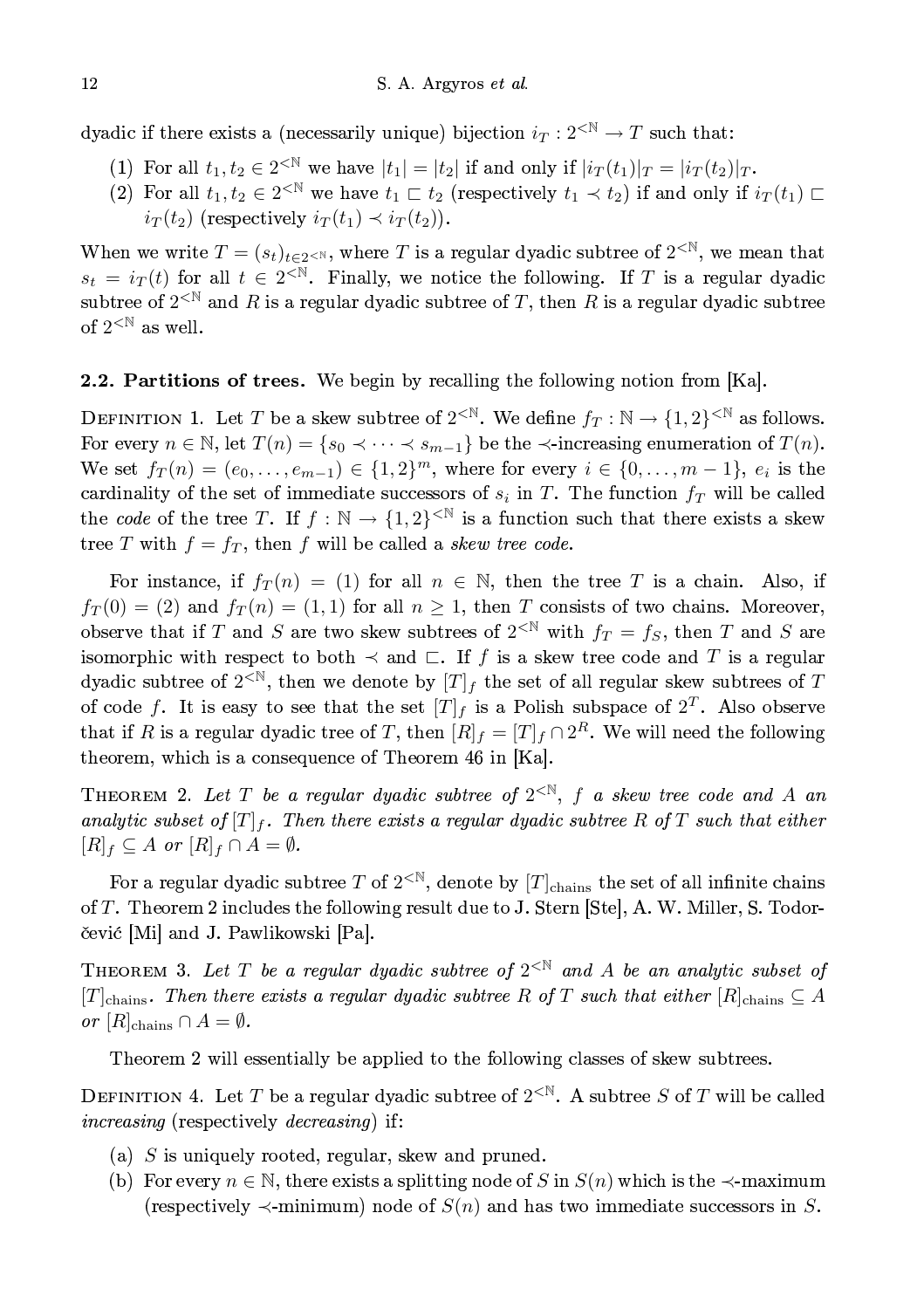The class of increasing (respectively decreasing) subtrees of T will be denoted by  $[T]_{\text{Incr}}$ (respectively  $[T]_{\text{Decr}}$ ).

It is easy to see that every increasing (respectively decreasing) subtree is of fixed code. Thus Theorem 2 can be applied to give the following.

COROLLARY 5. Let T be a regular dyadic subtree of  $2^{< N}$  and A be an analytic subset of  $[T]_{\text{Incr}}$ . Then there exists a regular dyadic subtree R of T such that either  $[R]_{\text{Incr}} \subseteq A$  or  $[R]_{\text{Incr}} \cap A = \emptyset$ . Similarly for the case of  $[T]_{\text{Decr}}$ .

The above corollary may be considered as a parameterized version of the Louveau-Shelah-Veličković theorem [LSV].

**2.3. Partitions of perfect sets.** For every subset X of  $2^{\mathbb{N}}$ , we denote by  $[X]^2$  the set of all doubletons of X. We identify  $[X]^2$  with the set of all  $(\sigma, \tau) \in X^2$  with  $\sigma \prec \tau$ . We will need the following partition theorem due to F. Galvin (see [Ke, Theorem 19.7]).

THEOREM 6. Let P be a perfect subset of  $2^{\mathbb{N}}$ . If A is a subset of  $[P]^2$  with the Baire property, then there exists a perfect subset Q of P such that either  $[Q]^2 \subseteq A$  or  $[Q]^2 \cap A$  $= \emptyset$ .

### 3. Increasing and decreasing antichains of a regular dyadic tree

In this section we define the increasing and decreasing antichains and we establish their fundamental Ramsey properties.

As we have already seen in §2, the class of infinite chains of the Cantor tree is Ramsey. On the other hand, an analogue of Theorem 3 for infinite antichains is not valid. For instance, color an antichain  $(t_n)_n$  of  $2^{<\mathbb{N}}$  red if  $t_0 \prec t_1$ ; otherwise color it blue. It is easy to see that this is an open partition, yet there is no dyadic subtree of  $2^{\langle \mathbb{N} \rangle}$  all of whose antichains are monochromatic. So, in order to have a Ramsey result for antichains, it is necessary to restrict our attention to those which are monotone with respect to  $\prec$ . Still, however, this is not enough. Indeed, consider the set of all  $\prec$ -increasing antichains and color such an antichain  $(t_n)_n$  red if  $|t_0| \leq |t_1 \wedge t_2|$ ; otherwise color it blue. Again we see that this is an open partition which is not Ramsey.

The following definition incorporates all the restrictions indicated by the above discussion and which are, as we shall see, essentially the only obstacles to a Ramsey result for antichains.

DEFINITION 7. Let T be a regular dyadic subtree of the Cantor tree  $2<sup>{N}</sup>$ . An infinite antichain  $(t_n)_n$  of T will be called *increasing* if:

- (1) For all  $n, m \in \mathbb{N}$  with  $n < m$ ,  $|t_n|_T < |t_m|_T$ .
- (2) For all  $n, m, l \in \mathbb{N}$  with  $n < m < l$ ,  $|t_n|_T \leq |t_m \wedge_T t_l|_T$ .
- (3I) For all  $n, m \in \mathbb{N}$  with  $n < m, t_n \prec t_m$ .

The set of all increasing antichains of T will be denoted by  $\text{Incr}(T)$ . Similarly, an infinite antichain  $(t_n)_n$  of T will be called *decreasing* if (1) and (2) above are satisfied and (3I) is replaced by the following: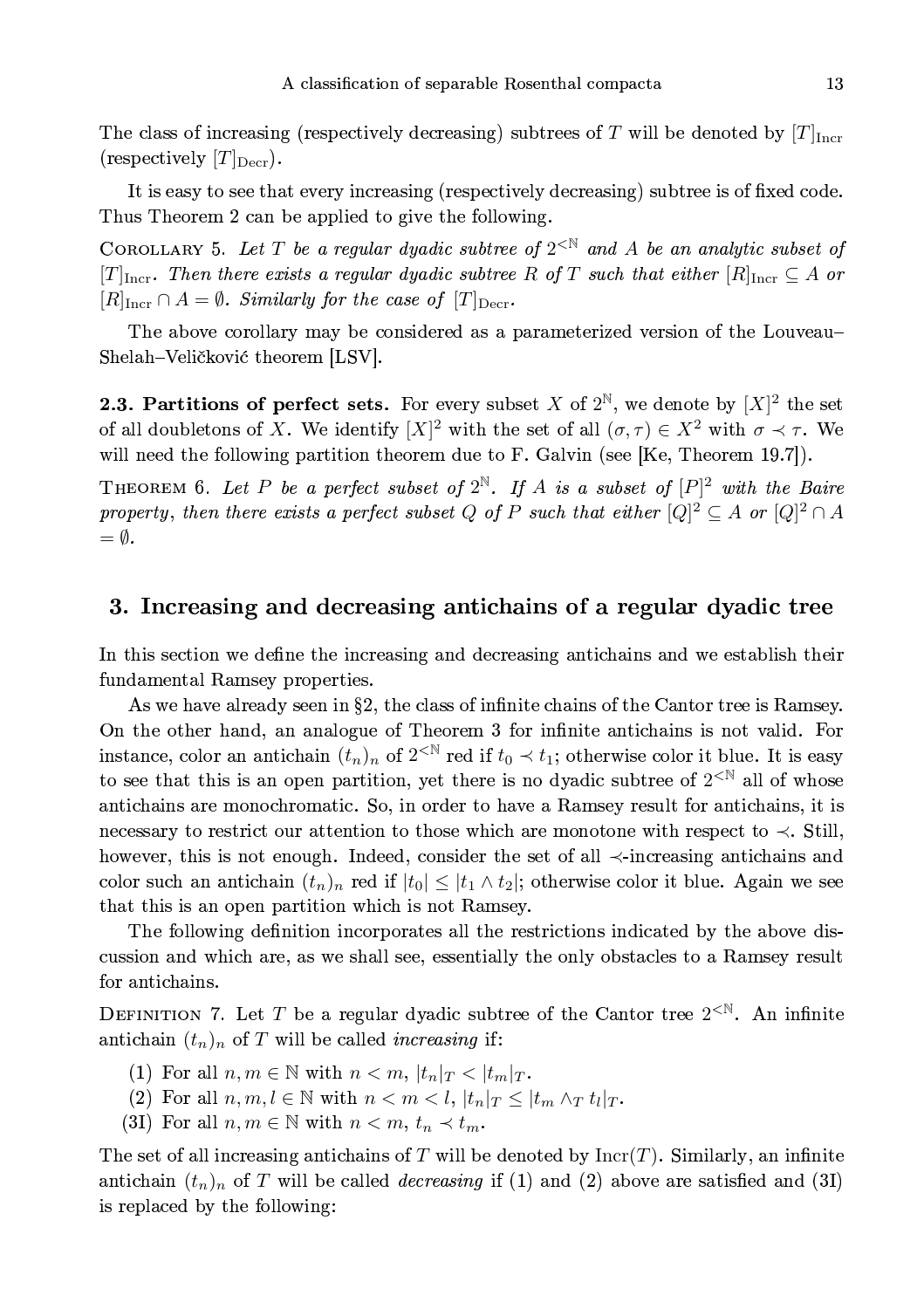(3D) For all  $n, m \in \mathbb{N}$  with  $n < m$ ,  $t_m \prec t_n$ .

The set of all decreasing antichains of T will be denoted by  $\text{Decr}(T)$ .

The classes of increasing and decreasing antichains of  $T$  have the following crucial stability properties.

LEMMA 8. Let T be a regular dyadic subtree of  $2^{<\mathbb{N}}$ . Then:

- (1) (Hereditariness) Let  $(t_n)_n \in \text{Incr}(T)$  and  $L = \{l_0 < l_1 < \cdots \}$  be an infinite subset of N. Then  $(t_{l_n})_n \in \text{Incr}(T)$ . Similarly, if  $(t_n)_n \in \text{Decr}(T)$ , then  $(t_{l_n})_n \in$  $\text{Decr}(T)$ .
- (2) (Cofinality) Let  $(t_n)_n$  be an infinite antichain of T. Then there exists  $L = \{l_0 <$  $l_1 < \cdots \} \in [\mathbb{N}]$  such that either  $(t_{l_n})_n \in \text{Incr}(T)$  or  $(t_{l_n})_n \in \text{Decr}(T)$ .
- (3) (Coherence) We have  $\text{Incr}(T) = \text{Incr}(2^{<\mathbb{N}}) \cap 2^T$  and similarly for the decreasing antichains.

*Proof.* (1) Straightforward.

(2) The point is that all three properties in the definition of increasing and decreasing antichains are cofinal in the set of all antichains of T. Indeed, let  $(t_n)_n$  be an infinite antichain of T. Clearly, there exists  $N \in \mathbb{N}$  such that the sequence  $(|t_n|_T)_{n \in \mathbb{N}}$  is strictly increasing. Moreover, by Ramsey's theorem, there exists  $M \in [N]$  such that the sequence  $(t_n)_{n \in M}$  is either  $\prec$ -increasing or  $\prec$ -decreasing. Finally, to see that condition  $(2)$  in Definition 7 is cofinal, let

$$
A = \{(n, m, l) \in [M]^3 : |t_n|_T \le |t_m \wedge_T t_l|_T\}.
$$

By Ramsey's theorem again, there exists  $L \in [M]$  such that either  $[L]^3 \subseteq A$  or  $[L]^3 \cap A = \emptyset$ . We claim that  $[L]^3 \subseteq A$ , which clearly completes the proof. Assume not, i.e.  $[L]^3 \cap A = \emptyset$ . Let  $n = \min L$  and  $L' = L \setminus \{n\} \in [L]$ . Let also  $k = |t_n|_T$ . Then for every  $(m, l) \in [L']^2$  we have  $|t_m \wedge_T t_l|_T < k$ . The set  $\{t \in T : |t|_T < k\}$  is finite. Hence, by another application of Ramsey's theorem, there exist  $s \in T$  with  $|s|_T < k$  and  $L'' \in [L']$  such that for every  $(m, l) \in [L'']^2$  we have  $s = t_m \wedge_T t_l$ . But this is clearly impossible as the tree T is dyadic.

(3) First we observe the following. As the tree T is regular, for every  $t, s \in T$  we have  $|t|_T < |s|_T$  (respectively  $|t|_T = |s|_T$ ) if and only if  $|t| < |s|$  (respectively  $|t| = |s|$ ).

Now, let  $(t_n)_n \in \text{Incr}(T)$ . In order to show that  $(t_n)_n \in \text{Incr}(2^{<\mathbb{N}}) \cap 2^T$  it is enough to prove that for every  $n \langle m \rangle \langle l \rangle$  we have  $|t_n| \leq |t_m \wedge t_l|$ . By the above remarks,  $|t_n| \leq |t_m \wedge_T t_l|$ . As  $t_m \wedge_T t_l \sqsubseteq t_m \wedge t_l$ , we are done.

Conversely, assume that  $(t_n)_n \in \text{Incr}(2^{<\mathbb{N}}) \cap 2^T$ . Again it is enough to check that condition (2) in Definition 7 is satisfied. So let  $n < m < l$ . There exist  $s_m, s_l \in T$  with  $|s_m|\tau = |s_l|\tau = |t_n|\tau$ ,  $s_m \sqsubseteq t_m$  and  $s_l \sqsubseteq t_l$ . We claim that  $s_m = s_l$ . Indeed, if not, then  $|t_m \wedge t_l| = |s_m \wedge s_l| < |t_n|$ , contradicting the fact that the antichain  $(t_n)_n$  is increasing in  $2^{<\mathbb{N}}$ . It follows that  $t_m \wedge_T t_l \supseteq s_m$ , and so  $|s_m|_T = |t_n|_T \leq |t_m \wedge_T t_l|_T$ , as desired. The proof for the decreasing antichains is identical.  $\blacksquare$ 

A corollary of property (3) of Lemma 8 is the following.

COROLLARY 9. Let T be a regular dyadic subtree of  $2^{<\mathbb{N}}$  and R a regular dyadic subtree of T. Then  $\text{Incr}(R) = \text{Incr}(T) \cap 2^R$  and  $\text{Decr}(R) = \text{Decr}(T) \cap 2^R$ .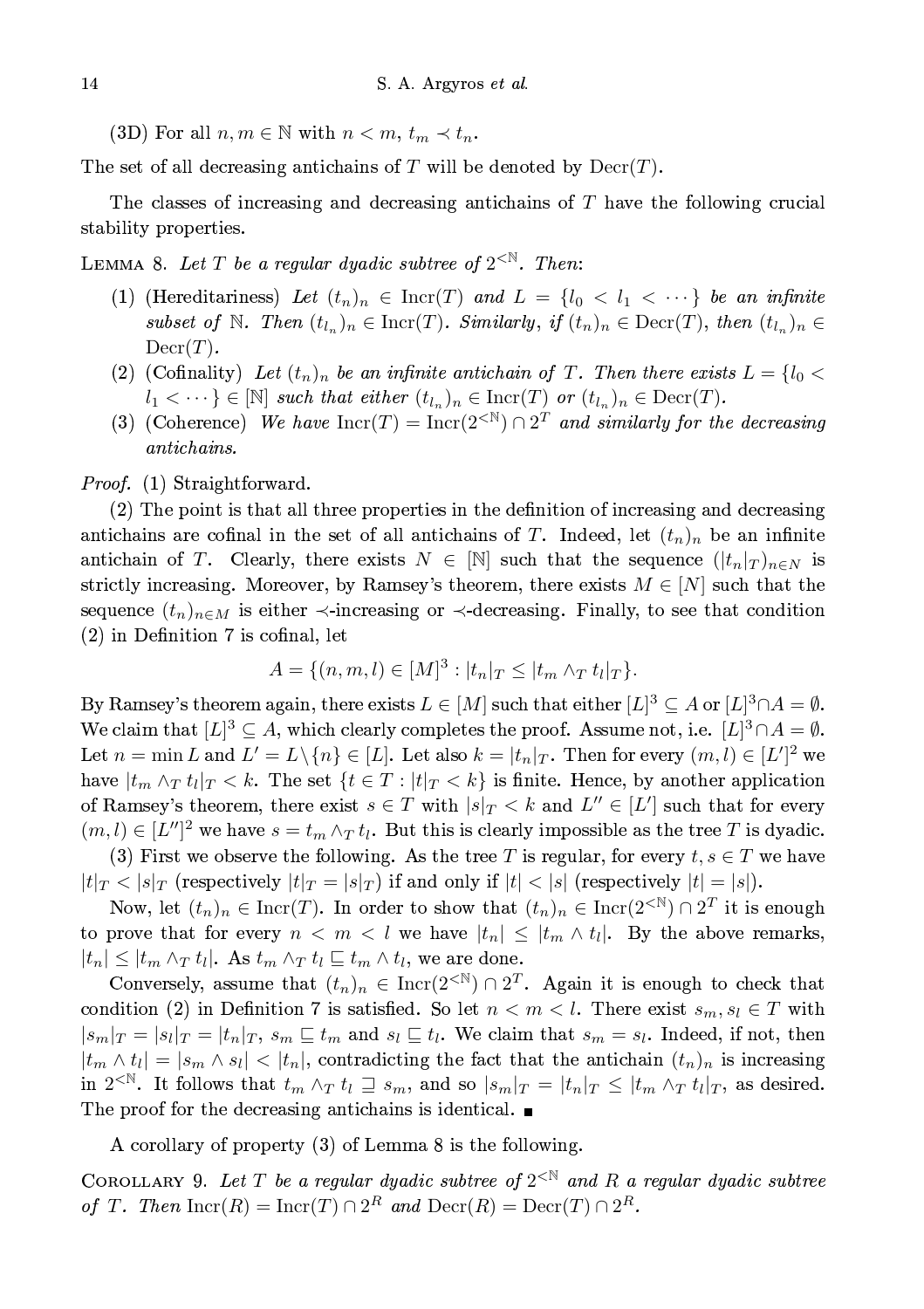We notice that for every regular dyadic subtree T of the Cantor tree  $2^{\text{N}}$  the sets  $\text{Incr}(T)$  and  $\text{Decr}(T)$  are Polish subspaces of  $2^T$ . The main result of this section is the following.

THEOREM 10. Let T be a regular dyadic subtree of  $2^{<\mathbb{N}}$  and A be an analytic subset of  $Incr(T)$  (respectively of  $Decr(T))$ ). Then there exists a regular dyadic subtree R of T such that either  $\text{Incr}(R) \subseteq A$  or  $\text{Incr}(R) \cap A = \emptyset$  (respectively, either  $\text{Decr}(R) \subseteq A$  or  $\text{Decr}(R) \cap A = \emptyset$ .

We notice that, after a first draft of the present paper was finished, S. Todorcevic informed us that he is also aware of the above result with a proof based on K. Milliken's theorem for strong subtrees  $(\text{To2})$ .

The proof of Theorem 10 is based on Corollary 5. The method is to reduce the coloring of Incr(T) (respectively of  $\text{Decr}(T)$ ) in Theorem 10 to a coloring of the class  $[T]_{\text{Incr}}$  (respectively  $[T]_{\text{Decr}}$ ) of increasing (respectively decreasing) regular subtrees of T (see Definition 4). To this end, we need the following easy fact concerning the classes  $[T]_{\text{Incr}}$  and  $[T]_{\text{Decr}}$ .

FACT 11. Let T be a regular dyadic subtree of  $2^{<\mathbb{N}}$ . If  $S \in [T]_{\text{Incr}}$  or  $S \in [T]_{\text{Decr}}$ , then  $|S(n)| = n + 1$  for every  $n \in \mathbb{N}$ .

As we have indicated, the crucial fact in the present setting is that there is a canonical correspondence between  $[T]_{\text{Incr}}$  and  $\text{Incr}(T)$  (and similarly for the decreasing antichains), which we are about to describe. For every  $S \in [2^{< N}]_{\text{Incr}}$  or  $S \in [2^{< N}]_{\text{Decr}}$  and every  $n \in \mathbb{N}$ , let  $\{s_0^n \prec \cdots \prec s_n^n\}$  be the  $\prec$ -increasing enumeration of  $S(n)$ . Define  $\Phi: [2^{<\mathbb{N}}]_{\text{Incr}} \to$  $\text{Incr}(2^{<\mathbb{N}})$  by

$$
\Phi(S) = (s_n^{n+1})_n
$$

It is easy to see that  $\Phi$  is a well-defined continuous map. Moreover, define  $\Psi: [2^{<\mathbb{N}}]_{\mathrm{Decr}} \to$  $\text{Decr}(2^{<\mathbb{N}})$  by  $\Psi(S) = (s_1^{n+1})_n$ . Again it is easy to see that  $\Psi$  is well-defined and continuous.

LEMMA 12. Let T be a regular dyadic subtree of  $2^{<\mathbb{N}}$ . Then  $\Phi([T]_{\text{Incr}}) = \text{Incr}(T)$  and  $\Psi([T]_{\text{Decr}}) = \text{Decr}(T).$ 

Proof. We shall give the proof only for the case of increasing subtrees. The proof of the other case is similar. First, we notice that for every  $S \in [T]_{\text{Incr}}$  we have  $\Phi(S) \in$ Incr(2<sup><N</sup>)  $\cap$  2<sup>T</sup>, and so by Lemma 8(3) we find that  $\Phi([T]_{\text{Incr}}) \subseteq \text{Incr}(T)$ . Conversely, let  $(t_n)_n \in \text{Incr}(T).$ 

CLAIM 1. For every  $n < m < l$  we have  $t_n \wedge_T t_m = t_n \wedge_T t_l$ .

*Proof of Claim.* Let  $n < m < l$ . By condition (2) in Definition 7, there exists  $s \in T$  with  $|s|_T = |t_n|_T$  and such that  $s \sqsubseteq t_m \wedge_T t_l$ . Moreover, observe that  $t_n \prec s$ , as  $t_n \prec t_m$ . It follows that  $t_n \wedge_T t_m = t_n \wedge_T s = t_n \wedge_T t_l$ , as claimed.  $\blacklozenge$ 

For every  $n \in \mathbb{N}$ , we set  $c_n = t_n \wedge_T t_{n+1}$ .

CLAIM 2. For every  $n < m$  we have  $c_n \n\sqsubset c_m$ . That is, the sequence  $(c_n)_n$  is an infinite  $chain\ of\ T.$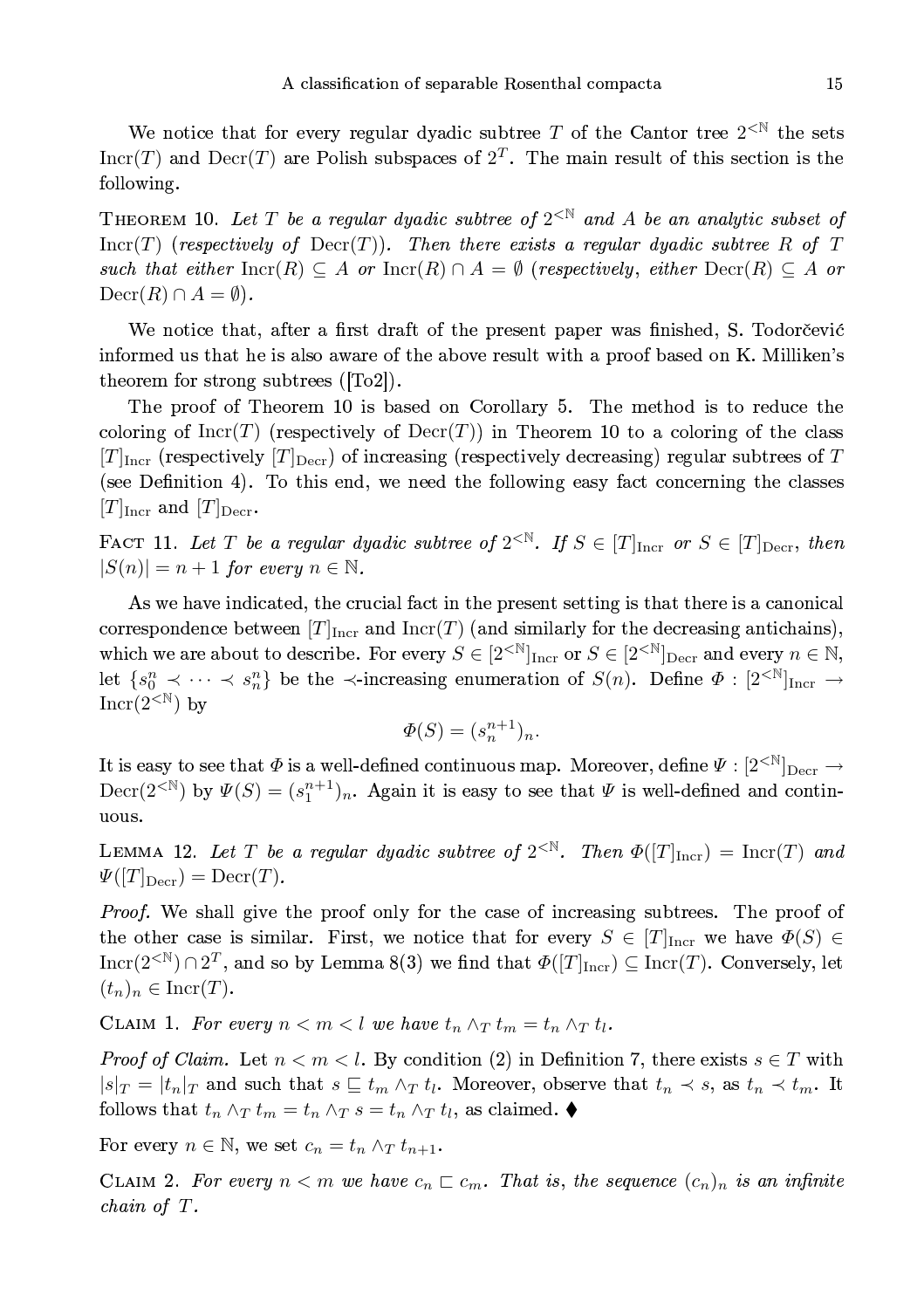*Proof of Claim.* Let  $n < m$ . By Claim 1,  $c_n$  and  $c_m$  are compatible, since  $c_n = t_n \wedge_T t_m$ and, by definition,  $c_m = t_m \wedge_T t_{m+1}$ . Now notice that  $|c_n|_T < |t_n|_T \leq |t_m \wedge_T t_{m+1}|_T =$  $|c_m|_T$ .  $\blacklozenge$ 

For every  $n \geq 1$ , let  $c'_n$  be the unique node of T such that  $c'_n \sqsubseteq c_n$  and  $|c'_n|_T = |t_{n-1}|_T$ . We define recursively  $S \in [T]_{\text{Incr}}$  as follows. We set  $S(0) = \{c_0\}$  and  $S(1) = \{t_0, c_1'\}.$ Assume that  $S(n) = \{s_0^n \prec \cdots \prec s_n^n\}$  has been defined so that  $s_{n-1}^n = t_{n-1}$  and  $s_n^n = c'_n$ .<br>For every  $0 \le i \le n-1$ , we chose nodes  $s_i^{n+1}$  such that  $s_i^n \sqsubset s_i^{n+1}$  and  $|s_i^{n+1}|_T = |t_n|_T$ .<br>We set  $S(n+1) = \{s_0^{n+1} \prec \$ and  $\Phi(S) = (t_n)_n$ . The proof is complete.

*Proof of Theorem 10.* Let A be an analytic subset of  $Incr(T)$ . By Lemma 12, the set  $B = \Phi^{-1}(A) \cap [T]_{\text{Incr}}$  is an analytic subset of  $[T]_{\text{Incr}}$ . By Corollary 5, there exists a regular dyadic subtree R of T such that either  $[R]_{\text{Incr}} \subseteq B$  or  $[R]_{\text{Incr}} \cap B = \emptyset$ . By Lemma 12, the first case implies that  $\text{Incr}(R) = \Phi(R)_{\text{Incr}} \subseteq \Phi(B) \subseteq A$ , while the second that  $\text{Incr}(R) \cap A = \Phi([R]_{\text{Incr}}) \cap A = \emptyset$ . The proof for the case of decreasing antichains is similar.  $\blacksquare$ 

## 4. Canonicalizing sequential compactness of trees of functions

The present section consists of four subsections. In the first one, using the Ramsey properties of chains and of increasing and decreasing antichains, we prove a strengthening of a result of J. Stern Stel. In the second one, we introduce the notion of equivalence of families of functions and we provide a criterion for establishing it. In the third subsection, we define the seven minimal families. The last subsection is devoted to the proof of the main result of the section, concerning the canonical embedding of one of the minimal families in any separable Rosenthal compact.

4.1. Sequential compactness of trees of functions. We start with the following definition.

DEFINITION 13. Let L be an infinite subset of  $2^{\text{N}}$  and  $\sigma \in 2^{\mathbb{N}}$ . We say that L converges to  $\sigma$  if for every  $k \in \mathbb{N}$  the set L is almost included in  $\{t \in 2^{\leq \mathbb{N}} : \sigma | k \sqsubseteq t\}$ . The element  $\sigma$  will be called the limit of the set L. We write  $L \to \sigma$  to denote that L converges to  $\sigma$ .

It is clear that the limit of a subset L of  $2^{\langle \mathbb{N} \rangle}$  is unique, if it exists.

FACT 14. Let  $(t_n)_n$  be an increasing (respectively decreasing) antichain of  $2^{<\mathbb{N}}$ . Then  $(t_n)_n$  converges to  $\sigma$ , where  $\sigma$  is the unique element of  $2^{\mathbb{N}}$  determined by the chain  $(c_n)_n$ with  $c_n = t_n \wedge t_{n+1}$  (see the proof of Lemma 12).

We will also need the following notations.

NOTATION. For every  $L \subseteq 2^{\lt N}$  infinite and every  $\sigma \in 2^{\mathbb{N}}$  we write  $L \prec^* \sigma$  if L is almost included in  $\{t : t \prec \sigma\}$ . We write  $L \preceq^* \sigma$  if L is almost included in  $\{t : t \prec \sigma\} \cup \{\sigma | n :$  $n \in \mathbb{N}$ . The notations  $\sigma \prec^* L$  and  $\sigma \preceq^* L$  have the obvious meaning. We also write  $L \subseteq^* \sigma$  if for all but finitely many  $t \in L$  we have  $t \subset \sigma$ , while by  $L \perp \sigma$  we mean that  $L \cap {\sigma | n : n \in \mathbb{N}}$  is finite.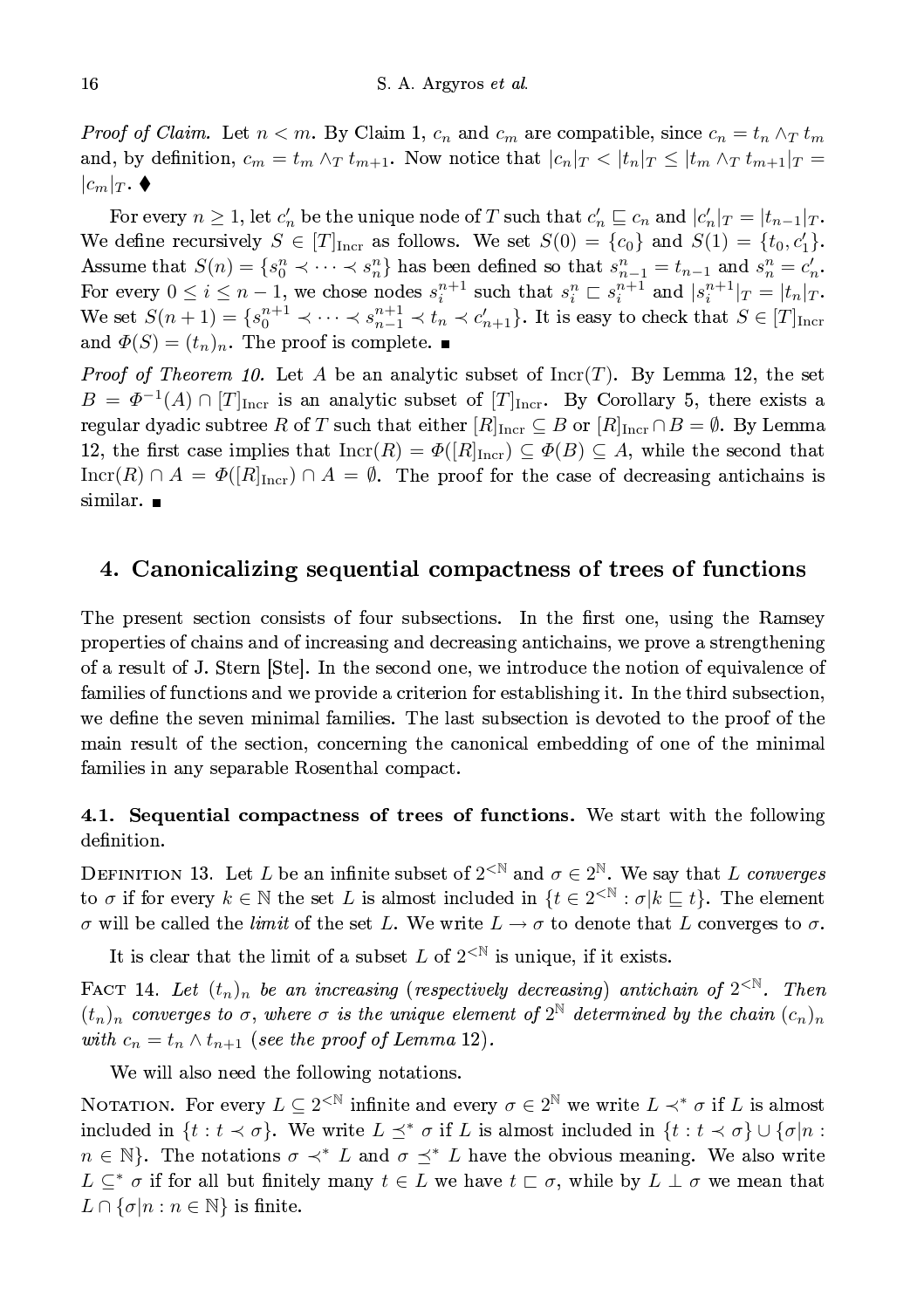The following fact is essentially a consequence of Lemma  $8(2)$ .

FACT 15. If L is an infinite subset of  $2^{<\mathbb{N}}$  and  $\sigma \in 2^{\mathbb{N}}$  is such that  $L \to \sigma$  and  $L \prec^* \sigma$ (respectively  $\sigma \prec^* L$ ), then every infinite subset of L contains an increasing (respectively decreasing) antichain converging to  $\sigma$ .

The aim of this subsection is to prove the following result.

THEOREM 16. Let X be a Polish space and  $\{f_t\}_{t\in 2\leq N}$  be a family relatively compact in  $\mathcal{B}_1(X)$ . Then there exist a regular dyadic subtree T of  $2^{<\mathbb{N}}$  and a family  $\{g^0_\sigma, g^+_\sigma, g^-_\sigma:$  $\sigma \in P$ , where  $P = [\hat{T}]$ , such that for every  $\sigma \in P$  the following are satisfied:

- (1) The sequence  $(f_{\sigma|n})_{n\in L_T}$  converges pointwise to  $g^0_{\sigma}$  (recall that  $L_T$  stands for the level set of  $T$ ).
- (2) For every sequence  $(\sigma_n)_n$  in P converging to  $\sigma$  such that  $\sigma_n \prec \sigma$  for all  $n \in \mathbb{N}$ , the sequence  $(g_{\sigma_n}^{\varepsilon_n})_n$  converges pointwise to  $g_{\sigma}^+$  for any choice of  $\varepsilon_n \in \{0, +, -\}.$ If such a sequence  $(\sigma_n)_n$  does not exist, then  $g^+_{\sigma} = g^0_{\sigma}$ .
- (3) For every sequence  $(\sigma_n)_n$  in P converging to  $\sigma$  such that  $\sigma \prec \sigma_n$  for all  $n \in \mathbb{N}$ , the sequence  $(g_{\sigma_n}^{\varepsilon_n})_n$  converges pointwise to  $g_{\sigma}^-$  for any choice of  $\varepsilon_n \in \{0, +, -\}.$ If such a sequence  $(\sigma_n)_n$  does not exist, then  $g_{\sigma}^- = g_{\sigma}^0$ .
- (4) For every infinite subset L of T converging to  $\sigma$  with  $L \prec^* \sigma$ , the sequence  $(f_t)_{t \in L}$ converges pointwise to  $g^+_{\sigma}$ .
- (5) For every infinite subset L of T converging to  $\sigma$  with  $\sigma \prec^* L$ , the sequence  $(f_t)_{t \in L}$ converges pointwise to  $g_{\sigma}^-$ .

Moreover, the functions  $0, +, -: P \times X \to \mathbb{R}$  defined by

$$
0(\sigma, x) = g_{\sigma}^{0}(x), \quad +(\sigma, x) = g_{\sigma}^{+}(x), \quad -(\sigma, x) = g_{\sigma}^{-}(x)
$$

are all Borel.

Before we proceed to the proof of Theorem 16 we notice the following fact (the proof of which is left to the reader).

FACT 17.

- (1) Let  $A_1 = (t_n^1)_n$  and  $A_2 = (t_n^2)_n$  be two increasing (respectively decreasing) antichains of  $2^{<\mathbb{N}}$  converging to the same  $\sigma \in 2^{\mathbb{N}}$ . Then there exists an increasing (respectively decreasing) antichain  $(t_n)_n$  of  $2^{< \mathbb{N}}$  converging to  $\sigma$  such that  $t_{2n} \in A_1$ and  $t_{2n+1} \in A_2$  for every  $n \in \mathbb{N}$ .
- (2) Let  $(\sigma_n)_n$  be a sequence in  $2^{\mathbb{N}}$  converging to  $\sigma \in 2^{\mathbb{N}}$ . For every  $n \in \mathbb{N}$ , let  $N_n = (t_k^n)_k$  be a sequence in  $2^{<\mathbb{N}}$  converging to  $\sigma_n$ . If  $\sigma_n \prec \sigma$  (respectively  $\sigma_n \succ \sigma$ ) for all n, then there exist an increasing (respectively decreasing) antichain  $(t_m)_m$ and  $L = \{n_m : m \in \mathbb{N}\}\$  such that  $(t_m)_m$  converges to  $\sigma$  and  $t_m \in N_{n_m}$  for every  $m \in \mathbb{N}$ .

*Proof of Theorem 16.* Our hypotheses imply that for every sequence  $(g_n)_n$  belonging to the closure of  $\{f_t\}_{t\in 2\leq N}$  in  $\mathbb{R}^X$ , there exists a subsequence of  $(g_n)_n$  which is pointwise convergent. Consider the subset  $\Pi_1$  of  $[2^{<\mathbb{N}}]_{\text{chains}}$  defined by

 $\Pi_1 = \{c \in [2^{\leq N}]_{\text{chains}} : \text{the sequence } (f_t)_{t \in c} \text{ is pointwise convergent} \}.$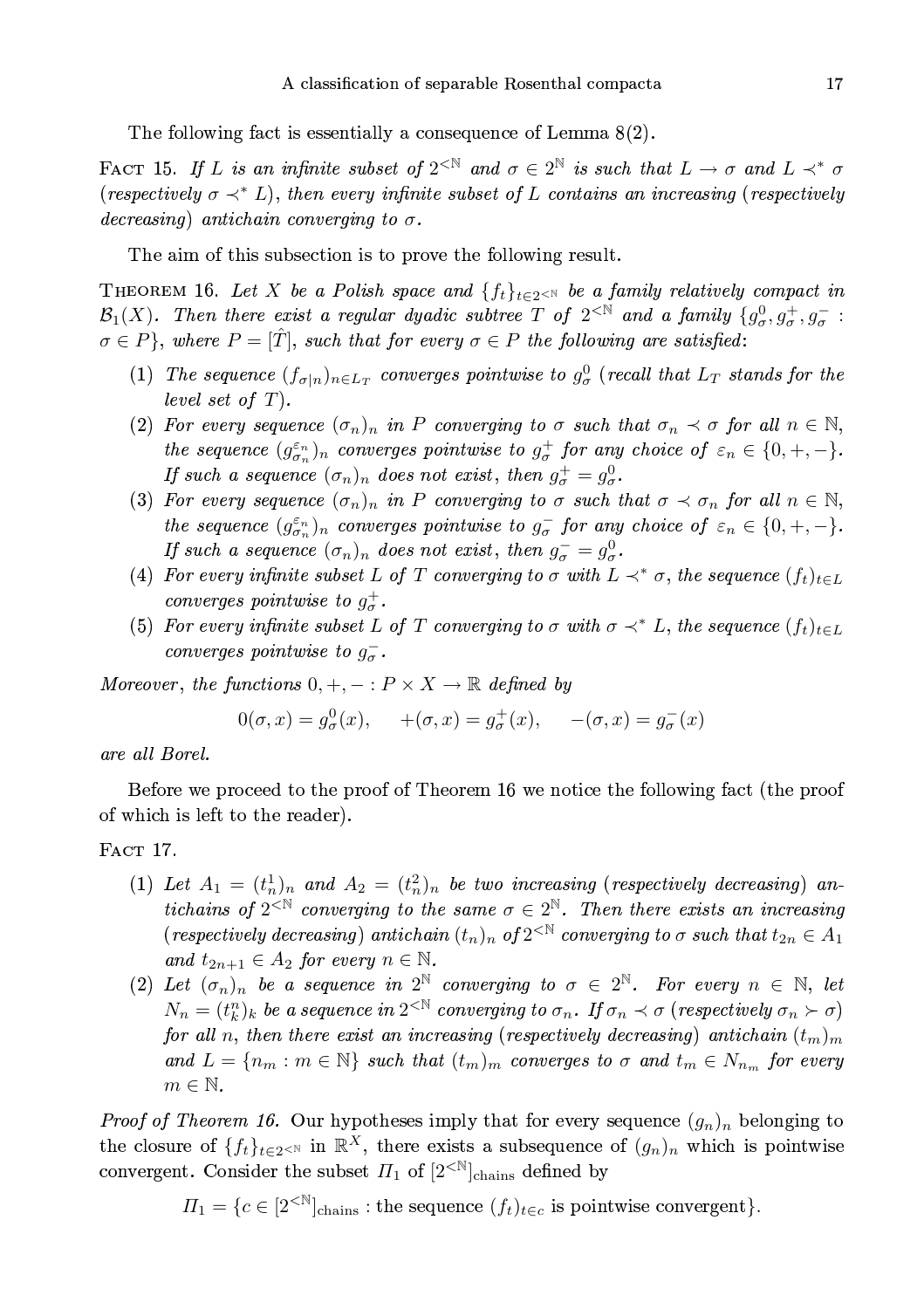Then  $\Pi_1$  is a co-analytic subset of  $[2^{<\mathbb{N}}]_{\text{chains}}$  (see [Ste]). Applying Theorem 3 and invoking our hypotheses, we get a regular dyadic subtree  $T_1$  of  $2^{<\mathbb{N}}$  such that  $[T_1]_{\text{chains}} \subseteq$  $\Pi_1$ . Now consider the subset  $\Pi_2$  of Incr(T<sub>1</sub>), defined by

$$
\Pi_2 = \{(t_n)_n \in \text{Incr}(T_1) : \text{the sequence } (f_{t_n})_n \text{ is pointwise convergent}\}.
$$

Again  $\Pi_2$  is co-analytic (this can be checked with similar arguments to those in  $|\text{Ste}|\$ ). Applying Theorem 10, we get a regular dyadic subtree  $T_2$  of  $T_1$  such that  $Incr(T_2) \subseteq \Pi_2$ . Finally, applying Theorem 10 for the decreasing antichains of  $T_2$  and the color

$$
\Pi_3 = \{ (t_n)_n \in \text{Decr}(T_2) : \text{the sequence } (f_{t_n})_n \text{ is pointwise convergent} \},
$$

we obtain a regular dyadic subtree T of  $T_2$  such that, with  $P = [\hat{T}]$ , the following are satisfied:

- (i) For every increasing antichain  $(t_n)_n$  of T, the sequence  $(f_{t_n})_n$  is pointwise convergent.
- (ii) For every decreasing antichain  $(t_n)_n$  of T, the sequence  $(f_{t_n})_n$  is pointwise convergent.
- (iii) For each  $\sigma \in P$ , the sequence  $(f_{\sigma|n})_{n \in L_T}$  is pointwise convergent to a function  $g^0_{\sigma}$ .

We notice that, by Fact 17(1), if  $(t_n)$  and  $(t_n)$  are two increasing (respectively decreasing) antichains of T converging to the same  $\sigma$ , then  $(f_{t_n}^1)_n$  and  $(f_{t_n}^2)_n$  are both pointwise convergent to the same function. For every  $\sigma \in P$ , we define  $g_{\sigma}^+$  as follows. If there exists an increasing antichain  $(t_n)_n$  of T converging to  $\sigma$ , then we set  $g^+_n$  to be the pointwise limit of  $(f_{t_n})_n$  (by the above remarks  $g_{\sigma}^+$  is independent of the choice of  $(t_n)_n$ ). Otherwise we set  $g_{\sigma}^+ = g_{\sigma}^0$ . Similarly we define  $g_{\sigma}^-$  to be the pointwise limit of  $(f_{t_n})_n$ , with  $(t_n)_n$  a decreasing antichain of T converging to  $\sigma$ , if such an antichain exists. Otherwise we set  $g_{\sigma}^- = g_{\sigma}^0$ . By Fact 15 and the above discussion, properties (i) and (ii) can be strengthened as follows:

- (iv) For every  $\sigma \in P$  and every infinite  $L \subseteq T$  converging to  $\sigma$  with  $L \prec^* \sigma$ , the sequence  $(f_t)_{t \in L}$  is pointwise convergent to  $g^+_{\sigma}$ .
- (v) For every  $\sigma \in P$  and every infinite  $L \subseteq T$  converging to  $\sigma$  with  $\sigma \prec^* L$ , the sequence  $(f_t)_{t \in L}$  is pointwise convergent to  $g_{\sigma}^-$ .

We claim that the tree T and the family  $\{g^0_\sigma, g^+_\sigma, g^-_\sigma : \sigma \in P\}$  are as desired. First we verify properties  $(1)$ – $(5)$ . Clearly, we only have to check  $(2)$  and  $(3)$ . We will prove only property (2) (the argument is symmetric). We argue by contradiction. So, assume that there exist a sequence  $(\sigma_n)_n$  in P,  $\sigma \in P$  and  $\varepsilon_n \in \{0, +, -\}$  such that  $\sigma_n \prec \sigma$ ,  $(\sigma_n)_n$  converges to  $\sigma$  while  $(g_{\sigma_n}^{\varepsilon_n})_n$  does not converge pointwise to  $g_{\sigma}^+$ . Hence there exist  $L \in [\mathbb{N}]$  and an open neighborhood V of  $g_{\sigma}^+$  in  $\mathbb{R}^X$  such that  $g_{\sigma_n}^{\varepsilon_n} \notin \overline{V}$  for all  $n \in L$ . By definition, for every  $n \in L$  we may select a sequence  $(t_k^n)_k$  in T such that for every  $n \in L$ the following hold:

- (a) The sequence  $N_n = (t_k^n)_k$  converges to  $\sigma_n$ .
- (b) The sequence  $(f_{t_k^n})_k$  converges pointwise to  $g_{\sigma_n}^{\varepsilon_n}$ .
- (c) For all  $k \in \mathbb{N}$ , we have  $f_{t_k^n} \notin \overline{V}$ .
- (d) The sequence  $(\sigma_n)_{n \in L}$  converges to  $\sigma$  and  $\sigma_n \prec \sigma$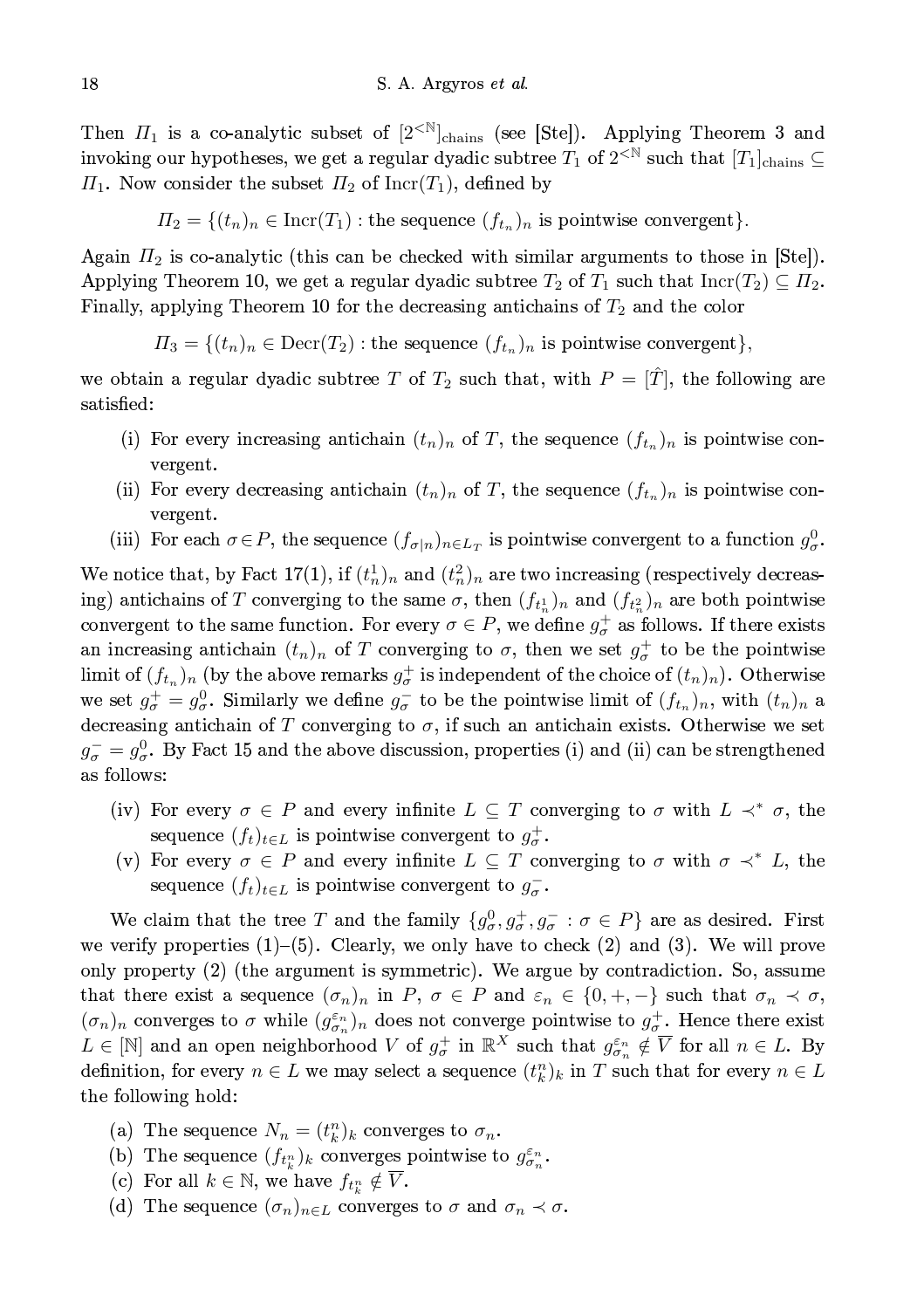By Fact 17(2), there exist a diagonal increasing antichain  $(t_m)_m$  converging to  $\sigma$ . By (c) above,  $(f_{t_m})_m$  is not pointwise convergent to  $g_{\sigma}^+$ . This leads to a contradiction by the definition of  $g_{\sigma}^{+}$ .

Now we will check the Borelness of the maps  $0, +$  and  $-$ . Let  $L_T = \{l_0 < l_1 < \cdots \}$  be the increasing enumeration of the level set  $L_T$  of T. For every  $n \in \mathbb{N}$  define  $h_n : P \times X \to \mathbb{R}$ by  $h_n(\sigma, x) = f_{\sigma | l_n}(x)$ . Clearly,  $h_n$  is Borel. As for all  $(\sigma, x) \in P \times X$  we have

$$
0(\sigma, x) = g_{\sigma}^{0}(x) = \lim_{n \in \mathbb{N}} h_{n}(\sigma, x),
$$

the Borelness of  $0$  is clear. We will only check the Borelness of the function  $+$  (the argument for the map – is symmetric). For every  $n \in \mathbb{N}$  and every  $\sigma \in P$ , let  $l_n(\sigma)$ be the lexicographic minimum of the closed set  $\{\tau \in P : \sigma | l_n \sqsubset \tau\}.$  The function  $P \ni \sigma \mapsto l_n(\sigma) \in P$  is clearly continuous. Invoking the definition of  $g^+_{\sigma}$  and property (2) in the statement of the theorem we see that for all  $(\sigma, x) \in P \times X$ ,

$$
+(\sigma, x) = g_{\sigma}^{+}(x) = \lim_{n \in \mathbb{N}} g_{l_n(\sigma)}^{0}(x) = \lim_{n \in \mathbb{N}} 0(l_n(\sigma), x).
$$

Thus  $+$  is Borel as well, and the proof is complete.  $\blacksquare$ 

REMARK. We would like to point out that in order to apply the Ramsey theory for trees in the present setting one has to know that all the colors are sufficiently definable. This is also the reason why the Borelness of the functions  $0, +$  and  $-$  is emphasized in Theorem 16. As a matter of fact, we will need the full strength of the Ramsey theory for trees and perfect sets, in the sense that in certain situations the color will belong to the  $\sigma$ algebra generated by the analytic sets. It should be noted that this is in contrast with the classical Silver theorem [Si], for which most applications involve Borel partitions.

#### 4.2. Equivalence of families of functions. Let us give the following definition.

DEFINITION 18. Let I be a countable set and X, Y be Polish spaces. Let also  $\{f_i\}_{i\in I}$ and  $\{g_i\}_{i\in I}$  be two pointwise bounded families of real-valued functions on X and Y respectively, indexed by the set I. We say that  $\{f_i\}_{i\in I}$  is equivalent to  $\{g_i\}_{i\in I}$  if the map  $f_i \mapsto g_i$  extends to a topological homeomorphism between  $\overline{\{f_i\}}_{i\in I}^p$  and  $\overline{\{g_i\}}_{i\in I}^p$ .

The equivalence of the families  $\{f_i\}_{i\in I}$  and  $\{g_i\}_{i\in I}$  is stronger than saying that  $\overline{\{f_i\}}_{i\in I}^p$ is homeomorphic to  $\overline{\{g_i\}}_{i \in I}^{\rho}$  (such an example will be given in the next subsection). The crucial point in Definition 18 is that the equivalence of  $\{f_i\}_{i\in I}$  and  $\{g_i\}_{i\in I}$  gives a natural homeomorphism between their closures.

The following lemma provides an efficient criterion for checking the equivalence of families of Borel functions. We mention that in its proof we will often make use of the Bourgain–Fremlin–Talagrand theorem [BFT] without making an explicit reference. From the context it will be clear that this is what we use.

LEMMA 19. Let I be a countable set and X, Y be Polish spaces. Let  $\mathcal{K}_1$  and  $\mathcal{K}_2$  be two separable Rosenthal compacta on X and Y respectively. Let  $\{f_i\}_{i\in I}$  and  $\{g_i\}_{i\in I}$  be two dense families of  $\mathcal{K}_1$  and  $\mathcal{K}_2$  respectively. Assume that for every  $i \in I$  the functions  $f_i$ and  $g_i$  are isolated in  $\mathcal{K}_1$  and  $\mathcal{K}_2$  respectively. Then the following are equivalent: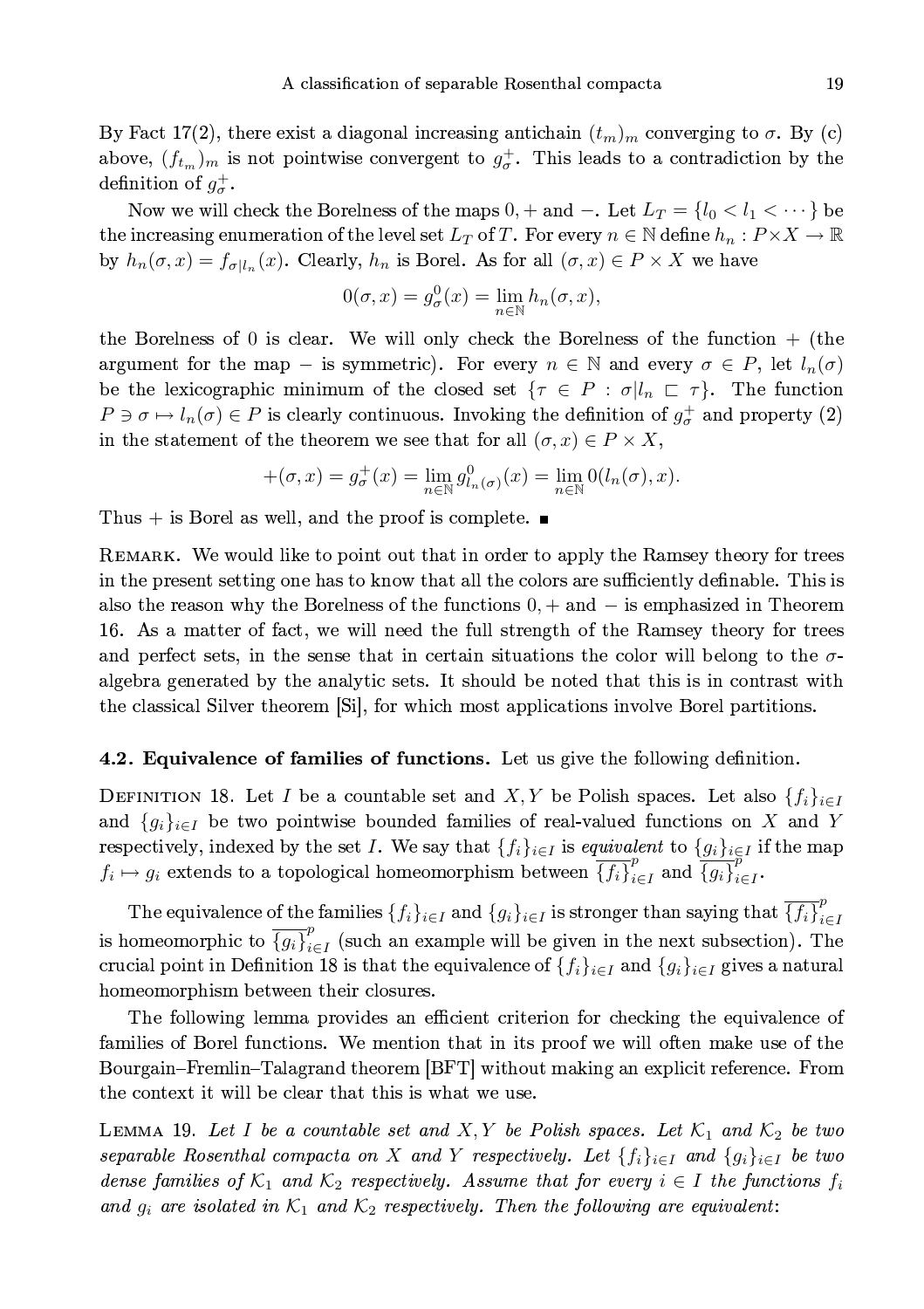- (1) The families  $\{f_i\}_{i\in I}$  and  $\{g_i\}_{i\in I}$  are equivalent.
- (2) For every  $L \subseteq I$  infinite, the sequence  $(f_i)_{i \in L}$  converges pointwise if and only if the sequence  $(q_i)_{i \in L}$  does.

*Proof.* The direction  $(1) \Rightarrow (2)$  is obvious. What remains is to prove the converse. So assume that (2) holds. Let  $M \subseteq I$  be infinite. We set  $\mathcal{K}_1^M = \overline{\{f_i\}}_{i \in M}^p$  and  $\mathcal{K}_2^M = \overline{\{g_i\}}_{i \in M}^p$ . Notice that both  $\mathcal{K}_1^M$  and  $\mathcal{K}_2^M$  are separable Rosenthal compacta. Our assumptions imply that the isolated points of  $\mathcal{K}_1^M$  form precisely the set  $\{f_i : i \in M\}$  and similarly for  $\mathcal{K}_2^M$ . Define  $\Phi_M : \mathcal{K}_1^M \to \mathcal{K}_2^M$  as follows. First, for every  $i \in M$  set  $\Phi_M(f_i) = g_i$ . If  $h \in \mathcal{K}_1^M$ with  $h \notin \{f_i : i \in M\}$ , then there exists  $L \subseteq M$  infinite such that h is the pointwise limit of the sequence  $(f_i)_{i\in L}$ . Define  $\Phi_M(h)$  to be the pointwise limit of the sequence  $(g_i)_{i\in L}$ (by our assumptions this limit exists). To simplify notation, let  $\Phi = \Phi_I$ .

CLAIM. Let  $M \subseteq I$  infinite. Then:

- (1) The map  $\Phi_M$  is well-defined, 1-1 and onto.
- (2) We have  $\Phi|_{\mathcal{K}^M} = \Phi_M$ .

*Proof of Claim.* (1) Fix  $M \subseteq I$  infinite. To see that  $\Phi_M$  is well-defined, notice that for every  $h \in \mathcal{K}_1^M$  with  $h \notin \{f_i : i \in M\}$  and every  $L_1, L_2 \subseteq M$  infinite with  $h = \lim_{i \in L_1} f_i =$  $\lim_{i\in L_2} f_i$  we have  $\lim_{i\in L_1} g_i = \lim_{i\in L_2} g_i$ . For if not, the sequence  $(f_i)_{i\in L_1\cup L_2}$  would converge pointwise, while the sequence  $(g_i)_{i \in L_1 \cup L_2}$  does not, contradicting our assumptions.

We observe the following consequence of our assumptions and the definition of the map  $\Phi_M$ . For every  $h \in \mathcal{K}_1^M$ , the point h is isolated in  $\mathcal{K}_1^M$  if and only if  $\Phi_M(h)$  is isolated in  $\mathcal{K}_2^M$ . Using this we will show that  $\Phi_M$  is 1-1. Indeed, let  $h_1, h_2 \in \mathcal{K}_1^M$ with  $\Phi_M(h_1) = \Phi_M(h_2)$ . Then either  $\Phi_M(h_1)$  is isolated in  $\mathcal{K}_2^M$  or not. In the first case, there exists an  $i_0 \in M$  with  $\Phi_M(h_1) = g_{i_0} = \Phi_M(h_2)$ . Thus,  $h_1 = f_{i_0} = h_2$ . So, assume that  $\Phi_M(h_1)$  is not isolated in  $\mathcal{K}_2^m$ . Hence, neither is  $\Phi_M(h_2)$ . It follows that both  $h_1$  and  $h_2$  are non-isolated points of  $\mathcal{K}_1^M$ . Pick  $L_1, L_2 \subseteq M$  infinite with  $h_1 = \lim_{i \in L_1} f_i$  and  $h_2 = \lim_{i \in L_2} f_i$ . As the sequence  $(g_i)_{i \in L_1 \cup L_2}$  is pointwise convergent to  $\Phi_M(h_1) = \Phi_M(h_2)$ , our assumptions yield

$$
h_1 = \lim_{i \in L_1} f_i = \lim_{i \in L_1 \cup L_2} f_i = \lim_{i \in L_2} f_i = h_2,
$$

which proves that  $\Phi_M$  is 1-1. Finally, to see that  $\Phi_M$  is onto, let  $w \in \mathcal{K}_2^M$  with  $w \notin \{g_i :$  $i \in M$ . Let  $L \subseteq M$  be infinite with  $w = \lim_{i \in L} g_i$ . By our assumptions, the sequence  $(f_i)_{i \in L}$  converges pointwise to an  $h \in \mathcal{K}_1^M$  and clearly  $\Phi_M(h) = w$ .

(2) Use similar arguments to those in (1).  $\blacklozenge$ 

By the above Claim, it is enough to show that the map  $\Phi$  is continuous. Notice that it is enough to show that if  $(h_n)_n$  is a sequence in  $\mathcal{K}_1$  that converges pointwise to an  $h \in \mathcal{K}_1$ , then the sequence  $(\varPhi(h_n))_n$  converges to  $\varPhi(h)$ . Assume the contrary. Hence, there exist a sequence  $(h_n)_n$  in  $\mathcal{K}_1$ ,  $h \in \mathcal{K}_1$  and  $w \in \mathcal{K}_2$  such that  $h = \lim_n h_n$ ,  $w = \lim_n \Phi(h_n)$  and  $w \neq \Phi(h)$ . As the map  $\Phi$  is onto, there exists  $z \in \mathcal{K}_1$  such that  $z \neq h$  and  $\Phi(z) = w$ . Pick  $x \in X$  and  $\varepsilon > 0$  such that  $|h(x) - z(x)| > \varepsilon$ . As the sequence  $(h_n)_n$  converges pointwise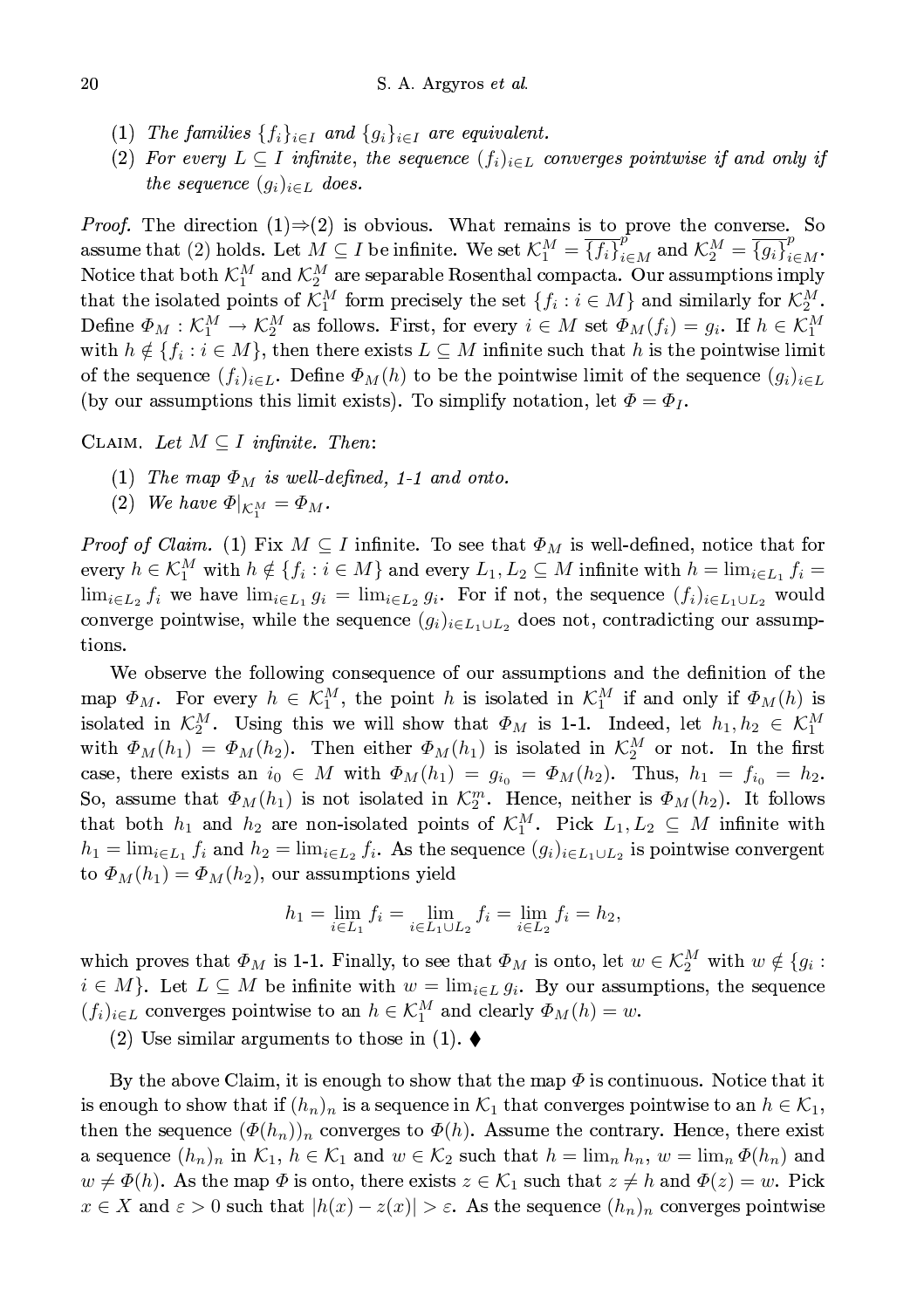to h we may assume that for all  $n \in \mathbb{N}$  we have  $|h_n(x) - z(x)| > \varepsilon$ . Let

$$
M = \{ i \in I : |f_i(x) - z(x)| \ge \varepsilon/2 \}.
$$

Observe the following:

(O1) For all  $n \in \mathbb{N}$ ,  $h_n \in \mathcal{K}_1^M$ .  $(O2)$   $z \notin \mathcal{K}_1^M$ .

By part (2) of the above claim and (O1), we see that  $\Phi(h_n) = \Phi_M(h_n) \in \mathcal{K}_2^M$  for all  $n \in \mathbb{N}$ and so  $w \in \mathcal{K}_2^M$ . As  $\Phi_M$  is onto, there exists  $h' \in \mathcal{K}_1^M$  such that  $\Phi_M(h') = w$ . Hence by (O2) and invoking the claim once more, we have  $z \neq h'$  while  $\Phi_M(h') = \Phi(h') = \Phi(z)$ , contradicting that  $\Phi$  is 1-1.

4.3. Seven families of functions. The aim of this subsection is to describe seven families

$$
\{d_t^i : t \in 2^{< \mathbb{N}}\} \quad (1 \le i \le 7)
$$

of functions indexed by the Cantor tree. For every  $i \in \{1, \ldots, 7\}$ , the closure of the family  $\{d_t^i : t \in 2^{\leq \mathbb{N}}\}\$ in the pointwise topology is a separable Rosenthal compact  $\mathcal{K}_i$ . Each one of them is *minimal*, namely, for every dyadic (not necessarily regular) subtree  $S = (s_t)_{t \in 2^{<\mathbb{N}}}$  of  $2^{<\mathbb{N}}$  and every  $i \in \{1,\ldots,7\}$  the families  $\{d_t^i\}_{t \in 2^{<\mathbb{N}}}$  and  $\{d_{s_t}^i\}_{t \in 2^{<\mathbb{N}}}$ are equivalent in the sense of Definition 18. Although the families are mutually nonequivalent, the corresponding compacta might be homeomorphic. In all cases, the family  ${d_i^i : t \in 2^{<\mathbb{N}}}\$  will be discrete in its closure. For any of the corresponding compacta  $\mathcal{K}_i$  $(1 \leq i \leq 7)$ , we shall denote by  $\mathcal{L}(\mathcal{K}_i)$  the set of all infinite subsets L of  $2^{< N}$  for which the sequence  $(d_t^i)_{t \in L}$  is pointwise convergent. We will name the corresponding compacta (all of them are homeomorphic to closed subspaces of well-known compacta—see [AU], [E]) and we will refer to the families of functions as the canonical dense sequences of them. We will use the following notations.

If  $\sigma \in 2^{\mathbb{N}}$ , then  $\delta_{\sigma}$  is the Dirac function at  $\sigma$ . We denote by  $x_{\sigma}^{+}$  the characteristic function of the set  $\{\tau \in 2^{\mathbb{N}} : \sigma \preceq \tau\}$ , and by  $x_{\sigma}^-$  the characteristic function of the set  $\{\tau \in 2^{\mathbb{N}} : \sigma \prec \tau\}$ . Notice that if  $t \in 2^{ $\mathbb{N}}$ , then  $t^{\frown}0^{\infty} \in 2^{\mathbb{N}}$ , and so the function  $x_{t^$$ well-defined. It is useful at this point to isolate the following property of the functions  $x^+$ and  $x_{\sigma}^-$  which will justify the notation  $g_{\sigma}^+$  and  $g_{\sigma}^-$  in Theorem 16. If  $(\sigma_n)_n$  is a sequence in 2<sup>N</sup> converging to  $\sigma$  with  $\sigma_n \prec \sigma$  (respectively  $\sigma \prec \sigma_n$ ) for all  $n \in \mathbb{N}$ , then the sequence  $(x_{\sigma_n}^{\varepsilon_n})_n$  converges pointwise to  $x_{\sigma}^+$  (respectively to  $x_{\sigma}^-$ ) for any choice of  $\varepsilon_n \in \{+, -\}.$ 

By identifying the Cantor set with a subset of the unit interval, we will identify every  $\sigma \in 2^{\mathbb{N}}$  with the real-valued function on  $2^{\mathbb{N}}$  which is everywhere equal to  $\sigma$ . Notice that for every  $t \in 2^{\lt N}$ , we have  $t \cap 0^\infty \in 2^{\mathbb N}$ , and so the function  $t \cap 0^\infty$  is well-defined. For every  $t \in 2^{\leq N}, v_t$  stands for the characteristic function of the clopen set  $V_t = \{ \sigma \in 2^{\mathbb{N}} : t \sqsubset \sigma \}.$ By 0 we denote the constantly zero function on  $2^{\mathbb{N}}$ . We will also need to deal with functions on  $2^{\mathbb{N}} \oplus 2^{\mathbb{N}}$ . In this case when we write, for instance,  $(\delta_{\sigma}, x_{\sigma}^+)$  we mean that this function is  $\delta_{\sigma}$  on the first copy of  $2^{\mathbb{N}}$  and  $x_{\sigma}^{+}$  on the second copy.

We also fix a regular dyadic subtree  $R = (s_t)_{t \in 2 \le N}$  of  $2^{< N}$  with the following property:

(Q) For any  $s, s' \in R$ , we have  $s^0 \in S'^0$  and  $s^1 \in S'^1$ . Hence, the set  $[\hat{R}]$  does not contain the eventually constant sequences.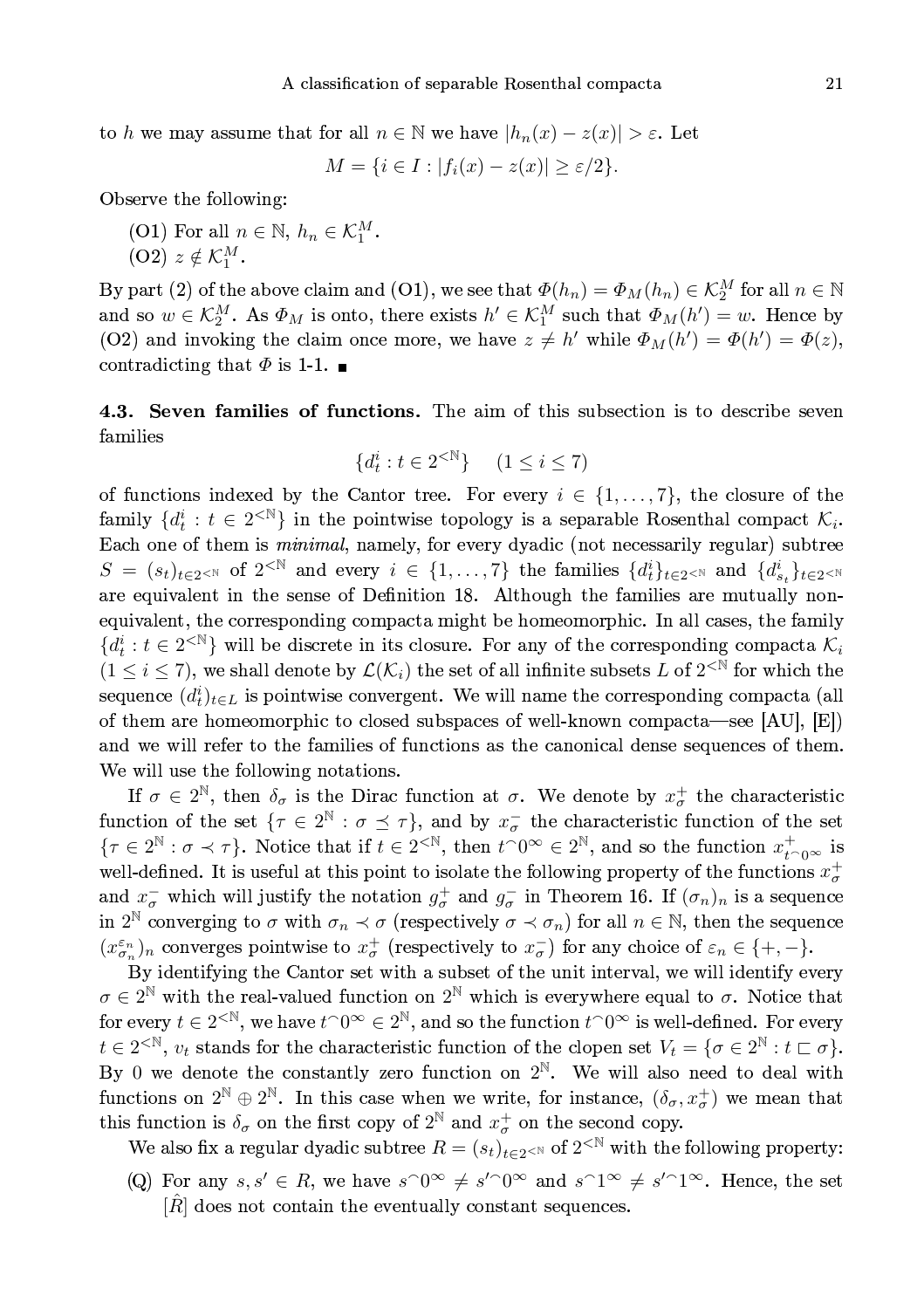#### S. A. Argyros et al.

In what follows, we denote by P the perfect set  $[\hat{R}]$ . We denote by  $P^+$  the subset of P consisting of all  $\sigma$ 's for which there exists an increasing antichain  $(s_n)_n$  in R converging to  $\sigma$  in the sense of Definition 13. Moreover, we denote by  $P^-$  the subset of P consisting of all  $\sigma$ 's for which there exists a decreasing antichain  $(s_n)_n$  in R converging to  $\sigma$ .

**4.3.1.** The Aleksandrov compactification of the Cantor tree,  $A(2<sup>{N}</sup>)$ . It is the pointwise closure of the family

$$
\left\{\frac{1}{|t|+1}v_t : t \in 2^{< \mathbb{N}}\right\}.
$$

Clearly, the space  $A(2^{\langle \mathbb{N}\rangle})$  is countable compact, as the whole family accumulates to 0. Setting  $d_t^1 = \frac{1}{|t|+1} v_t$  for all  $t \in 2^{< \mathbb{N}}$ , we see that the family  $\{d_t^1 : t \in 2^{< \mathbb{N}}\}$  is a dense discrete subset of  $A(2^{<\mathbb{N}})$ . In this case the description of  $\mathcal{L}(A(2^{<\mathbb{N}}))$  is trivial as

$$
L \in \mathcal{L}(A(2^{< \mathbb{N}})) \Leftrightarrow L \subseteq 2^{< \mathbb{N}}
$$

**4.3.2.** The space  $2^{\leq N}$ . It is the pointwise closure of the family

$$
\{s^\smallfrown 0^\infty : s \in R\}
$$

The accumulation points of  $2^{\leq N}$  form the set  $\{\sigma : \sigma \in P\}$ , which is clearly homeomorphic to  $2^{\mathbb{N}}$ . Thus, the space  $2^{\leq \mathbb{N}}$  is uncountable compact metrizable. Setting  $d_t^2 = s_t^0$  for all  $t \in 2^{\leq N}$  and invoking property (Q) above, we see that the family  $\{d_t^2 : t \in 2^{\leq N}\}\$ is a dense discrete subset of  $2^{\leq N}$ . The description of  $\mathcal{L}(2^{\leq N})$  is given by

$$
L\in\mathcal{L}(2^{\leq \mathbb{N}}) \ \Leftrightarrow \ \exists \sigma\in 2^{\mathbb{N}} \text{ with } L\rightarrow \sigma.
$$

**4.3.3.** The extended split Cantor set  $\hat{S}_+(2^{\mathbb{N}})$ . It is the pointwise closure of the family

$$
\{x_{s^{\frown}0^{\infty}}^{+} : s \in R\}
$$

Notice that  $\hat{S}_+(2^{\mathbb{N}})$  can be realized as a closed subspace of the split interval  $S(I)$ . Thus, it is hereditarily separable. For every  $\sigma \in P$ , the function  $x_{\sigma}^+$  belongs to  $\hat{S}_+(2^{\mathbb{N}})$ . However, for an element  $\sigma \in P$ , the function  $x_{\sigma}^-$  belongs to  $\hat{S}_+(2^{\mathbb{N}})$  if and only if there exists a decreasing antichain  $(s_n)_n$  of R converging to  $\sigma$ . Finally, observe that the family  $\{x_{s\cap\infty}^+ : s \in R\}$  is a discrete subset of  $\hat{S}_+(2^{\mathbb{N}})$  (this is essentially a consequence of property (Q) above). Hence, the accumulation points of  $\hat{S}_+(2^{\mathbb{N}})$  form the set

$$
\{x_{\sigma}^+ : \sigma \in P\} \cup \{x_{\sigma}^- : \sigma \in P^-\}.
$$

Setting  $d_t^3 = x^+_{s_t^0}$  for all  $t \in 2^{< N}$ , we see that the family  $\{d_t^3 : t \in 2^{< N}\}\$  is a dense discrete subset of  $\hat{S}_+(2^{\mathbb{N}})$ . Moreover, we have the following description of  $\mathcal{L}(\hat{S}_+(2^{\mathbb{N}}))$ :

$$
L \in \mathcal{L}(\hat{S}_+(2^{\mathbb{N}})) \iff \exists \sigma \in 2^{\mathbb{N}} \text{ with } L \to \sigma \text{ and (either } L \preceq^* \sigma \text{ or } \sigma \prec^* L).
$$

**4.3.4.** The mirror image  $\hat{S}_-(2^{\mathbb{N}})$  of the extended split Cantor set. The space  $\hat{S}_+(2^{\mathbb{N}})$  has a natural mirror image  $\hat{S}_-(2^{\mathbb{N}})$ , which is the pointwise closure of the set

$$
\{x_{s^{\frown}1^{\infty}}^{-}:s\in R\}.
$$

The spaces  $\hat{S}_+(2^{\mathbb{N}})$  and  $\hat{S}_-(2^{\mathbb{N}})$  are homeomorphic. To see this, for every  $t \in 2^{< \mathbb{N}}$  let  $\bar{t} \in 2^{\leq \mathbb{N}}$  be the finite sequence obtained by exchanging 0 with 1 and 1 with 0 in the finite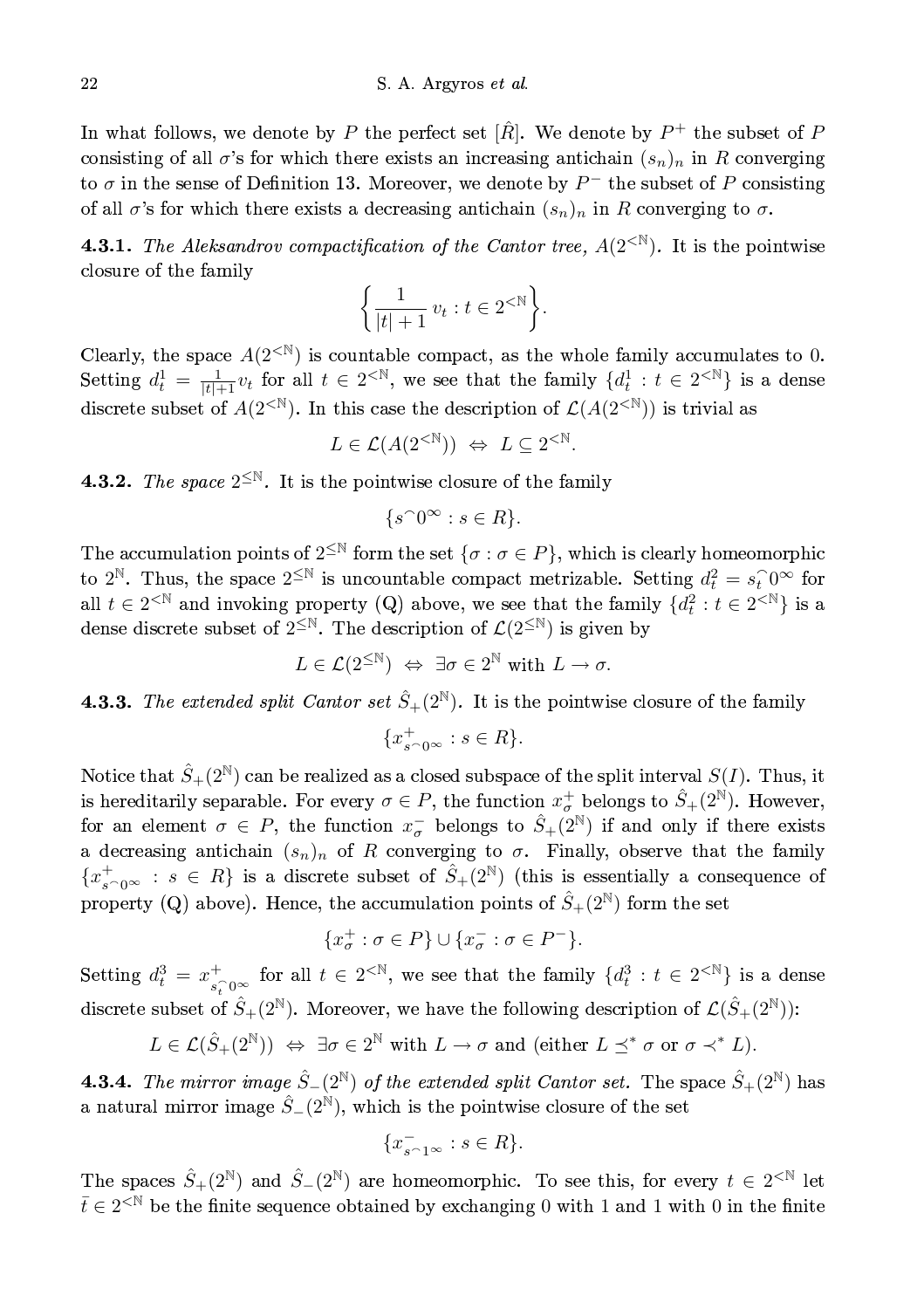sequence t. Define  $\phi: R \to R$  by  $\phi(s_t) = s_t$  for all  $t \in 2^{< N}$ . Then it is easy to see that the map

$$
\hat{S}_+(2^{\mathbb{N}})\ni x^+_{s^-_t0^{\infty}}\mapsto x^-_{\phi(s_t)^{\smallfrown} 1^{\infty}}\in \hat{S}_-(2^{\mathbb{N}})
$$

extends to a topological homeomorphism between  $\hat{S}_+(2^{\mathbb{N}})$  and  $\hat{S}_-(2^{\mathbb{N}})$ . However, the canonical dense sequences in them are *not* equivalent. Notice that for every  $\sigma \in P$  the function  $x_{\sigma}^-$  belongs to  $\hat{S}_-(2^{\mathbb{N}})$ , while the function  $x_{\sigma}^+$  belongs to  $\hat{S}_-(2^{\mathbb{N}})$  if and only if there exists an increasing antichain  $(s_n)_n$  of R converging to  $\sigma$ . It follows that the accumulation points of  $\hat{S}_-(2^{\mathbb{N}})$  form the set

$$
\{x_{\sigma}^- : \sigma \in P\} \cup \{x_{\sigma}^+ : \sigma \in P^+\}.
$$

As before, setting  $d_t^4 = x_{\widehat{s_t} 1^\infty}^-$  for all  $t \in 2^{< N}$ , we see that the family  $\{d_t^4 : t \in 2^{< N}\}$  is a dense discrete subset of  $\mathcal{L}(\hat{S}_-(2^{\mathbb{N}}))$  and moreover

$$
L\in\mathcal{L}(\hat{S}_-(2^{\mathbb{N}}))\ \Leftrightarrow\ \exists\sigma\in 2^{\mathbb{N}}\text{ with }L\rightarrow\sigma\text{ and (either }L\prec^*\sigma\text{ or }\sigma\preceq^* L).
$$

**4.3.5.** The extended Aleksandrov compactification of the Cantor set,  $\hat{A}(2^{\mathbb{N}})$ . The space  $\hat{A}(2^{\mathbb{N}})$  is the pointwise closure of the family

$$
\{v_t : t \in 2^{< \mathbb{N}}\}.
$$

For every  $\sigma \in 2^{\mathbb{N}}$  the function  $\delta_{\sigma}$  belongs to  $\hat{A}(2^{\mathbb{N}})$ , the family  $\{\delta_{\sigma} : \sigma \in 2^{\mathbb{N}}\}\$ is discrete and accumulates to 0. The function 0 is the only non- $G_{\delta}$  point of  $\hat{A}(2^{\mathbb{N}})$  and this is witnessed in the most extreme way. The accumulation points of  $\hat{A}(2^{\mathbb{N}})$  form the set

$$
\{\delta_{\sigma} : \sigma \in 2^{\mathbb{N}}\} \cup \{0\}.
$$

Setting  $d_t^5 = v_t$  for all  $t \in 2^{< N}$ , we see that the family  $\{d_t^5 : t \in 2^{< N}\}\$ is a dense discrete subset of  $\hat{A}(2^{\mathbb{N}})$  and

$$
L \in \mathcal{L}(\hat{A}(2^{\mathbb{N}})) \iff (\exists \sigma \in 2^{\mathbb{N}} \text{ with } L \subseteq^* \sigma) \text{ or } (\forall \sigma \in 2^{\mathbb{N}} L \perp \sigma).
$$

**4.3.6.** The extended duplicate of the Cantor set,  $\hat{D}(2^{\mathbb{N}})$ . The space  $\hat{D}(2^{\mathbb{N}})$  is the pointwise closure of the family

$$
\{(v_t, t^\cap 0^\infty) : t \in 2^{< \mathbb{N}}\}.
$$

This is the separable extension of the space  $D(2^N)$ , as described in [To1]. The accumulation points of  $\hat{D}(2^{\mathbb{N}})$  form the set

$$
\{(\delta_{\sigma}, \sigma) : \sigma \in 2^{\mathbb{N}}\} \cup \{(0, \sigma) : \sigma \in 2^{\mathbb{N}}\},\
$$

which is homeomorphic to the Aleksandrov duplicate of the Cantor set. Todorčević was the first to realize that this classical construction can be represented as a compact subset of the first Baire class. The space  $\hat{D}(2^{\mathbb{N}})$  is not only first countable but also pre-metric of degree at most two, in the sense of [To1]. As in the previous cases, setting  $d_t^6 = (v_t, t^0\infty)$ for every  $t \in 2^{\langle \mathbb{N} \rangle}$ , we see that the family  $\{d_t^6 : t \in 2^{\langle \mathbb{N} \rangle}\}\$ is a dense discrete subset of  $\hat{D}(2^{\mathbb{N}})$  and

$$
L \in \mathcal{L}(\hat{D}(2^{\mathbb{N}})) \iff \exists \sigma \in 2^{\mathbb{N}} \text{ with } L \to \sigma \text{ and (either } L \subseteq^* \sigma \text{ or } L \perp \sigma)
$$

The extended duplicate of the split Cantor set,  $\hat{D}(S(2^{\mathbb{N}}))$ . It is the pointwise  $4.3.7.$ closure of the family

$$
\{(v_s, x_{s^{\frown}0^{\infty}}^+): s \in R\}.
$$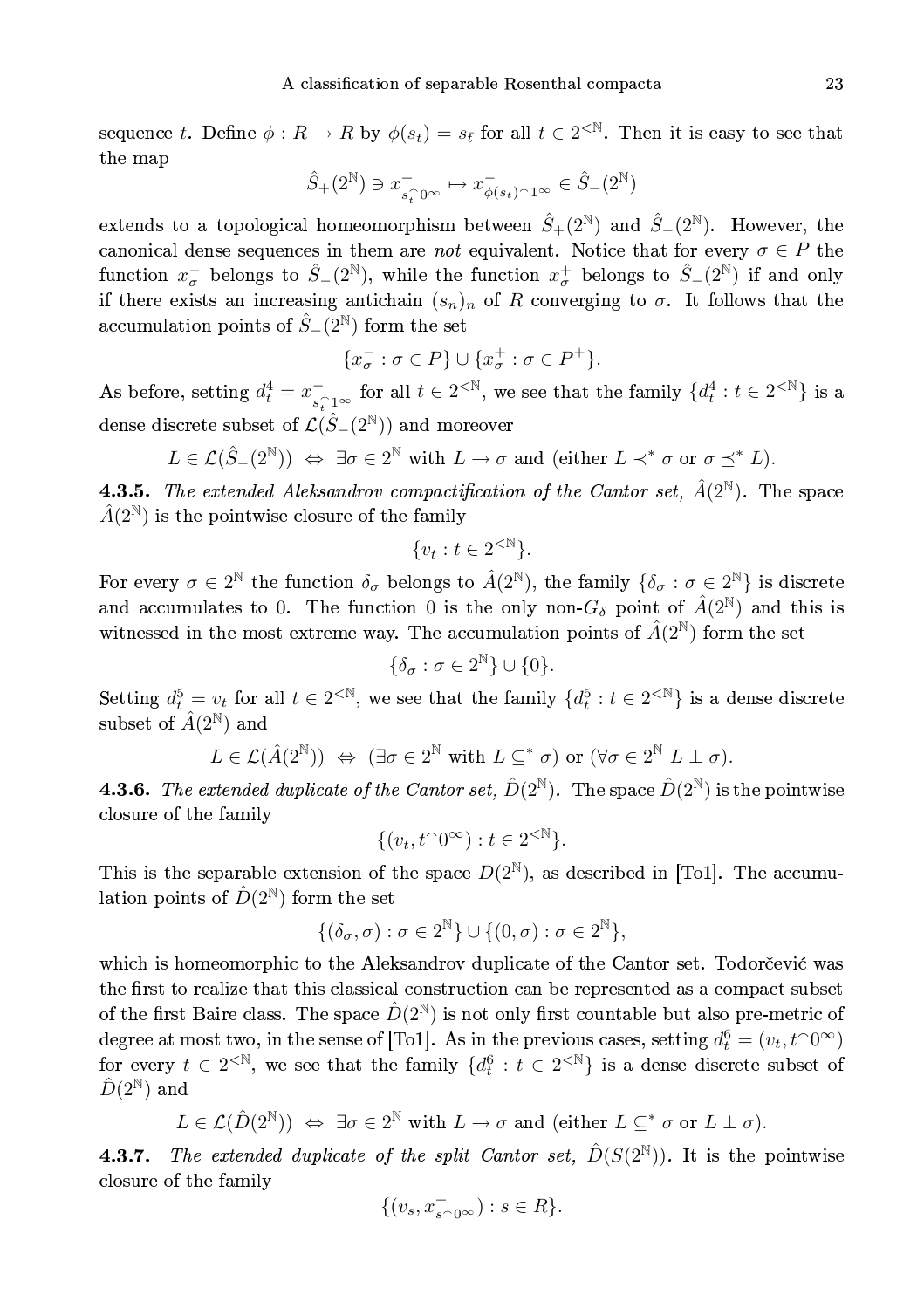The space  $\hat{D}(S(2^{\mathbb{N}}))$  is homeomorphic to a subspace of the Helly space  $\mathcal{H}$ . To see this, let  $\{(a_t, b_t): t \in 2^{\langle \mathbb{N} \rangle}\}\$ be a family in  $[0, 1]^2$  such that

(i)  $a_t = a_{t-0} < b_{t-0} < a_{t-1} < b_{t-1} = b_t$ (ii)  $b_t - a_t \leq 1/3^{|t|}$ 

for every  $t \in 2^{\langle \mathbb{N} \rangle}$ . Define  $h_t : [0,1] \to [0,1]$  by

$$
h_t(x) = \begin{cases} 1, & b_t < x, \\ 1/2, & a_t \le x \le b_t, \\ 0, & x < a_t. \end{cases}
$$

It is easy to see that the map

$$
\hat{D}(S(2^{\mathbb{N}})) \ni (v_{s_t}, x^+_{s_t^\frown 0^\infty}) \mapsto h_t \in \mathcal{H}
$$

extends to a homeomorphic embedding. It follows that the space  $\hat{D}(S(2^{\mathbb{N}}))$  is first countable. We notice, however, that it is not pre-metric of degree at most two.

As in all previous cases, we will describe the accumulation points of  $D(S(2^{\mathbb{N}}))$ . First we observe that if  $(s_n)_n$  is a chain in R converging to  $\sigma \in P$ , then the sequence  $((v_{s_n}, x_{s_n \cap 0^{\infty}}^+))_n$  is pointwise convergent to  $(\delta_{\sigma}, x_{\sigma}^+)$ . If  $(s_n)_n$  is an increasing antichain of R converging to  $\sigma$ , then the sequence  $((v_{s_n}, x_{s_n \cap 0\infty}^+))_n$  is pointwise convergent to  $(0, x_{\sigma}^+),$ while if it is decreasing, then it is pointwise convergent to  $(0, x_{\sigma}^{-})$ . Thus, the accumulation points of  $\hat{D}(S(2^{\mathbb{N}}))$  form the set

$$
\{(\delta_{\sigma}, x_{\sigma}^+): \sigma \in P\} \cup \{(0, x_{\sigma}^+): \sigma \in P^+\} \cup \{(0, x_{\sigma}^-): \sigma \in P^-\}.
$$

Finally, setting  $d_t^7 = (v_{s_t}, x_{s_t \cap 0^\infty}^+)$  for all  $t \in 2^{< N}$ , we see that the family  $\{d_t^7 : t \in 2^{< N}\}\$ is a dense discrete subset of  $\hat{D}(S(2^{\mathbb{N}}))$ . The description of  $\mathcal{L}(\hat{D}(S(2^{\mathbb{N}})))$  is given by

 $L \in \mathcal{L}(\hat{D}(S(2^{\mathbb{N}}))) \Leftrightarrow \exists \sigma \in 2^{\mathbb{N}} \text{ with } L \to \sigma \text{ and } (L \prec^* \sigma \text{ or } L \subseteq^* \sigma \text{ or } \sigma \prec^* L).$ 

We close this subsection by noticing the following minimality property of the abovedescribed families.

PROPOSITION 20. Let  $\{d_i^i : t \in 2^{\leq \mathbb{N}}\}\$  with  $i \in \{1, \ldots, 7\}\$  be one of the seven families of functions and let  $S = (s_t)_{t \in 2 \le N}$  be a dyadic (not necessarily regular) subtree of  $2^{< N}$ . Then the family  $\{d_t^i : t \in 2^{\leq \mathbb{N}}\}$  and the corresponding family  $\{d_{s_t}^i : t \in 2^{\leq \mathbb{N}}\}$  determined by the tree  $S$  are equivalent.

We also observe that any two of the seven families are not equivalent. Moreover, except for the case of  $\hat{S}_+(2^{\mathbb{N}})$  and  $\hat{S}_-(2^{\mathbb{N}})$ , the corresponding compacta are not mutually homeomorphic either.

#### 4.4. Canonicalization. The main result of this section is the following.

THEOREM 21. Let  $\{f_t\}_{t\in 2\leq N}$  be a family of real-valued functions on a Polish space X which is relatively compact in  $\mathcal{B}_1(X)$ . Let also  $\{d_t^i\}_{t\in 2\le N}$   $(1 \le i \le 7)$  be the families described in the previous subsection. Then there exist a regular dyadic subtree  $S = (s_t)_{t \in 2 \le N}$ of  $2^{< \mathbb{N}}$  and  $i_0 \in \{1, \ldots, 7\}$  such that  $\{f_{s_t}\}_{t \in 2^{< \mathbb{N}}}$  is equivalent to  $\{d_t^{i_0}\}_{t \in 2^{< \mathbb{N}}}$ .

*Proof.* The family  $\{f_t\}_{t\in 2\le N}$  satisfies all hypotheses of Theorem 16. Thus, there exist a regular dyadic subtree T of  $2^{< N}$  and a family of functions  $\{g^0_\sigma, g^+_\sigma, g^-_\sigma : \sigma \in P\}$ , with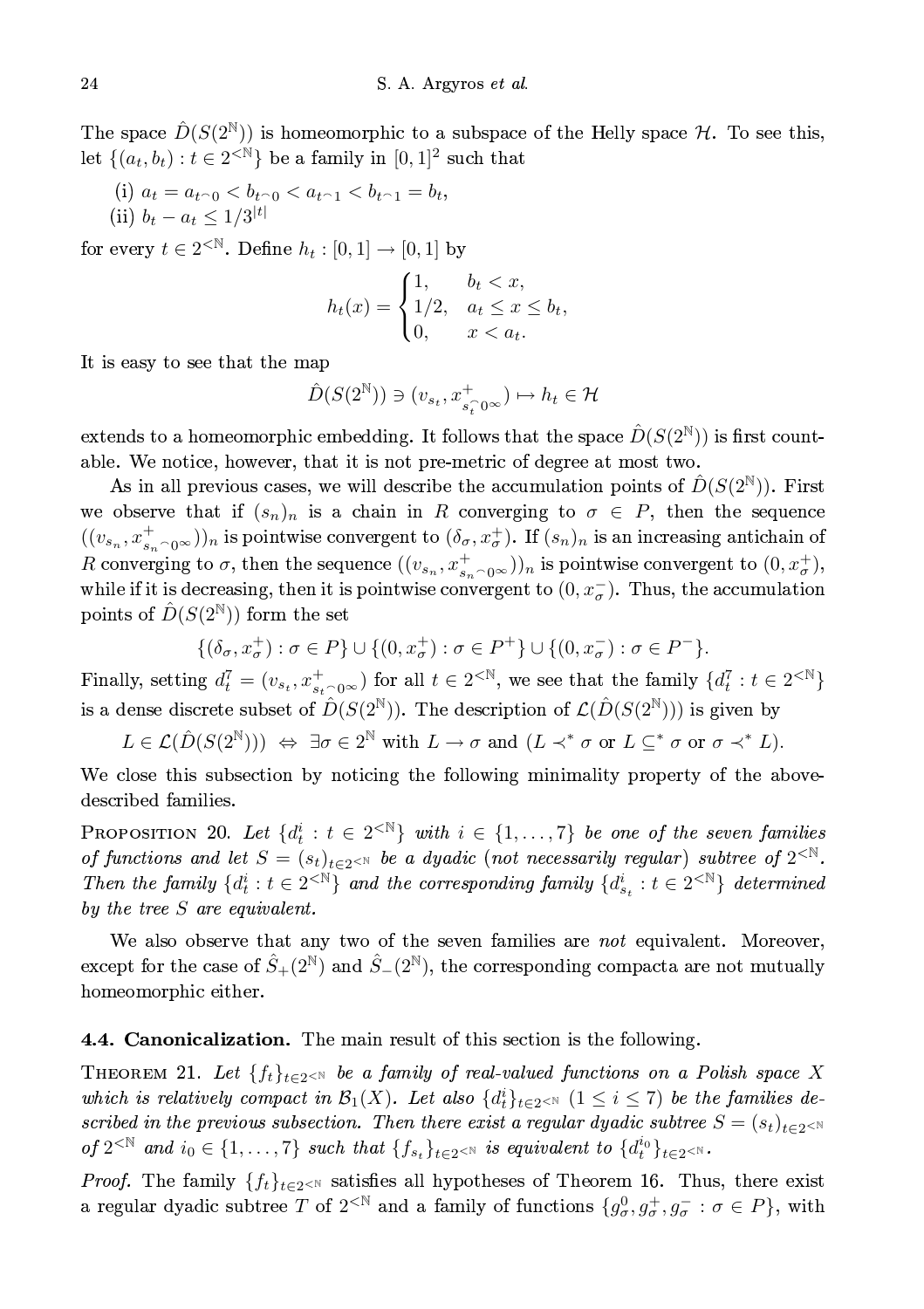$P = [\hat{T}]$ , as described in Theorem 16. Let also  $0, +$  and  $-$  be the corresponding Borel functions. We recall that for every subset X of  $2^{\mathbb{N}}$  we identify the set  $[X]^2$  of doubletons of X with the set of all  $(\sigma, \tau) \in X^2$  with  $\sigma \prec \tau$ . For every  $\varepsilon \in \{0, +, -\}$  let

$$
A_{\varepsilon,\varepsilon} = \{(\sigma_1,\sigma_2) \in [P]^2 : g_{\sigma_1}^{\varepsilon} \neq g_{\sigma_2}^{\varepsilon}\}.
$$

Then  $A_{\varepsilon,\varepsilon}$  is an analytic subset of  $[P]^2$ . To see this, notice that

$$
(\sigma_1,\sigma_2)\in A_{\varepsilon,\varepsilon}\ \Leftrightarrow\ \exists x\in X\ \text{with}\ g^\varepsilon_{\sigma_1}(x)\neq g^\varepsilon_{\sigma_2}(x)\ \Leftrightarrow\ \exists x\in X\ \text{with}\ \varepsilon(\sigma_1,x)\neq\varepsilon(\sigma_2,x).
$$

Invoking the Borelness of the functions  $0, +, -$  we see that  $A_{\varepsilon,\varepsilon}$  is analytic, as desired. Notice that for every  $Q \subseteq P$  perfect and every  $\varepsilon \in \{0, +, -\}$ , the set  $A_{\varepsilon,\varepsilon} \cap [Q]^2$  is analytic in  $[Q]^2$ . Thus, applying Theorem 6 successively three times, we get a perfect subset  $Q_0$ of P such that for all  $\varepsilon \in \{0, +, -\}$  we have

either 
$$
[Q_0]^2 \subseteq A_{\varepsilon,\varepsilon}
$$
, or  $A_{\varepsilon,\varepsilon} \cap [Q_0]^2 = \emptyset$ .

CASE 1:  $A_{0,0} \cap [Q_0]^2 = \emptyset$ . In this case, we have  $g_{\sigma_1}^0 = g_{\sigma_2}^0$  for all  $(\sigma_1, \sigma_2) \in [Q_0]^2$ . Thus, there exists a function g such that  $g_{\sigma}^0 = g$  for all  $\sigma \in Q_0$ . By properties (2) and (3) in Theorem 16 and the homogeneity of  $Q_0$ , we see that  $g_{\sigma}^+ = g_{\sigma}^- = g_{\sigma}^0 = g$  for all  $\sigma \in Q_0$ . Pick a regular dyadic subtree  $S = (s_t)_{t \in 2 \le N}$  of T such that  $[\hat{S}] \subseteq Q_0$  and  $f_s \ne g$  for all  $s \in S$ . Invoking properties (1), (4) and (5) of Theorem 16 as well as Lemma 8(2), we see that for every infinite subset A of S, the sequence  $(f_t)_{t\in A}$  accumulates to g. It follows that  $\overline{\{f_s\}}_{s\in S}^p = \{f_s\}_{s\in S} \cup \{g\}$ , and so  $\{f_{s_t}\}_{t\in 2\le N}$  is equivalent to the canonical dense family of  $A(2<sup>{\mathbb N}</sup>)$ .

CASE 2:  $[Q_0]^2 \subseteq A_{0,0}$ . Then for every  $(\sigma_1, \sigma_2) \in [Q_0]^2$  we have  $g_{\sigma_1}^0 \neq g_{\sigma_2}^0$ . By passing to a further perfect subset of  $Q_0$  if necessary, we may also assume that

(P1)  $g_{\sigma}^0 \neq f_t$  for every  $\sigma \in Q_0$  and every  $t \in T$ .

CASE 2.1: Either  $A_{+,+} \cap [Q_0]^2 = \emptyset$  or  $A_{-,-} \cap [Q_0]^2 = \emptyset$ . Assume first that  $A_{+,+} \cap [Q_0]^2$ =  $\emptyset$ . In this case, there exists a function g such that  $g_{\sigma}^{+} = g$  for all  $\sigma \in Q_0$ . By property (3) in Theorem 16 and the homogeneity of  $Q_0$ , we must also have  $g_{\sigma} = g$  for all  $\sigma \in Q_0$ . This means that  $A_{-,-} \cap [Q_0]^2 = \emptyset$ . Thus, by symmetry, this case is equivalent to saying that  $A_{+,+} \cap [Q_0]^2 = \emptyset$  and  $A_{-,-} \cap [Q_0]^2 = \emptyset$ . It follows that there exists a function g such that  $g_{\sigma}^+ = g_{\sigma}^- = g$  for all  $\sigma \in Q_0$ . By passing to a further perfect subset of  $Q_0$  if necessary, we may also assume that  $g^0_\sigma \neq g$  for all  $\sigma \in Q_0$ . We select a regular dyadic subtree  $S = (s_t)_{t \in 2 \le N}$  of T such that  $[\hat{S}] \subseteq Q_0$  and  $f_s \ne g$  for all  $s \in S$ . This property combined with (P1) implies that for every  $s \in S$  the function  $f_s$  is isolated in  $\overline{\{f_s\}}_{s \in S}^P$ .

We claim that  $\{f_{s_t}\}_{t\in 2\leq \mathbb{N}}$  is equivalent to the canonical dense family of  $\hat{A}(2^{\mathbb{N}})$ . We will give a detailed argument which will serve as a prototype for the other cases as well. First, we notice that, by Lemma 19 and the description of  $\mathcal{L}(\hat{A}(2^{\mathbb{N}}))$ , it is enough to show that for a subset A of S, the sequence  $(f_s)_{s \in A}$  converges pointwise if and only if either A is almost included in a chain, or  $A$  does not contain an infinite chain. For the "if" part, we observe that if  $A$  is almost contained in a chain, then by property  $(1)$  of Theorem 16, the sequence  $(f_s)_{s \in A}$  is pointwise convergent. Assume that A does not contain an infinite chain. Since  $g_{\sigma}^+ = g_{\sigma}^- = g$  for all  $\sigma \in Q_0$ , we see that for every increasing and every decreasing antichain  $(s_n)_n$  of S, the sequence  $(f_{s_n})_n$  converges pointwise to g. Thus,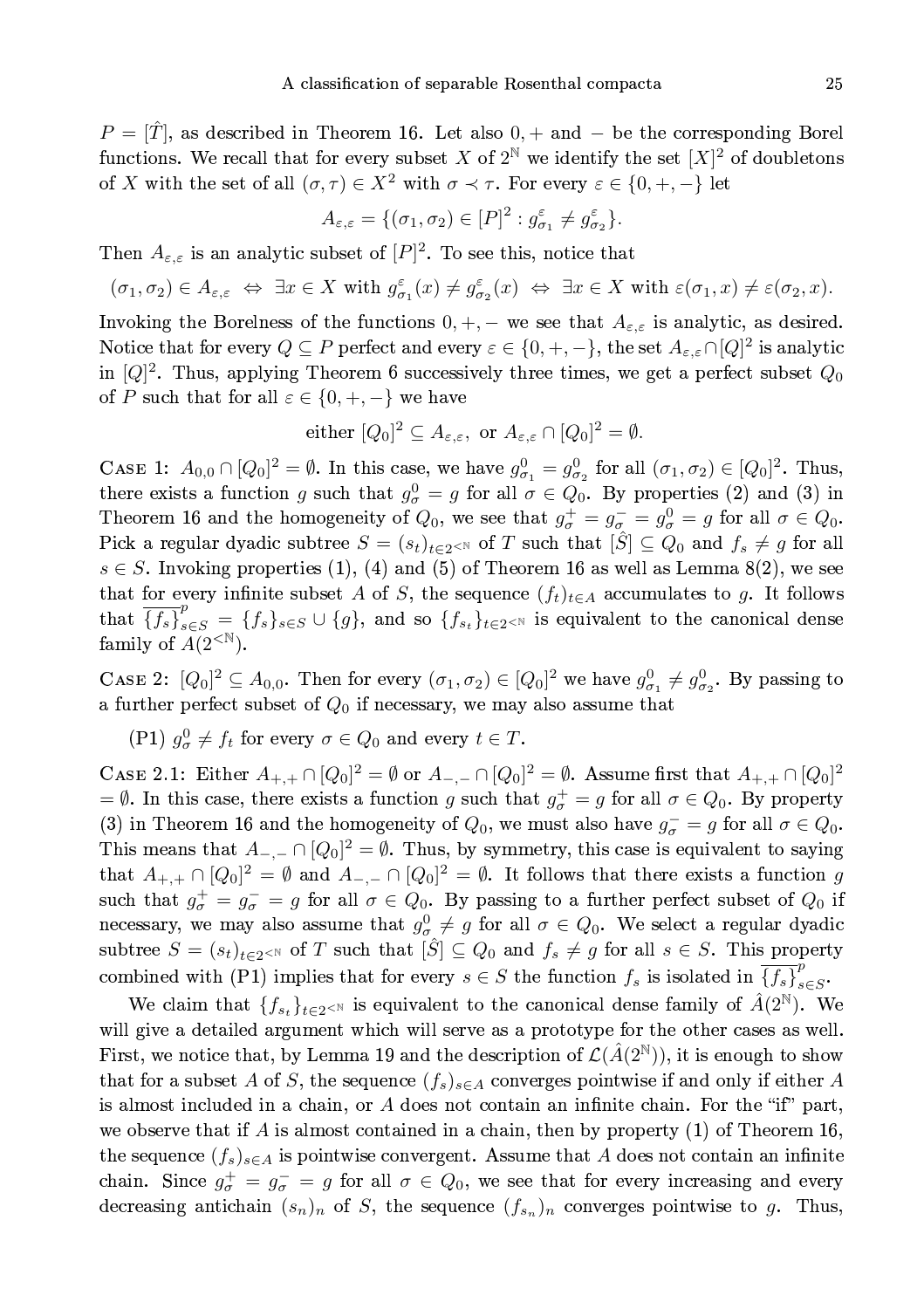$(f_s)_{s \in A}$  is pointwise convergent to g. For the "only if" part we argue by contradiction. If there exist  $\sigma_1 \neq \sigma_2$  contained in  $[\hat{S}]$  with  $A \cap {\sigma_1 | n : n \in \mathbb{N}}$  and  $A \cap {\sigma_2 | n : n \in \mathbb{N}}$ infinite, then the fact that  $g_{\sigma_1}^0 \neq g_{\sigma_2}^0$  implies that the sequence  $(f_s)_{s \in A}$  is not pointwise convergent. Finally, if  $A$  contains an infinite chain and an infinite antichain, then the fact that  $g_{\sigma}^0 \neq g$  for all  $\sigma \in [\tilde{S}]$  implies that  $(f_s)_{s \in A}$  is not pointwise convergent eighter.

CASE 2.2:  $[Q_0]^2 \subseteq A_{+,+}$  and  $[Q_0]^2 \subseteq A_{-,-}$ . In this case we have

$$
\text{(P2) } g_{\sigma_1}^{\varepsilon} \neq g_{\sigma_2}^{\varepsilon} \text{ for all } (\sigma_1, \sigma_2) \in [Q_0]^2 \text{ and } \varepsilon \in \{0, +, -\}.
$$

Moreover, by passing to a further perfect subset of  $Q_0$  if necessary, we may strengthen  $(P1)$  to

(P3) 
$$
g_{\sigma}^{\varepsilon} \neq f_t
$$
 for all  $\sigma \in Q_0$ ,  $\varepsilon \in \{0, +, -\}$  and  $t \in T$ .

Observe that  $(P3)$  implies the following. For every regular dyadic subtree S of T with  $[S] \subseteq Q_0$  and every  $s \in S$ , the function  $f_s$  is isolated in the closure of  $\{f_s\}_{s \in S}$  in  $\mathbb{R}^X$ . Thus, as in Case 2.1, in what follows, Lemma 19 will be applicable.

For every  $\varepsilon_1, \varepsilon_2 \in \{0, +, -\}$  with  $\varepsilon_1 \neq \varepsilon_2$  let

$$
A_{\varepsilon_1,\varepsilon_2} = \{ (\sigma_1,\sigma_2) \in [Q_0]^2 : g_{\sigma_1}^{\varepsilon_1} \neq g_{\sigma_2}^{\varepsilon_2} \}.
$$

Then  $A_{\varepsilon_1,\varepsilon_2}$  is an analytic subset of  $[Q_0]^2$ . Applying Theorem 6 successively six times, we find  $Q_1 \subseteq Q_0$  perfect such that for all  $\varepsilon_1, \varepsilon_2 \in \{0, +, -\}$  with  $\varepsilon_1 \neq \varepsilon_2$  we have

either 
$$
[Q_1]^2 \subseteq A_{\varepsilon_1, \varepsilon_2}
$$
 or  $A_{\varepsilon_1, \varepsilon_2} \cap [Q_1]^2 = \emptyset$ .

We claim that for each pair  $\varepsilon_1, \varepsilon_2$  the first alternative must occur. Assume on the contrary that there exist  $\varepsilon_1, \varepsilon_2$  with  $\varepsilon_1 \neq \varepsilon_2$  and such that  $A_{\varepsilon_1, \varepsilon_2} \cap [Q_1]^2 = \emptyset$ . Let  $\tau$  be the lexicographical minimum of  $Q_1$ . Then for every  $\sigma, \sigma' \in Q_1$  with  $\tau \prec \sigma \prec \sigma'$  we have  $g_{\sigma}^{\varepsilon_2} = g_{\tau}^{\varepsilon_1} = g_{\sigma'}^{\varepsilon_2}$ , which contradicts (P2). Summing up, by passing to  $Q_1$ , we have strengthened  $(P2)$  to

(P4) 
$$
g_{\sigma_1}^{\varepsilon_1} \neq g_{\sigma_2}^{\varepsilon_2}
$$
 for all  $(\sigma_1, \sigma_2) \in [Q_1]^2$  and  $\varepsilon_1, \varepsilon_2 \in \{0, +, -\}$ .

For every  $\varepsilon \in \{+, -\},\$  define  $B_{0,\varepsilon} \subseteq Q_1$  by

$$
B_{0,\varepsilon} = \{ \sigma \in Q_1 : g^0_\sigma \neq g^\varepsilon_\sigma \}.
$$

It is easy to see that  $B_{0,\varepsilon}$  is an analytic subset of  $Q_1$ . Thus, by the classical perfect set theorem, we find  $Q_2 \subseteq Q_1$  perfect such that for every  $\varepsilon \in \{+,-\}$  we have

$$
\text{either } Q_2 \subseteq B_{0,\varepsilon} \text{ or } B_{0,\varepsilon} \cap Q_2 = \emptyset.
$$

CASE 2.2.a:  $B_{0,+} \cap Q_2 = \emptyset$  and  $B_{0,-} \cap Q_2 = \emptyset$ . In this case, for every  $\sigma \in Q_2$  there exists a function  $g_{\sigma}$  such that  $g_{\sigma} = g_{\sigma}^0 = g_{\sigma}^+ = g_{\sigma}^-$ . Moreover,  $g_{\sigma_1} \neq g_{\sigma_2}$  for all  $\sigma_1 \neq \sigma_2$ in  $Q_2$ , as  $Q_2 \subseteq Q_1$ . Invoking properties (2) and (3) in Theorem 16, we see that the set  ${g_{\sigma}: \sigma \in Q_2}$  is homeomorphic to  $Q_2$ . We select a regular dyadic subtree  $S = (s_t)_{t \in 2 \le \mathbb{N}}$ of T such that  $[\hat{S}] \subseteq Q_2 \subseteq Q_0$ . It follows that  $\overline{\{f_s\}}_{s \in S}^p = \{f_s\}_{s \in S} \cup \{g_{\sigma} : \sigma \in [\hat{S}]\}\$ , and so the family  $\{f_{s_t}\}_{t\in 2\leq N}$  is equivalent to the canonical dense family of  $2^{\leq N}$ .

CASE 2.2.b:  $B_{0,+} \cap Q_2 = \emptyset$  and  $Q_2 \subseteq B_{0,-}$ . This means that  $g^0_\sigma = g^+_\sigma$  and  $g^0_\sigma \neq g^-_\sigma$  for all  $\sigma \in Q_2$ . Let  $S = (s_t)_{t \in 2 \leq N}$  be a regular dyadic subtree of T such that  $[\hat{S}] \subseteq Q_2 \subseteq Q_0$ . Invoking (P3) and the remarks following it, the description of  $\mathcal{L}(\hat{S}_+(2^{\mathbb{N}}))$  and Lemma 19,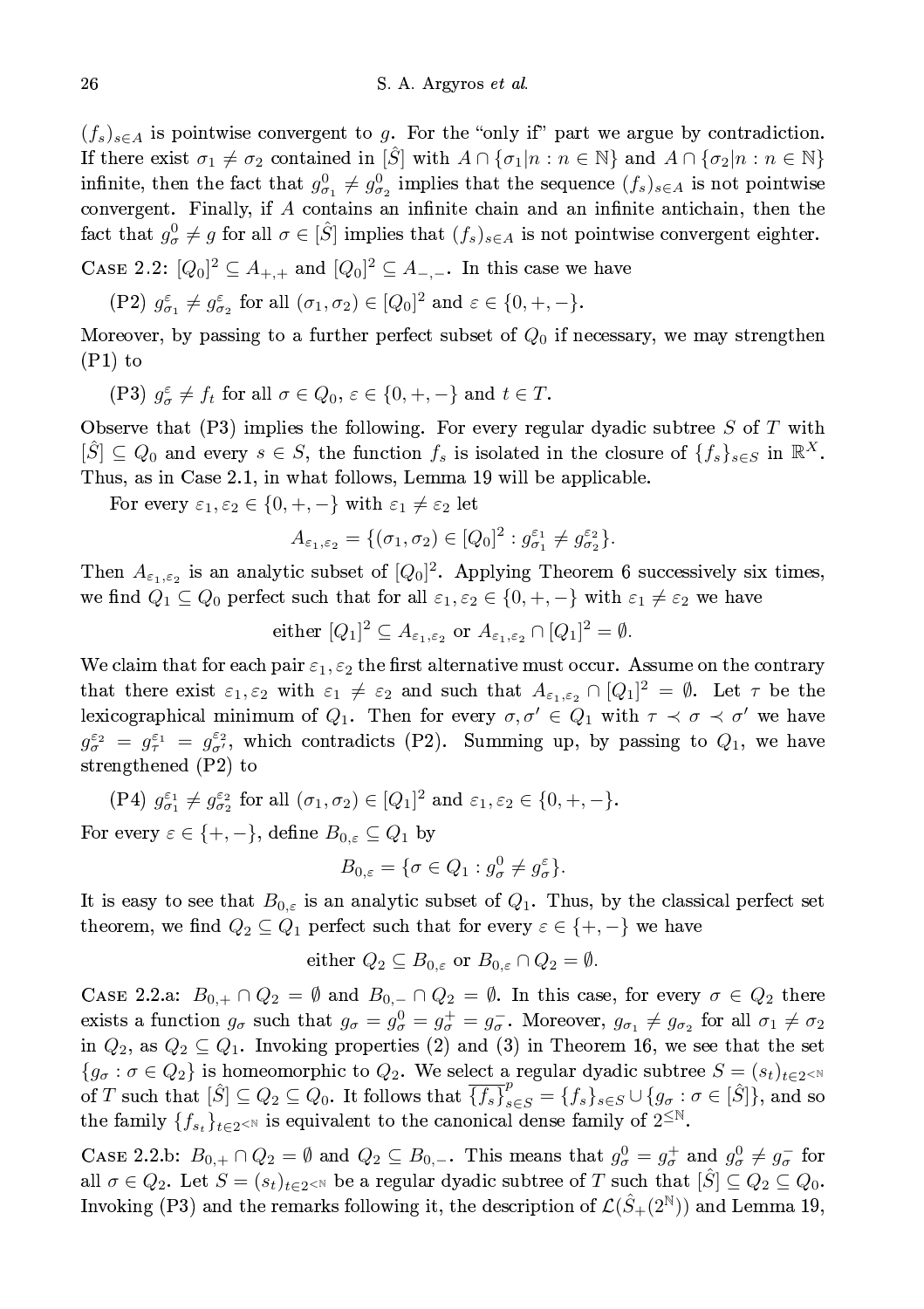arguing precisely as in Case 2.1, we see that  $\{f_{s_t}\}_{t\in 2\le N}$  is equivalent to the canonical dense family of  $\hat{S}_+(2^{\mathbb{N}})$ .

CASE 2.2.c:  $Q_2 \subseteq B_{0,+}$  and  $B_{0,-} \cap Q_2 = \emptyset$ . This means that  $g^0_\sigma = g^-_\sigma$  and  $g^0_\sigma \neq g^+_\sigma$  for all  $\sigma \in Q_2$ . As in the previous case, let  $S = (s_t)_{t \in 2 \le N}$  be a regular dyadic subtree of T such that  $[\hat{S}] \subseteq Q_2 \subseteq Q_0$ . In this case  $\{f_{s_t}\}_{t \in 2\leq N}$  is equivalent to the canonical dense family of the mirror image  $S_{-}(2^{\mathbb{N}})$  of the extended split Cantor set (the argument is as in Case  $2.1$ ).

CASE 2.2.d:  $Q_2 \subseteq B_{0,+}$  and  $Q_2 \subseteq B_{0,-}$ . In this case we have

(P5)  $q_{\sigma}^0 \neq q_{\sigma}^+$  and  $q_{\sigma}^0 \neq q_{\sigma}^-$  for all  $\sigma \in Q_2$ .

Let

$$
B_{+,-} = \{ \sigma \in Q_2 : g_{\sigma}^+ \neq g_{\sigma}^- \}
$$

Again,  $B_{+,-}$  is an analytic subset of  $Q_2$ . Thus there exists  $Q_3 \subseteq Q_2$  perfect such that either  $Q_3 \subseteq B_{+,-}$ , or  $Q_3 \cap B_{+,-} = \emptyset$ .

CASE 2.2.d.I:  $Q_3 \cap B_{+,-} = \emptyset$ . This means that for every  $\sigma \in Q_3$  there exists a function  $g_{\sigma}$  such that  $g_{\sigma} = g_{\sigma}^+ = g_{\sigma}^-$  and  $g_{\sigma} \neq g_{\sigma}^0$ . Moreover, by property (P4) above, we have  $g_{\sigma_1} \neq g_{\sigma_2}$  and  $g_{\sigma_1}^0 \neq g_{\sigma_2}^0$  for all  $(\sigma_1, \sigma_2) \in [Q_3]^2$ , as  $Q_3 \subseteq Q_2 \subseteq Q_1$ . Let  $S = (s_t)_{t \in 2 \leq N}$  be a regular dyadic subtree of T such that  $[\hat{S}] \subseteq Q_3 \subseteq Q_0$ . In this case  $\{f_{s_t}\}_{t \in 2 \le N}$  is equivalent to the canonical dense family of  $\hat{D}(2^{\mathbb{N}})$ . The verification is similar to the previous cases.

CASE 2.2.d.II:  $Q_3 \subseteq B_{+,-}$ . This means that  $g^+_{\sigma} \neq g^-_{\sigma}$  for all  $\sigma \in Q_3$ . Combining this with (P4) and (P5), we see that  $g_{\sigma_1}^{\varepsilon_1} \neq g_{\sigma_2}^{\varepsilon_2}$  if either  $\varepsilon_1 \neq \varepsilon_2$  or  $\sigma_1 \neq \sigma_2$ . As before, let  $S=(s_t)_{t\in 2^{<\mathbb{N}}}$  be a regular dyadic subtree of T such that  $[\hat{S}]\subseteq Q_3\subseteq Q_0$ . Then  $\{f_{s_t}\}_{t\in 2^{<\mathbb{N}}}$ is equivalent to the canonical dense family of  $D(S(2^{\mathbb{N}}))$ .

The above cases exhaust all possibilities, so the proof is complete.  $\blacksquare$ 

By Theorem 21 and Proposition 20 we get the following corollary.

COROLLARY 22. Let X be a Polish space and  $\{f_t\}_{t\in 2\le N}$  be family of functions relatively compact in  $\mathcal{B}_1(X)$ . Then for every regular dyadic subtree T of  $2^{<\mathbb{N}}$  there exist a regular dyadic subtree S of T and  $i_0 \in \{1, ..., 7\}$  such that for every regular dyadic subtree  $R = (r_t)_{t \in 2^{<\mathbb{N}}}$  of S, the family  $\{f_{r_t}\}_{t \in 2^{<\mathbb{N}}}$  is equivalent to  $\{d_t^{i_0}\}_{t \in 2^{<\mathbb{N}}}$ .

## 5. Analytic subspaces of separable Rosenthal compacta

In this section we introduce a class of subspaces of separable Rosenthal compacta and we present some of their basic properties.

**5.1. Definitions and basic properties.** Let  $K$  be a separable Rosenthal compact on a Polish space X. For every subset F of K we denote by Acc(F) the set of accumulation points of  $\mathcal F$  in  $\mathbb R^X$ . We start with the following definition.

DEFINITION 23. Let  $K$  be a separable Rosenthal compact on a Polish space X and C a closed subspace of K. We say that C is an *analytic subspace* of K if there exist a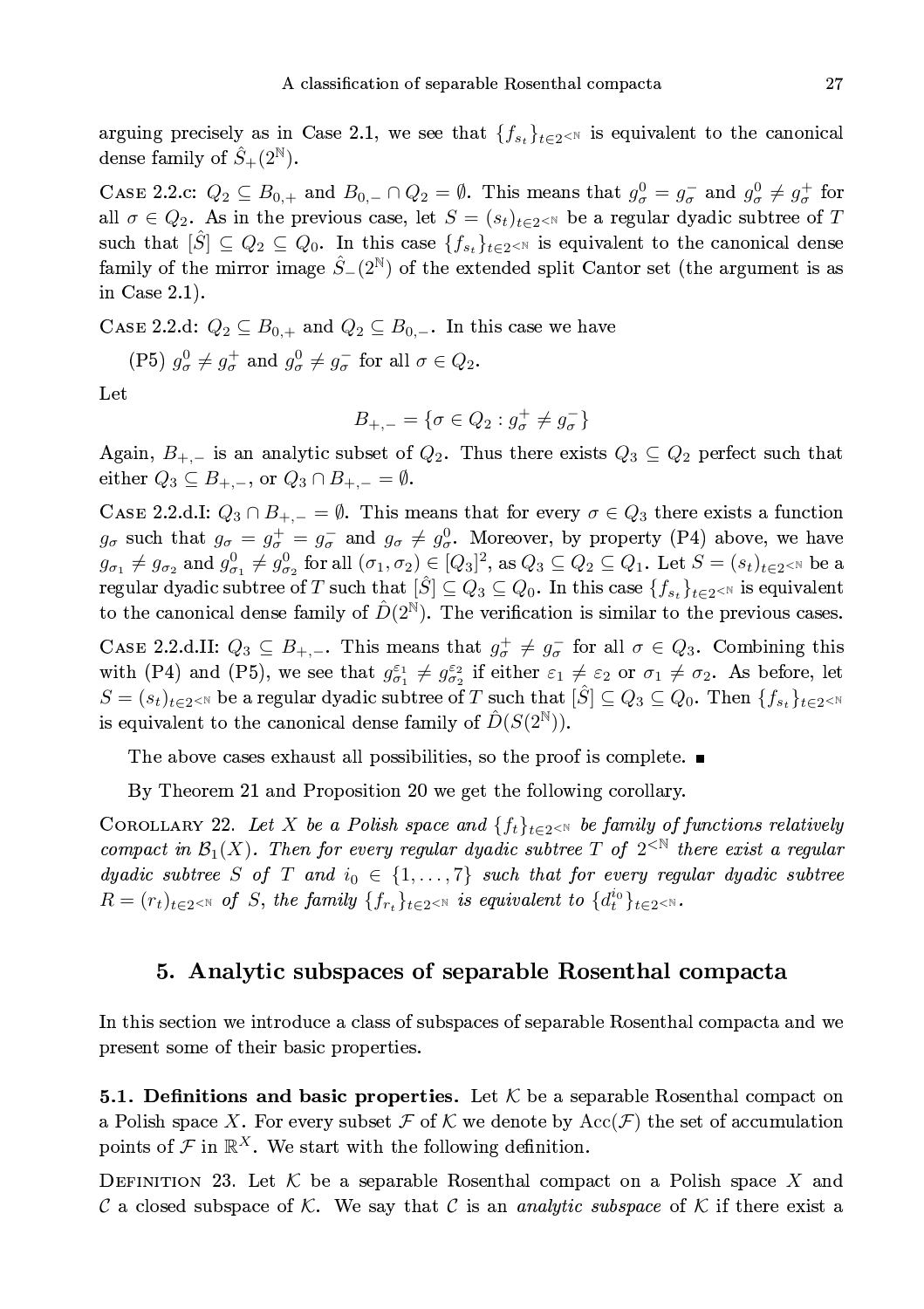countable dense subset  $\{f_n\}_n$  of K and an analytic subset A of  $[N]$  such that the following are satisfied:

- (1) For every  $L \in A$  we have  $Acc({f_n : n \in L}) \subseteq C$ .
- (2) For every  $g \in \mathcal{C} \cap \text{Acc}(\mathcal{K})$  there exists  $L \in A$  with  $g \in \overline{\{f_n\}}_{n \in L}^p$ .

Let us make some remarks concerning the above notion. First we notice that the analytic set A witnessing the analyticity of  $\mathcal C$  can always be assumed to be hereditary. We also observe that an analytic subspace of  $K$  is not necessarily separable. For instance, if  $\mathcal{K} = \hat{A}(2^{\mathbb{N}})$  and  $\mathcal{C} = A(2^{\mathbb{N}})$ , then it is easy to see that C is an analytic subspace of K. The following proposition gives some examples of analytic subspaces.

PROPOSITION 24. Let  $K$  be a separable Rosenthal compact. Then:

- (1) K is analytic with respect to any countable dense subset  $\{f_n\}_n$  of K.
- (2) Every closed  $G_{\delta}$  subspace C of K is analytic.
- (3) Every closed separable subspace  $\mathcal C$  of  $\mathcal K$  is analytic.

*Proof.* (1) Take  $A = \mathbb{N}$ .

(2) Let  $(U_k)_k$  be a sequence of open subsets of K with  $\overline{U}_{k+1} \subseteq U_k$  for all  $k \in \mathbb{N}$  and such that  $C = \bigcap_k U_k$ . Let also  $\{f_n\}_n$  be a countable dense subset of K. For every  $k \in \mathbb{N}$ , let  $M_k = \{n \in \mathbb{N} : f_n \in U_k\}$ . Notice that the sequence  $(M_k)_k$  is decreasing. Let  $A \subseteq [\mathbb{N}]$ be defined by

$$
L \in A \Leftrightarrow \forall k \in \mathbb{N} \ (L \subseteq^* M_k).
$$

Clearly, A is Borel. It is easy to see that A satisfies condition (1) of Definition 23 for C. To see that condition (2) is also satisfied, let  $g \in \mathcal{C} \cap Acc(\mathcal{K})$ . By the Bourgain–Fremlin– Talagrand theorem [BFT], there exists an infinite subset L on  $\mathbb N$  such that q is the pointwise limit of the sequence  $(f_n)_{n\in L}$ . As  $g \in U_k$  for all  $k \in \mathbb{N}$ , we see that  $L \subseteq^* M_k$ for all k. Hence the set A witnesses the analyticity of  $\mathcal{C}$ .

(3) Let  $D_1$  be a countable dense subset of K and  $D_2$  a countable dense subset of C. Let  $\{f_n\}_n$  be an enumeration of the set  $D_1 \cup D_2$  and set  $L = \{n \in \mathbb{N} : f_n \in D_2\}$ . Let also  $M = \{k \in L : f_k \in \text{Acc}(\mathcal{K})\}$  and for every  $k \in M$  select  $L_k \in [\mathbb{N}]$  such that  $f_k$  is the pointwise limit of the sequence  $(f_n)_{n\in L_k}$ . Define  $A = [L] \cup \bigcup_{k\in M} [L_k]$ . The countable dense subset  $\{f_n\}_n$  of K and the set A prove the analyticity of C.

To proceed with our discussion on the properties of analytic subspaces we need some pieces of notation. Let K be a separable Rosenthal compact and  $f = \{f_n\}_n$  a countable dense subset of  $K$ . We set

 $\mathcal{L}_{\mathbf{f}} = \{L \in [\mathbb{N}] : (f_n)_{n \in L} \text{ is pointwise convergent}\}.$ 

Moreover, for every accumulation point f of  $K$  we let

 $\mathcal{L}_{\mathbf{f},f} = \{L \in \mathbb{N} : (f_n)_{n \in L} \text{ is pointwise convergent to } f\}.$ 

We notice that both  $\mathcal{L}_{f}$  and  $\mathcal{L}_{f,f}$  are co-analytic. The first result relating the topological behavior of a point f in K to the descriptive set-theoretic properties of the set  $\mathcal{L}_{\mathbf{f},f}$  is the result of A. Krawczyk from [Kr] asserting that a point  $f \in \mathcal{K}$  is  $G_{\delta}$  if and only if the set  $\mathcal{L}_{\mathbf{f},f}$  is Borel. Another important structural property is the following consequence of the effective version of the Bourgain–Fremlin–Talagrand theorem, proved by G. Debs in [De].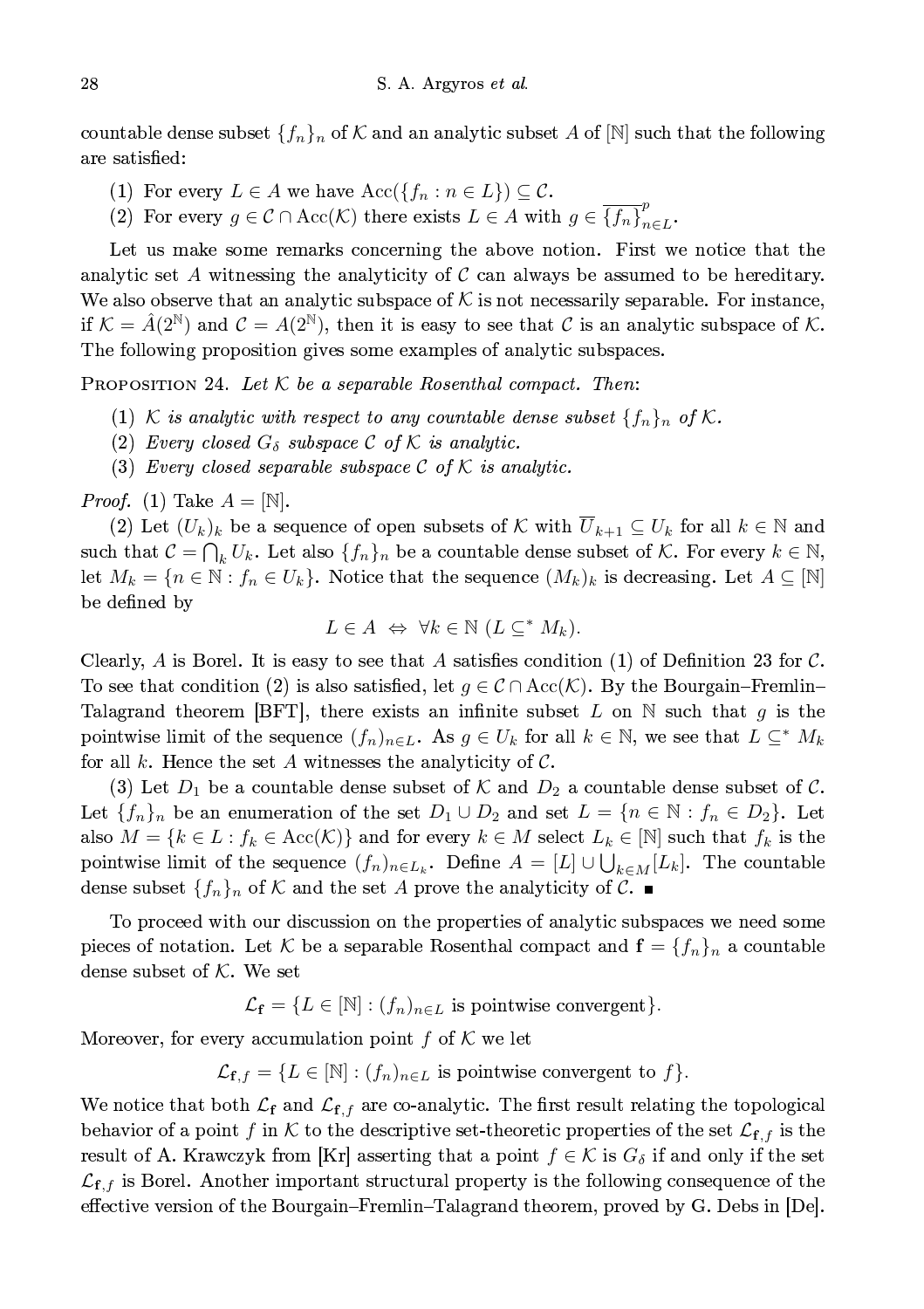THEOREM 25. Let  $K$  be a separable Rosenthal compact. Then for every countable dense subset  $f = \{f_n\}_n$  of K, there exists a Borel, hereditary and cofinal subset C of  $\mathcal{L}_f$ .

We refer the reader to [Do] for an explanation of how Debs' theorem yields the above result.

Let K and  $f = \{f_n\}_n$  be as above. For every  $A \subseteq \mathcal{L}_f$  we set

$$
\mathcal{K}_{A,\mathbf{f}} = \{ g \in \mathcal{K} : \exists L \in A \text{ with } g = \lim_{n \in L} f_n \}.
$$

We have the following characterization of analytic subspaces which is essentially a consequence of Theorem 25.

**PROPOSITION 26.** Let K be a separable Rosenthal compact and C a closed subspace of K. Then C is analytic if and only if there exist a countable dense subset  $\mathbf{f} = \{f_n\}_n$  of K and a hereditary and analytic subset A' of  $\mathcal{L}_{f}$  such that  $\mathcal{K}_{A',f} = \mathcal{C} \cap \text{Acc}(\mathcal{K})$ .

*Proof.* The direction  $(\Leftarrow)$  is immediate. Conversely, assume that C is analytic and let  $\mathbf{f} = \{f_n\}_n$  and  $A \subseteq [\mathbb{N}]$  witness that. As we have already remarked, we may assume that  $A$  is hereditary. By Theorem 25, there exists a Borel, hereditary and cofinal subset  $C$ of  $\mathcal{L}_{f}$ . We set  $A' = A \cap C$ . We claim that A' is as desired. Clearly, A' is a hereditary and analytic subset of  $\mathcal{L}_{f}$ . Also observe that, by condition (1) of Definition 23, for every  $L \in A'$  the sequence  $(f_n)_{n \in L}$  must be pointwise convergent to a function  $g \in C$ . Hence  $\mathcal{K}_{A',\mathbf{f}} \subseteq \mathcal{C} \cap \text{Acc}(\mathcal{K})$ . Conversely, let  $g \in \mathcal{C} \cap \text{Acc}(\mathcal{K})$ . There exists  $M \in A$  with  $g \in \{f_n\}_{n \in M}^P$ . By the Bourgain–Fremlin–Talagrand theorem, there exists  $N \in [M]$  such that g is the pointwise limit of the sequence  $(f_n)_{n\in N}$ . Clearly,  $N \in \mathcal{L}_{f}$ . As C is cofinal in  $\mathcal{L}_{\mathbf{f}}$ , there exists  $L \in [N]$  with  $L \in C$ . As A is hereditary, we see that  $L \in A \cap C = A'$ .

**5.2. Separable Rosenthal compacta in**  $\mathcal{B}_1(2^{\mathbb{N}})$ . Let  $\mathcal{K}$  be separable Rosenthal compact on a Polish space X and  $f = \{f_n\}_n$  a countable dense subset of K. By Theorem 25, there exists a Borel cofinal subset of  $\mathcal{L}_{f}$ . The following proposition shows that if X is compact metrizable, then the global property of  $\mathcal{L}_{\mathbf{f}}$  (namely that it contains a Borel cofinal set) is also valid locally. We notice that in the argument below we make use of the Arsenin-Kunugui theorem in the spirit similar to |Po2|.

PROPOSITION 27. Let X be a compact metrizable space,  $K$  a separable Rosenthal compact on X and  $\mathbf{f} = \{f_n\}_n$  a countable dense subset of K. Then for every  $f \in \mathcal{K}$  there exists an analytic hereditary subset B of  $\mathcal{L}_{{\mathbf{f}},f}$  which is cofinal in  $\mathcal{L}_{{\mathbf{f}},f}$ .

*Proof.* We apply Theorem 25 and we get a hereditary, Borel and cofinal subset C of  $\mathcal{L}_{f}$ . Consider the function  $\Phi: C \times X \to \mathbb{R}$  defined by  $\Phi(L, x) = f_L(x)$ , where  $f_L$  denotes the pointwise limit of the sequence  $(f_n)_{n\in L}$ . Then  $\Phi$  is Borel. To see this, for every  $n \in \mathbb{N}$ let  $\Phi_n: C \times X \to \mathbb{R}$  be defined by  $\Phi_n(L, x) = f_{l_n}(x)$ , where  $l_n$  is the *n*th element of the increasing enumeration of L. Clearly,  $\Phi_n$  is Borel. As  $\Phi(L, x) = \lim_n \Phi_n(L, x)$  for all  $(L, x) \in C \times X$ , the Borelness of  $\Phi$  is shown. For every  $m \in \mathbb{N}$  define  $P_m \subseteq C \times X$  by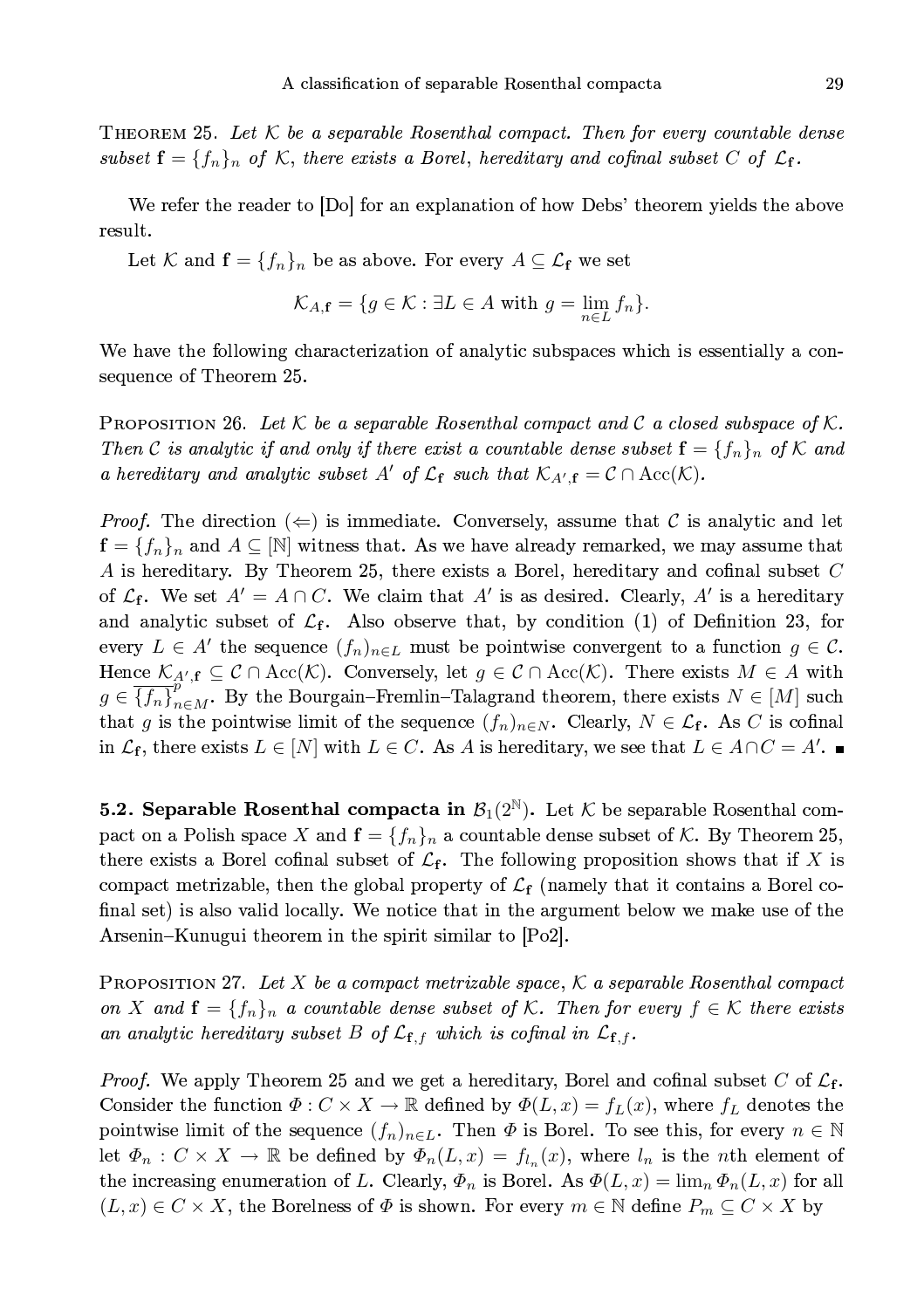$$
(L, x) \in P_m \Leftrightarrow |f_L(x) - f(x)| > \frac{1}{m+1}
$$

$$
\Leftrightarrow (c, x) \in \Phi^{-1}\left(\left(-\infty, -\frac{1}{m+1}\right) \cup \left(\frac{1}{m+1}, +\infty\right)\right)
$$

Clearly,  $P_m$  is Borel. For every  $L \in C$  the function  $x \mapsto |f_L(x) - f(x)|$  is Baire-1. Hence, for every  $L \in C$  the section  $(P_m)_L = \{x \in X : (c, x) \in P_m\}$  of  $P_m$  at L is  $F_{\sigma}$ , and as X is compact metrizable, it is  $K_{\sigma}$ . By the Arsenin-Kunugui theorem (see [Ke, Theorem  $(35.46)$ , the set

$$
G_m = \text{proj}_C P_m
$$

is Borel. It follows that  $G = \bigcup_m G_m$  is a Borel subset of C. Put  $D = C \backslash G$ . Now observe that for every  $L \in C$  we have  $L \in \mathcal{L}_{\mathbf{f},f}$  if and only if  $L \notin G$ . Hence, D is a Borel subset of  $\mathcal{L}_{f,f}$ , and as C is cofinal, we find that D is cofinal in  $\mathcal{L}_{f,f}$ . Thus, letting B be the hereditary closure of D, we see that B is as desired.  $\blacksquare$ 

REMARKS. (1) Notice that Proposition 27 is not valid for an arbitrary separable Rosenthal compact. A counterexample, taken from  $[Po2]$  (see also [Ma]), is the following. Let A be an analytic non-Borel subset of  $2^{\mathbb{N}}$  and denote by  $\mathcal{K}_A$  the separable Rosenthal compact obtained by restricting every function of  $\hat{A}(2^{\mathbb{N}})$  to A. Clearly, the function  $0|_A$  belongs to  $\mathcal{K}_A$  and is a non- $G_{\delta}$  point of  $\mathcal{K}_A$ . It is easy to check that, in this case, there does not exist a Borel cofinal subset of  $\mathcal{L}_{0|A}$ .

(2) We should point out that the hereditary and cofinal subset B of  $\mathcal{L}_{f,f}$ , obtained by Proposition 27, can be chosen to be Borel. To see this, start with an analytic and cofinal subset  $A_0$  of  $\mathcal{L}_{\mathbf{f},f}$ . Using Suslin's separation theorem we construct two sequences  $(B_n)_n$ and  $(C_n)_n$  such that  $B_n$  is Borel,  $C_n$  is the hereditary closure of  $B_n$  and  $A_0 \subseteq B_n \subseteq$  $C_n \subseteq B_{n+1} \subseteq \mathcal{L}_{\mathbf{f},f}$  for all  $n \in \mathbb{N}$ . Setting  $B = \bigcup_n B_n$ , we see that B is as desired.

The arguments in the proof of Proposition 27 can be used to derive certain properties of analytic subspaces of separable Rosenthal compacta. To state them we need one more piece of notation. For a separable Rosenthal compact K on a Polish space  $X, f = \{f_n\}_n$ a countable dense subset of  $K$  and  $C$  a closed subspace of  $K$  we set

$$
\mathcal{L}_{\mathbf{f},\mathcal{C}} = \{ L \in [\mathbb{N}] : \exists g \in \mathcal{C} \text{ with } g = \lim_{n \in L} f_n \}.
$$

Clearly,  $\mathcal{L}_{f,C}$  is a subset of  $\mathcal{L}_f$ . Also notice that if  $\mathcal{C} = \{f\}$  for some  $f \in \mathcal{K}$ , then  $\mathcal{L}_{\mathbf{f},\mathcal{C}}=\mathcal{L}_{\mathbf{f},f}.$ 

Part (1) of the following proposition extends Proposition 27 for analytic subspaces. The second part shows that the notion of an analytic subspace of  $K$  is independent of the choice of the dense sequence, for every separable Rosenthal compact  $\mathcal{K}$  in  $\mathcal{B}_1(2^{\mathbb{N}})$ .

**PROPOSITION** 28. Let X be a compact metrizable space,  $\mathcal K$  be a separable Rosenthal compact on X and C and analytic subspace of K. Let  $\mathbf{f} = \{f_n\}_n$  be a countable dense subset of K and  $A \subseteq \mathbb{N}$  witnessing the analyticity of C. Then:

- (1) There exists an analytic cofinal subset  $A_1$  of  $\mathcal{L}_{f,c}$ .
- (2) For every countable dense subset  $\mathbf{g} = \{g_n\}_n$  of K there exists an analytic subset  $A_2$  of  $\mathcal{L}_g$  such that  $\mathcal{K}_{A_2,g} = \mathcal{C} \cap \text{Acc}(\mathcal{K}).$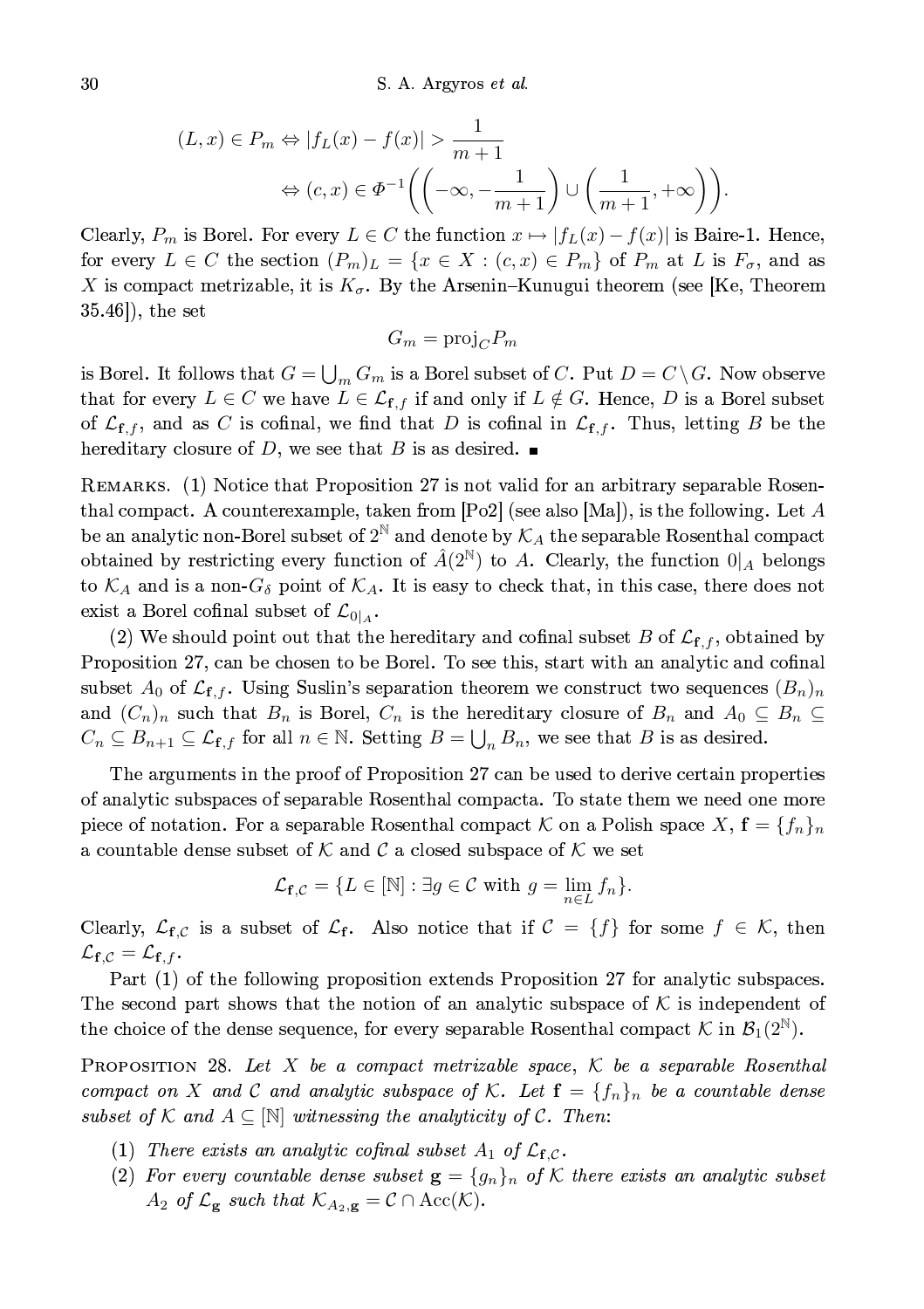*Proof.* (1) By Proposition 26, there exists a hereditary and analytic subset A' of  $\mathcal{L}_{f}$  such that  $\mathcal{K}_{A',\mathbf{f}} = \mathcal{C} \cap \text{Acc}(\mathcal{K})$ . Applying Theorem 25, we get a Borel, hereditary and cofinal subset C of  $\mathcal{L}_{f}$ . As in Proposition 27, for every  $L \in C$  we denote by  $f_{L}$  the pointwise limit of the sequence  $(f_n)_{n \in L}$ . Let  $A'' = A' \cap C$ . Clearly A'' is analytic and hereditary. Moreover, it is easy to see that  $\mathcal{K}_{A'',\mathbf{f}} = \mathcal{C} \cap Acc(\mathcal{K})$  (i.e. the set A'' codes all functions in Acc(K)  $\cap$  C). Consider the equivalence relation  $\sim$  on C, defined by

$$
L \sim M \Leftrightarrow f_L = f_M \Leftrightarrow \forall x \in X \ f_L(x) = f_M(x).
$$

We claim that  $\sim$  is Borel. To see this notice that the map

$$
C \times C \times X \ni (L, M, x) \mapsto |f_L(x) - f_M(x)|
$$

is Borel (this can be easily checked arguing as in Proposition 27). Moreover, for every  $(L, M) \in C \times C$ , the map  $x \mapsto |f_L(x) - f_M(x)|$  is Baire 1. Observe that

$$
\neg(L \sim M) \Leftrightarrow \exists x \in X \exists \varepsilon > 0 \text{ with } |f_L(x) - f_M(x)| > \varepsilon.
$$

By the fact that  $X$  is compact metrizable and by the Arsenin–Kunugui theorem we see that  $\sim$  is Borel. We let  $A_1$  be the  $\sim$  saturation of  $A'',$  i.e.

$$
A_1 = \{ M \in C : \exists L \in A'' \text{ with } M \sim L \}.
$$

As A" is analytic and  $\sim$  is Borel, we see that  $A_1$  is analytic. As C is cofinal, it is easy to check that  $A_1$  is cofinal in  $\mathcal{L}_{f,c}$ . Thus,  $A_1$  is as desired.

(2) Let  $C_1$  and  $C_2$  be two hereditary, Borel subsets of  $\mathcal{L}_{\mathbf{f}}$  and  $\mathcal{L}_{\mathbf{g}}$  cofinal in  $\mathcal{L}_{\mathbf{f}}$  and  $\mathcal{L}_{\mathbf{g}}$ respectively. By part (1), there exists a hereditary and analytic subset  $A_1$  of  $\mathcal{L}_{\mathbf{f}}$  which is cofinal in  $\mathcal{L}_{f,C}$ . We set  $A'_1 = A_1 \cap C_1$ . Consider the subset S of  $C_1 \times C_2$  defined by

$$
(L, M) \in S \iff f_L = g_M \iff \forall x \in X \ f_L(x) = g_M(x),
$$

where  $f_L$  denotes the pointwise limit of  $(f_n)_{n\in L}$  while  $g_M$  denotes the pointwise limit of  $(g_n)_{n \in M}$ . As X is compact metrizable, arguing as in part (1), it is easy to see that S is Borel. We set

$$
A_2 = \{ M \in C_2 : \exists L \in A'_1 \text{ with } (L, M) \in S \}.
$$

Then  $A_2$  is as desired.  $\blacksquare$ 

We close this subsection with the following proposition which provides further examples of analytic subspaces.

**PROPOSITION** 29. Let K be a separable Rosenthal compact on a Polish space X. Let also F be a  $K_{\sigma}$  subset of X. Then the subspace  $\mathcal{C}_F = \{f \in \mathcal{K} : f|_F = 0\}$  of K is analytic with respect to any countable dense subset  $\mathbf{f} = \{f_n\}_n$  of K.

*Proof.* Let C be a hereditary, Borel and cofinal subset of  $\mathcal{L}_{f}$ . Let Z be the subset of  $C \times X$  defined by

$$
(L, x) \in Z \Leftrightarrow (x \in F)
$$
 and  $(\exists \varepsilon > 0$  with  $|f_L(x)| > \varepsilon$ ).

The set Z is Borel. As F is  $K_{\sigma}$ , we see that for every  $L \in C$  the section  $Z_L = \{x \in X :$  $(L, x) \in Z$  of Z at L is  $K_{\sigma}$ . Thus, setting  $A = C \setminus \text{proj}_{C}Z$  and invoking the Arsenin-Kunugui theorem, we see that the set A witnesses the analyticity of  $\mathcal{C}_F$  with respect to  $\{f_n\}_n$ .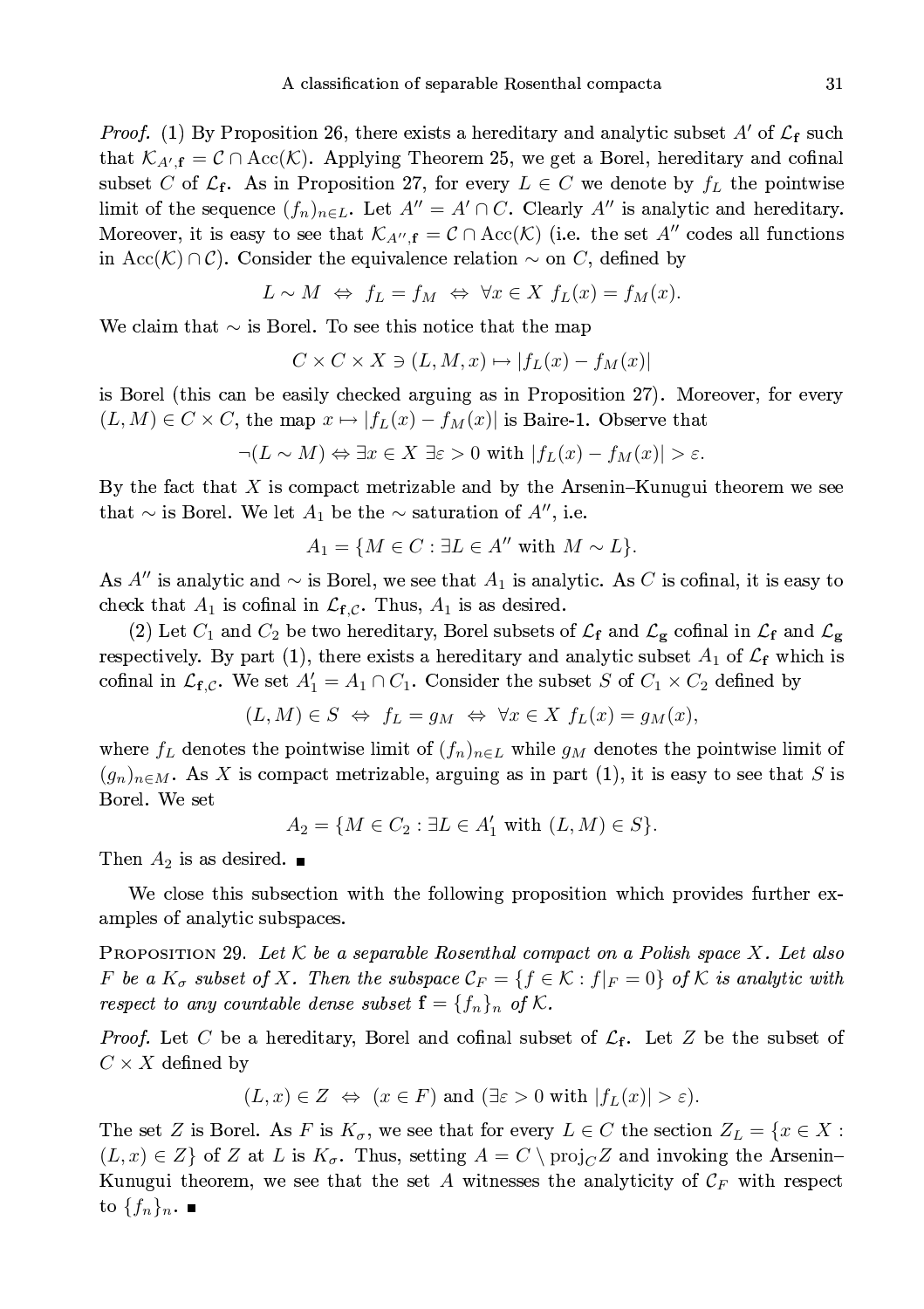Related to the above propositions and the concept of an analytic subspace of  $K$ , the following questions are open to us.

PROBLEM 1. Is it true that the concept of an analytic subspace is independent of the choice of the countable dense subset of  $K$ ? More precisely, if C is an analytic subspace of a separable Rosenthal compact K on a Polish space X and  $f = \{f_n\}_n$  is an arbitrary countable dense subset of K, does there exist  $A \subseteq \mathcal{L}_{f}$  analytic with  $\mathcal{K}_{A,f} = \mathcal{C} \cap Acc(\mathcal{K})$ ?

PROBLEM 2. Let K be a separable Rosenthal compact on a Polish space X and let  $B \subseteq X$ be Borel. Is the subspace  $\mathcal{C}_B = \{f \in \mathcal{K} : f|_B = 0\}$  analytic?

## 6. Canonical embeddings in analytic subspaces

This section is devoted to the canonical embedding of the most representative prototype, among the seven minimal families, into a given analytic subspace of a separable Rosenthal compact. The section is divided into two subsections. The first concerns metrizable Rosenthal compacta and the second the non-metrizable ones. We start with the following definitions.

DEFINITION 30. An injection  $\phi: 2^{<\mathbb{N}} \to \mathbb{N}$  is said to be *canonical* provided that  $\phi(s)$  $\phi(t)$  if either  $|s| < |t|$ , or  $|s| = |t|$  and  $s \prec t$ . We denote by  $\phi_0$  the unique canonical bijection between  $2^{\langle \mathbb{N} \rangle}$  and  $\mathbb{N}$ .

DEFINITION 31. Let  $K$  be a separable Rosenthal compact,  $\{f_n\}_n$  a countable dense subset of K, and C a closed subspace of K. Let also  $\{d_t^i\}_{t\in 2\le N}$  ( $1\le i\le 7$ ) be the canonical families described in §4.3 and let  $\mathcal{K}_i$   $(1 \leq i \leq 7)$  be the corresponding separable Rosenthal compacta. For every  $i \in \{1, ..., 7\}$ , we say that  $\mathcal{K}_i$  canonically embeds into K with respect to  $\{f_n\}_n$  and C if there exists a canonical injection  $\phi: 2^{< N} \to \mathbb{N}$  such that the families  ${d_t^i}_{t \in 2 \le \mathbb{N}}$  and  ${f_{\phi(t)}}_{t \in 2 \le \mathbb{N}}$  are equivalent, that is, if the map

$$
\mathcal{K}_i\ni d_t^i\mapsto f_{\phi(t)}\in\mathcal{K}
$$

extends to a homeomorphism between  $\mathcal{K}_i$  and  $\overline{\{f_{\phi(t)}\}}_{t=2\leq N}^p$ , and moreover,

$$
\text{Acc}(\{f_{\phi(t)} : t \in 2^{< \mathbb{N}}\}) \subseteq \mathcal{C}.
$$

If  $C = \mathcal{K}$ , then we simply say that  $\mathcal{K}_i$  canonically embeds into  $\mathcal{K}$  with respect to  $\{f_n\}_n$ .

**6.1. Metrizable Rosenthal compacta.** This subsection is devoted to the proof of the following theorem.

**THEOREM** 32. Let K be a separable Rosenthal compact on a Polish space X consisting of bounded functions. Let also  $\{f_n\}_n$  be a countable dense subset of K. Assume that  $K$  is metrizable in the pointwise topology and non-separable in the supremum norm of  $\mathcal{B}_1(X)$ . Then there exists a canonical embedding of  $2^{\leq \mathbb{N}}$  into K with respect to  $\{f_n\}_n$ whose accumulation points are  $\varepsilon$ -separated in the supremum norm for some  $\varepsilon > 0$ . In particular, its image is non-separable in the supremum norm.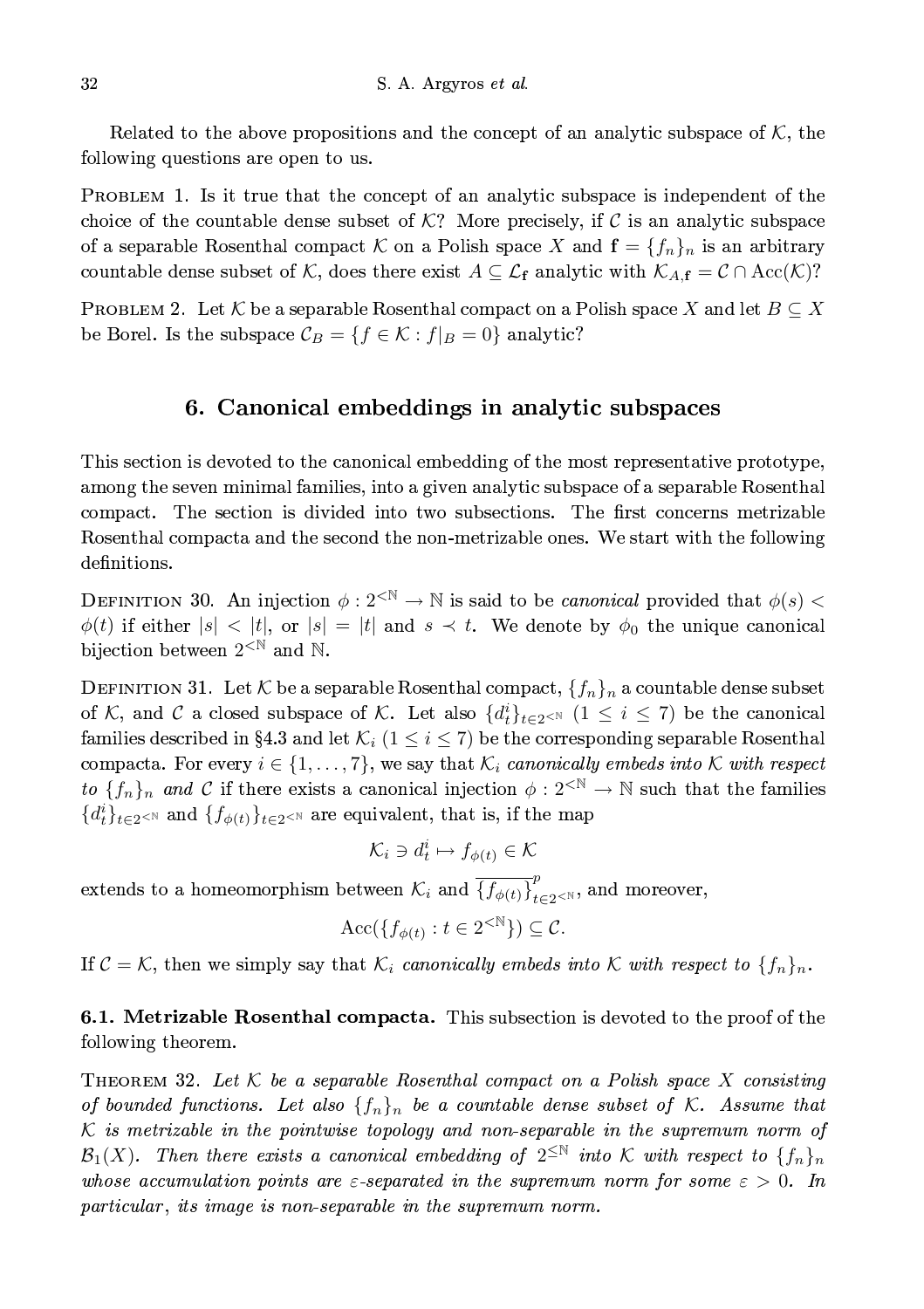*Proof.* Fix a compatible metric  $\rho$  for the pointwise topology of K. Our assumptions on K imply that there exist  $\varepsilon > 0$  and a family  $\Gamma = \{f_{\xi} : \xi < \omega_1\} \subseteq \mathcal{K}$  such that  $\Gamma$  is  $\varepsilon$ -separated in the supremum norm and each  $f_{\varepsilon}$  is a condensation point of the family  $\Gamma$ in the pointwise topology.

By recursion on the length of finite sequences in  $2^{< N}$  we shall construct:

- (C1) a family  $(B_t)_{t\in 2\leq N}$  of open subsets of K,
- (C2) a family  $(x_t)_{t\in 2\leq N}$  in X,
- (C3) two families  $(r_t)_{t\in 2\leq \mathbb{N}}$ ,  $(q_t)_{t\in 2\leq \mathbb{N}}$  of reals,
- (C4) a canonical injection  $\phi : 2^{< \mathbb{N}} \to \mathbb{N}$

such that for every  $t \in 2^{\leq N}$  the following are satisfied:

- (P1)  $\overline{B}_{t^{\frown}0} \cap \overline{B}_{t^{\frown}1} = \emptyset$ ,  $\overline{B}_{t^{\frown}0} \cup \overline{B}_{t^{\frown}1} \subseteq B_t$  and  $\rho$ -diam $(B_t) \leq 1/(|t|+1)$ .
- $(P2)$   $|B_t \cap \Gamma| = \aleph_1$ .
- (P3)  $r_t < q_t$  and  $q_t r_t > \varepsilon$ .
- (P4) For every  $f \in \overline{B}_{t^{\frown}0}$ ,  $f(x_t) < r_t$ , while for every  $f \in \overline{B}_{t^{\frown}1}$ ,  $f(x_t) > q_t$ .
- $(P5) f_{\phi(t)} \in B_t.$

We set  $B_{(\emptyset)} = \mathcal{K}$  and  $\phi((\emptyset)) = 0$ . We choose  $f, g \in \Gamma$  and we pick  $x \in X$  and  $r, q \in \mathbb{R}$ such that  $f(x) < r < q < g(x)$  and  $q-r > \varepsilon$ . We set  $x_{(\emptyset)} = x$ ,  $r_{(\emptyset)} = r$  and  $q_{(\emptyset)} = q$ . We select open subsets  $B_{(0)}, B_{(1)}$  of K such that  $f \in B_{(0)} \subseteq \{h \in \mathbb{R}^X : h(x_{(\emptyset)}) < r_{(\emptyset)}\},\$  $g \in B_{(1)} \subseteq \{h \in \mathbb{R}^X : h(x_{(\emptyset)}) > q_{(\emptyset)}\}, \varrho \text{-diam}(B_{(0)}) < 1/2 \text{ and } \varrho \text{-diam}(B_{(1)}) < 1/2.$ Observe that  $x_{(\emptyset)}, r_{(\emptyset)}, q_{(\emptyset)}, B_{(0)}$  and  $B_{(1)}$  have properties (P1)-(P4) above. Notice also that  $B_{(0)}, B_{(1)}$  are uncountable, hence they intersect the dense set  $\{f_n\}_n$  at an infinite set. So, we may select  $\phi((\emptyset)) < \phi((0)) < \phi((1))$  satisfying (P5). The general inductive step proceeds in a similar manner assuming that:

- (a) for each  $t \in 2^{\leq \mathbb{N}}$  with  $|t| < n 1$ ,  $x_t$ ,  $r_t$  and  $q_t$  have been chosen,
- (b) for each  $t \in 2^{\leq \mathbb{N}}$  with  $|t| < n$ ,  $B_t$  and  $\phi(t)$  have been chosen

such that  $(P1)$ – $(P5)$  are satisfied. This completes the recursive construction.

Notice that for every  $\sigma \in 2^{\mathbb{N}}$  we have  $\bigcap_n B_{\sigma|n} = \{f_{\sigma}\}\.$  The map  $2^{\mathbb{N}} \ni \sigma \mapsto f_{\sigma} \in \mathcal{K}$ is a homeomorphic embedding. Moreover, for every  $\sigma \in 2^{\mathbb{N}}$ , the sequence  $(f_{\phi(\sigma|n)})_n$  is pointwise convergent to  $f_{\sigma}$ . We also observe the following consequence of properties (P3) and (P4). If  $\sigma < \tau \in 2^{\mathbb{N}}$ , then, setting  $t = \sigma \wedge \tau$ , we have  $f_{\sigma}(x_t) \leq r_t < q_t \leq f_{\tau}(x_t)$ and so  $||f_{\sigma}-f_{\tau}||_{\infty} > \varepsilon$ . As there are at most countably many  $\sigma \in 2^{\mathbb{N}}$  with  $f_{\sigma} \in \{f_n\}_n$ , by passing to a regular dyadic subtree of  $2^{<\mathbb{N}}$  if necessary, we may assume that for every  $t \in 2^{\leq \mathbb{N}}$  the function  $f_{\phi(t)}$  is isolated in  $\overline{\{f_{\phi(t)}\}}_{t=2}^p$ . This easily shows that the family  $\{f_{\phi(t)}\}_{t\in 2\leq \mathbb{N}}$  is equivalent to the canonical dense family of  $2^{\leq \mathbb{N}}$ .

### 6.2. Non-metrizable separable Rosenthal compacta. The main results of this subsection are the following.

THEOREM 33. Let K be a separable Rosenthal compact on a Polish space X and let C be an analytic subspace of K. Let also  $\{f_n\}_n$  be a countable dense subset of K and  $A\subseteq[\mathbb{N}]$ analytic, witnessing the analyticity of  $C$ . Assume that  $C$  is not hereditarily separable. Then either  $\hat{A}(2^{\mathbb{N}})$ ,  $\hat{D}(2^{\mathbb{N}})$ , or  $\hat{D}(S(2^{\mathbb{N}}))$  canonically embeds into K with respect to  $\{f_n\}_n$ and C. In particular, if K is first countable and not hereditarily separable, then either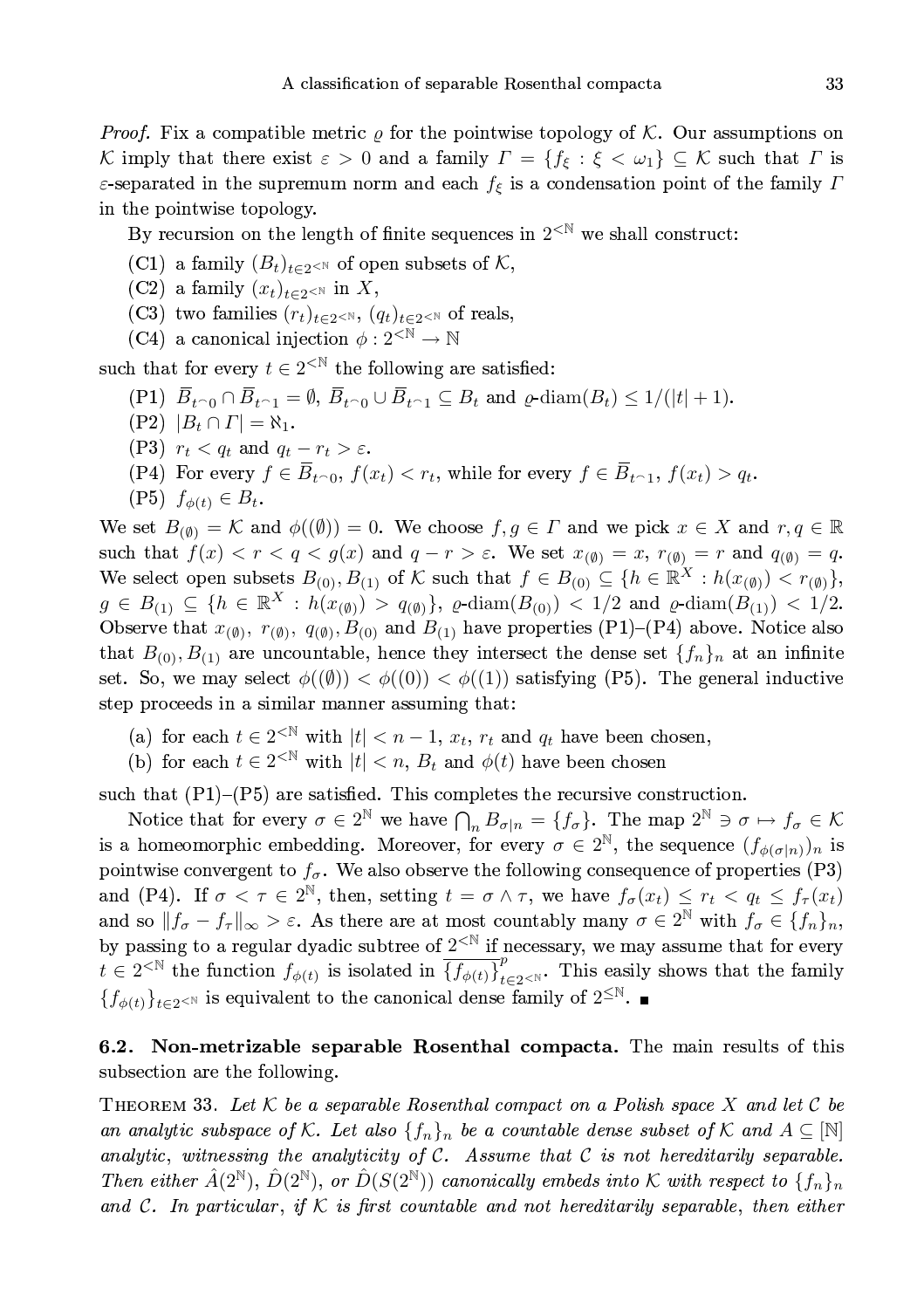$\hat{D}(2^{\mathbb{N}})$  or  $\hat{D}(S(2^{\mathbb{N}}))$  canonically embeds into K with respect to every countable dense subset  ${f_n}_n$  of K.

As shown in Corollary 45, if K is not first countable, then  $\hat{A}(2^{\mathbb{N}})$  canonically embeds into  $K$ .

THEOREM 34. Let K be a separable Rosenthal compact on a Polish space X and  $\{f_n\}_n$ a countable dense subset of K. Assume that K is hereditarily separable and non-metrizable. Then either  $\hat{S}_+(2^{\mathbb{N}})$  or  $\hat{S}_-(2^{\mathbb{N}})$  canonically embeds into K with respect to  $\{f_n\}_n$ .

**6.2.1.** Proof of Theorem 33. The main goal is to prove the following.

**PROPOSITION 35.** Let K, C and  $\{f_n\}_n$  be as in Theorem 33. Then there exists a canonical injection  $\psi: 2^{\leq \mathbb{N}} \to \mathbb{N}$  such that, if we set

$$
\mathcal{K}_{\sigma} = \overline{\{f_{\psi(\sigma|n)}\}}_{n}^{p} \setminus \{f_{\psi(\sigma|n)}\}_{n}
$$

for all  $\sigma \in 2^{\mathbb{N}}$ , then there exists an open subset  $V_{\sigma} \subseteq \mathbb{R}^{X}$  with  $\mathcal{K}_{\sigma} \subseteq V_{\sigma} \cap \mathcal{C}$  and such that  $\mathcal{K}_{\tau} \cap V_{\sigma} = \emptyset$  for every  $\tau \in 2^{\mathbb{N}}$  with  $\tau \neq \sigma$ .

Granted Proposition 35, we complete the proof as follows. Let  $\psi$  be the canonical injection obtained by the above proposition and define  $f_t = f_{\psi(t)}$  for all  $t \in 2^{< N}$ . We apply Theorem 21 to get a regular dyadic subtree  $S = (s_t)_{t \in 2 \le N}$  of  $2^{\le N}$  and  $i_0 \in \{1, ..., 7\}$  such that  $\{f_{s_t}\}_{t\in 2\le N}$  is equivalent to  $\{d_t^{i_0}\}_{t\in 2\le N}$ . By Proposition 35, the closure of  $\{f_{s_t}\}_{t\in 2\le N}$  in  $\mathbb{R}^X$  contains an uncountable discrete set. Thus  $\{f_{s_t}\}_{t\in 2\leq N}$  is equivalent to the canonical dense family of either  $\hat{A}(2^{\mathbb{N}}), \hat{D}(2^{\mathbb{N}}),$  or  $\hat{D}(S(2^{\mathbb{N}})).$  Setting  $\phi = \psi \circ i_S$  we see that  $\phi$  is a canonical injection imposing an embedding of either  $\hat{A}(2^{\mathbb{N}})$ ,  $\hat{D}(2^{\mathbb{N}})$ , or  $\hat{D}(S(2^{\mathbb{N}}))$  into K with respect to  $\{f_n\}_n$  and C.

We proceed to the proof of Proposition 35. By enlarging the topology on  $X$  if necessary (see [Ke]), we may assume that the functions  $\{f_n\}_n$  are continuous. We may also assume that the set A is hereditary. It follows by condition (2) of Definition 23 and the Bourgain-Fremlin–Talagrand theorem that for every  $g \in \mathcal{C} \cap \text{Acc}(\mathcal{K})$  there exists  $L \in A$  such that g is the pointwise limit of the sequence  $(f_n)_{n\in L}$ . We fix a continuous map  $\Phi : \mathbb{N}^{\mathbb{N}} \to \mathbb{N}$ with  $\Phi(\mathbb{N}^{\mathbb{N}})=A$ .

We will need the following notation. For every  $m \in \mathbb{N}$ ,  $y = (x_1, \ldots, x_m) \in X^m$ ,  $\lambda = (\lambda_1, \ldots, \lambda_m) \in \mathbb{R}^m$  and  $\varepsilon > 0$  we set

$$
V(y,\lambda,\varepsilon)=\{g\in\mathbb{R}^X:\lambda_i-\varepsilon
$$

We denote by  $\overline{V}(y,\lambda,\varepsilon)$  the closure of  $V(y,\lambda,\varepsilon)$  in  $\mathbb{R}^X$ .

Using the fact that  $\mathcal C$  is not hereditarily separable, by recursion on countable ordinals we get:

- (1)  $m \in \mathbb{N}, \lambda = (\lambda_1, \ldots, \lambda_m) \in \mathbb{Q}^m$  and positive rationals  $\varepsilon$  and  $\delta$ ,
- (2) a family  $\Gamma = \{y_{\xi} = (x_1^{\xi}, \ldots, x_m^{\xi}) : \xi < \omega_1\} \subseteq X^m$ ,
- (3) a family  $\{f_{\xi} : \xi < \omega_1\} \subseteq \mathcal{C}$ ,
- (4) a family  $\{M_{\varepsilon} : \xi < \omega_1\} \subseteq [\mathbb{N}],$
- (5) a family  $\{b_{\xi} : \xi < \omega_1\} \subseteq \mathbb{N}^{\mathbb{N}}$

such that for every  $\xi < \omega_1$  the following are satisfied: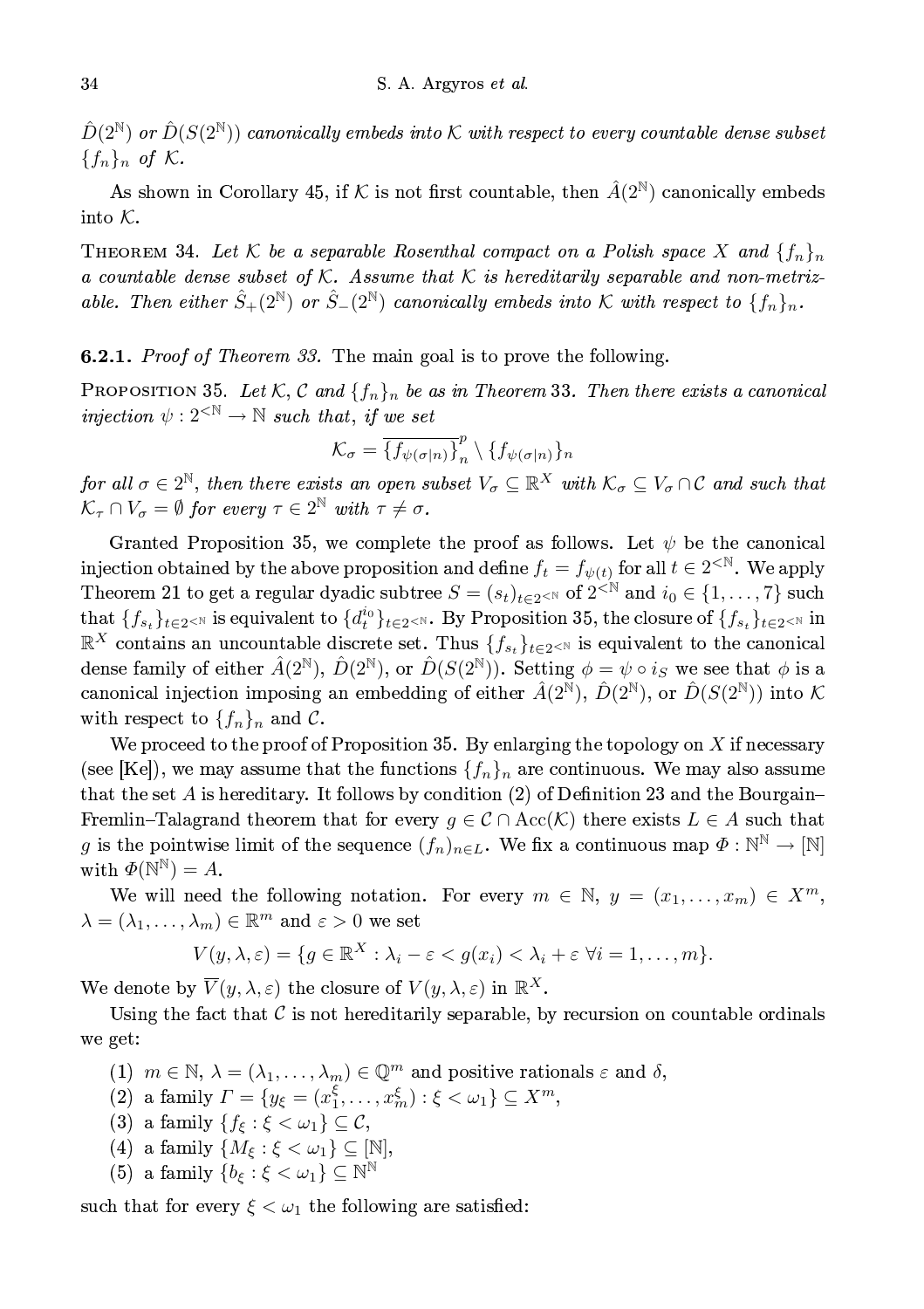- (i)  $f_{\xi} \in Acc(K)$ .
- (ii)  $f_{\xi} \in V(y_{\xi}, \lambda, \varepsilon)$ , while for every  $\zeta < \xi$  we have  $f_{\zeta} \notin \overline{V}(y_{\xi}, \lambda, \varepsilon + \delta)$ .
- (iii)  $y_{\xi}$  is a condensation point of  $\Gamma$  in  $X^m$ .

(iv)  $\Phi(b_{\xi}) = M_{\xi}$  and  $f_{\xi}$  is the pointwise limit of the sequence  $(f_n)_{n \in M_{\xi}}$ .

Now, by induction on the length of the finite sequences in  $2^{<\mathbb{N}}$  we shall construct:

- (C1) a canonical injection  $\psi : 2^{< \mathbb{N}} \to \mathbb{N}$ ,
- (C2) a family  $(B_t)_{t\in 2\leq N}$  of open balls in  $X^m$ , taken with respect to a compatible complete metric  $\rho$  of  $X^m$ ,
- (C3) a family  $(\Delta_t)_{t\in 2\leq N}$  of uncountable subsets of  $\omega_1$ .

This will be done so that for every  $t\in 2^{<\mathbb{N}}$  the following are satisfied:

- (P1) If  $t \neq (\emptyset)$ , then  $f_{\psi(t)} \in V(y, \lambda, \varepsilon)$  for all  $y \in B_t$ .
- (P2) For all  $t', t \in 2^{\langle \mathbb{N} \rangle}$  with  $|t'| = |t|$  and  $t' \neq t$  we have  $f_{\psi(t)} \notin \overline{V}(y, \lambda, \varepsilon + \delta)$  for every  $y \in B_{t'}$ .
- (P3)  $\overline{B}_{t^{\frown}0} \cap \overline{B}_{t^{\frown}1} = \emptyset$ ,  $\overline{B}_{t^{\frown}0} \cup \overline{B}_{t^{\frown}1} \subseteq B_t$  and  $\varrho$  diam $(B_t) \leq 1/(|t|+1)$ .
- (P4)  $\Delta_{t \cap 0} \cap \Delta_{t \cap 1} = \emptyset$  and  $\Delta_{t \cap 0} \cup \Delta_{t \cap 1} \subseteq \Delta_t$ .
- (P5) diam( ${b_{\xi} : \xi \in \Delta_t}$ )  $\leq 1/2^{|t|}$ .
- $(P6) \{y_{\xi} : \xi \in \Delta_t\} \subseteq B_t.$
- (P7) If  $t \neq (\emptyset)$ , then  $\psi(t) \in M_{\xi}$  for every  $\xi \in \Delta_t$ .

Assume that the construction has been carried out. We set  $y_{\sigma} = \bigcap_n B_{\sigma|n}$  and  $V_{\sigma} =$  $V(y_\sigma, \lambda, \varepsilon + \delta/2)$  for all  $\sigma \in 2^{\mathbb{N}}$ . Using (P1) and (P2), it is easy to see that  $\mathcal{K}_\sigma \subseteq V_\sigma$  and  $\mathcal{K}_{\sigma} \cap V_{\tau} = \emptyset$  if  $\sigma \neq \tau$ . We only need to check that  $\mathcal{K}_{\sigma} \subseteq \mathcal{C}$  for every  $\sigma \in 2^{\mathbb{N}}$ . So, let  $\sigma \in 2^{\mathbb{N}}$  arbitrary. We set  $M = {\psi(\sigma|n) : n \geq 1} \in [\mathbb{N}]$ . It is enough to show that  $M \in A$ . For every  $k \geq 1$  we select  $\xi_k \in \Delta_{\sigma|k}$ . By properties (P4), (P5) and (P7), the sequence  $(b_{\xi_k})_{k\geq 1}$  converges to a unique  $b \in \mathbb{N}^{\mathbb{N}}$ , and moreover  $\psi(\sigma|n) \in M_{\xi_k} = \Phi(b_{\xi_k})$  for every  $1 \leq n \leq k$ . By the continuity of  $\Phi$  we see that  $M_{\xi_k} \to \Phi(b)$ , and so  $M \subseteq \Phi(b)$ . As A is hereditary, we deduce that  $M \in A$ , as desired.

We proceed to the construction. We set  $\psi((\emptyset)) = 0$ ,  $B_{(\emptyset)} = X^m$  and  $\Delta_{(\emptyset)} = \omega_1$ . Assume that for some  $n \geq 1$  and for all  $t \in 2^{ the values  $\psi(t) \in \mathbb{N}$ , the open balls  $B_t$  and$ the sets  $\Delta_t$  have been constructed. Refining if necessary, we may assume that for every  $t \in 2^{ and every  $\xi \in \Delta_t$  the point  $y_{\xi}$  is a condensation point of the set  $\{y_{\zeta} : \zeta \in \Delta_t\}.$$ 

Let  $\{t_0 \prec \cdots \prec t_{2^{n-1}-1}\}\$  be the  $\prec$ -increasing enumeration of  $2^{n-1}$ . For every  $j \in$  $\{0,\ldots,2^{n}-1\}$  we choose an open ball  $B_j^{-1}$  in  $X^m$  and an uncountable subset  $\Delta_j^{-1}$  of  $\omega_1$  such that  $\varrho$ -diam $(B_j^{-1})$  < 1/(n + 1),  $\{y_\xi: \xi \in \Delta_j^{-1}\} \subseteq B_j^{-1}$  and  $\text{diam}\{b_\xi: \xi \in \Delta_j^{-1}\}\$  $\leq 1/2^n$ . Moreover, the selection is done so that for j even we have  $\overline{B_i^{-1}} \cap \overline{B_{i+1}^{-1}} = \emptyset$ ,  $\overline{B_j^{-1}} \cup \overline{B_{j+1}^{-1}} \subseteq B_{t_{j/2}}$  and  $\Delta_j^{-1} \cup \Delta_{j+1}^{-1} \subseteq \Delta_{t_{j/2}}$ . We set  $m_{-1} = \max\{ \psi(t) : t \in 2^{$ 

By finite recursion on  $k \in \{0, ..., 2^n-1\}$ , we will construct a family  $\{B_i^k : j = 1\}$  $0,\ldots,2^{n}-1$  of open balls of  $X^{m}$ , a family  $\{\Delta_{i}^{k}:j=0,\ldots,2^{n}-1\}$  of uncountable subsets of  $\omega_1$  and a positive integer  $m_k \in \mathbb{N}$  such that for every  $k \in \{0, \ldots, 2^n - 1\}$  the following are satisfied:

(a) For every  $j \in \{0, ..., 2^n - 1\}$  we have  $B_j^{k-1} \supseteq B_j^k$ ,  $\Delta_j^{k-1} \supseteq \Delta_j^k$  and  $\{y_{\xi} : \xi \in \Delta_j^k\}$ <br> $\subseteq B_j^k$ . Moreover,  $y_{\xi}$  is a condensation point of  $\{y_{\zeta} : \zeta \in \Delta_j^k\}$  for all j and  $\xi \in \Delta_j^k$ .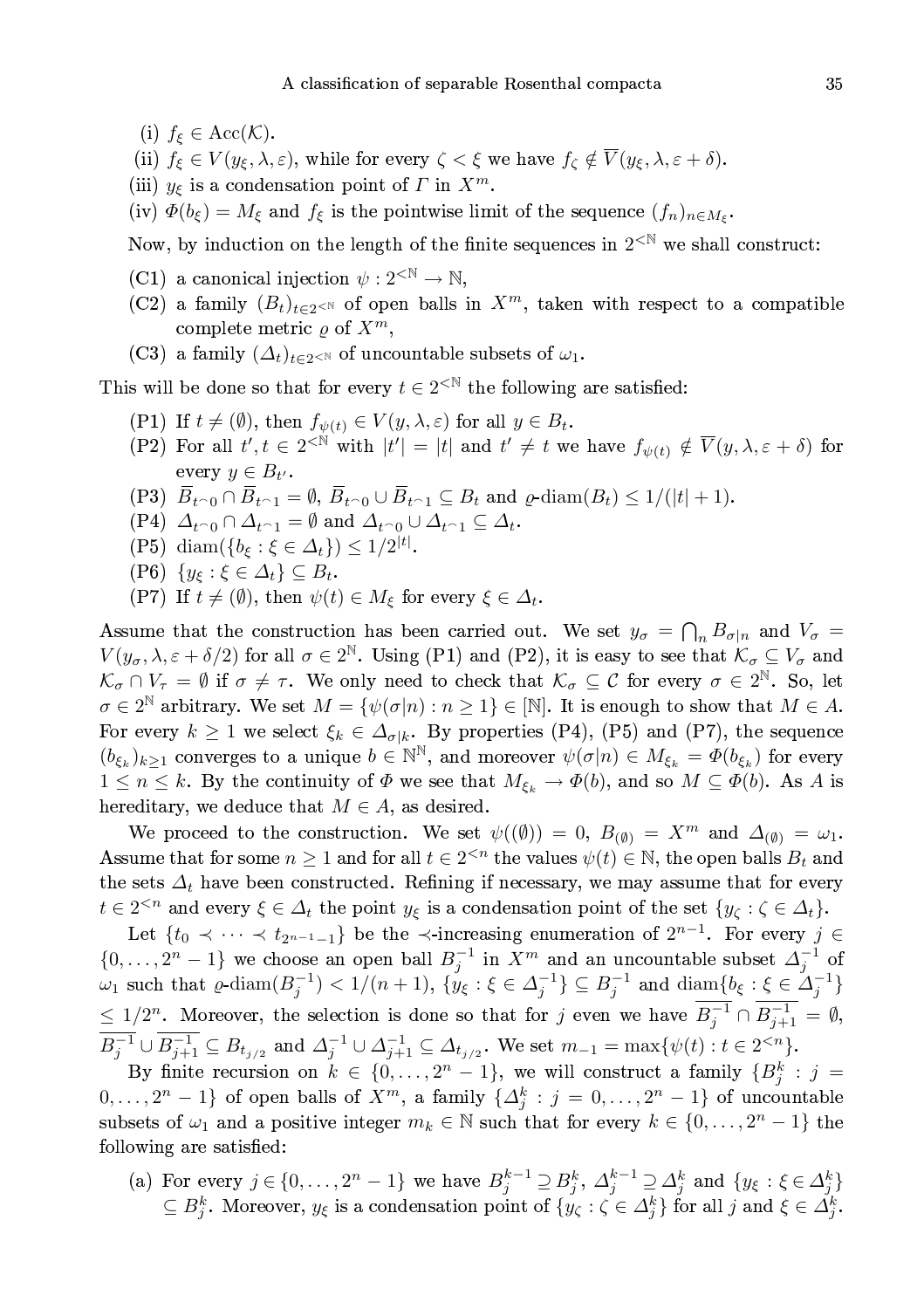- (b)  $m_{k-1} < m_k$ .
- (c) For every  $y \in B_k^k$  we have  $f_{m_k} \in V(y, \lambda, \varepsilon)$ , while for every  $j \in \{0, ..., 2^n 1\}$ with  $j \neq k$  and every  $y \in B_i^k$  we have  $f_{m_k} \notin \overline{V}(y, \lambda, \varepsilon + \delta)$ .

(d)  $m_k \in M_{\xi}$  for all  $\xi \in \Delta_k^k$ .

As the first step of this construction is identical to the general one, we may assume that the construction has been carried out for all  $k' < k$ , where  $k \in \{0, \ldots, 2^{n} - 1\}$ . Fix a countable base B of open balls of  $X^m$ . We first observe that for each  $\xi \in \Delta_k^{k-1}$  and every  $j \in \{0, \ldots, 2<sup>n</sup> - 1\}$  there exist:

- (e) a basic open ball  $B_j^{k,\xi} \subseteq B_j^{k-1}$ ,
- (f) a positive integer  $m_{\xi} \in M_{\xi}$  with  $m_{k-1} < m_{\xi}$

such that

(g) for every  $y \in B_k^{k,\xi}$  we have  $f_{m_{\xi}} \in V(y,\lambda,\varepsilon)$ , while for every  $j \neq k$  and every  $y \in B_i^{k,\xi}$  we have  $f_{m_{\xi}} \notin \overline{V}(y, \lambda, \varepsilon + \delta)$ .

To see that such choices are possible, fix  $\xi \in \Delta_k^{k-1}$ . We can choose  $\xi_0, \ldots, \xi_{2^n-1}$  distinct countable ordinals such that:

(h) for all  $j \in \{0, ..., 2^n - 1\}$  we have  $\xi_j \in \Delta_j^{k-1}$ ,<br>
(k)  $\xi = \xi_k = \min\{\xi_j : j = 0, ..., 2^n - 1\}.$ 

By (ii) and (k) above, we have  $f_{\xi_k} \in V(y_{\xi_k}, \lambda, \varepsilon)$  while  $f_{\xi_k} \notin \overline{V}(y_{\xi_i}, \lambda, \varepsilon + \delta)$  for all  $j \neq k$ . By (iv), we can choose  $m_{\xi} \in M_{\xi}$  with  $m_{k-1} < m_{\xi}$  (thus condition (f) above is satisfied) and such that  $f_{m_{\xi}} \in V(y_{\xi}, \lambda, \varepsilon)$  while  $f_{m_{\xi}} \notin \overline{V}(y_{\xi_j}, \lambda, \varepsilon + \delta)$  for all  $j \neq k$ . As  $f_{m_{\xi}}$  is continuous, for every  $j \in \{0, \ldots, 2^n - 1\}$  we can find a basic open ball  $B_j^{k, \xi}$  in  $X^m$ containing  $y_{\xi_i}$  such that conditions (e) and (g) above are satisfied.

By cardinality arguments, there exist  $\Delta_k^k \subseteq \Delta_k^{k-1}$  uncountable,  $m_k \in \mathbb{N}$  and for every j a ball  $B_j^k$  such that  $m_{\xi} = m_k$  and  $B_j^{k,\xi} = B_j^k$  for all  $\xi \in \Delta_k^k$ . Setting  $\Delta_j^k = \{\xi : y_{\xi} \in B_j^k\}$  $\cap \Delta_i^{k-1}$  completes the recursive construction, described by (a)-(d).

Now let  $\{t_0 \prec \cdots \prec t_{2^n-1}\}$  be the  $\prec$ -increasing enumeration of  $2^n$ . We set  $\psi(t_k) = m_k$ ,  $B_{t_k} = B_k^{2^{n-1}}$  and  $\Delta_{t_k} = \Delta_k^{2^{n-1}}$  for all  $k \in \{0, ..., 2^n - 1\}$ . It is easy to check that  $(P1)$ - $(P7)$  are satisfied. This completes the construction described in  $(C1)$ ,  $(C2)$  and  $(C3)$ . The proof of Proposition 35 being complete, Theorem 33 follows.  $\blacksquare$ 

6.2.2. Proof of Theorem 34. As in the proof of Theorem 33, the main goal is to show

PROPOSITION 36. Let  $\{f_n\}_n$  be a family of continuous functions relatively compact in  $\mathcal{B}_1(X)$ . If the closure K of  $\{f_n\}_n$  in  $\mathbb{R}^X$  is non-metrizable, then there exist canonical injections  $\psi_1: 2^{\langle \mathbb{N} \rangle} \to \mathbb{N}$  and  $\psi_2: 2^{\langle \mathbb{N} \rangle} \to \mathbb{N}$  such that, if we set

$$
\mathcal{K}_{\sigma}^{1} = \overline{\{f_{\psi_{1}(\sigma|n)}\}}_{n}^{p} \setminus \{f_{\psi_{\sigma}(n)}\}_{n} \quad and \quad \mathcal{K}_{\sigma}^{2} = \overline{\{f_{\psi_{2}(\sigma|n)}\}}_{n}^{p} \setminus \{f_{\psi_{2}(\sigma|n)}\}_{n}
$$

for all  $\sigma \in 2^{\mathbb{N}}$ , then there exists an open subset  $V_{\sigma}$  of  $\mathbb{R}^{X}$  with  $\mathcal{K}^1_{\sigma} - \mathcal{K}^2_{\sigma} \subseteq V_{\sigma}$  and  $(\mathcal{K}_{\tau}^1 - \mathcal{K}_{\tau}^2) \cap V_{\sigma} = \emptyset$  for every  $\tau \in 2^{\mathbb{N}}$  with  $\tau \neq \sigma$ .

Granted Proposition 36, we complete the proof of Theorem 34 as follows. Let  $\{f_n\}_n$  be a countable dense subset of  $K$ . As already remarked, we may assume that the functions  ${f_n}_n$  are actually continuous. We apply Proposition 36 to the family  ${f_n}_n$  and we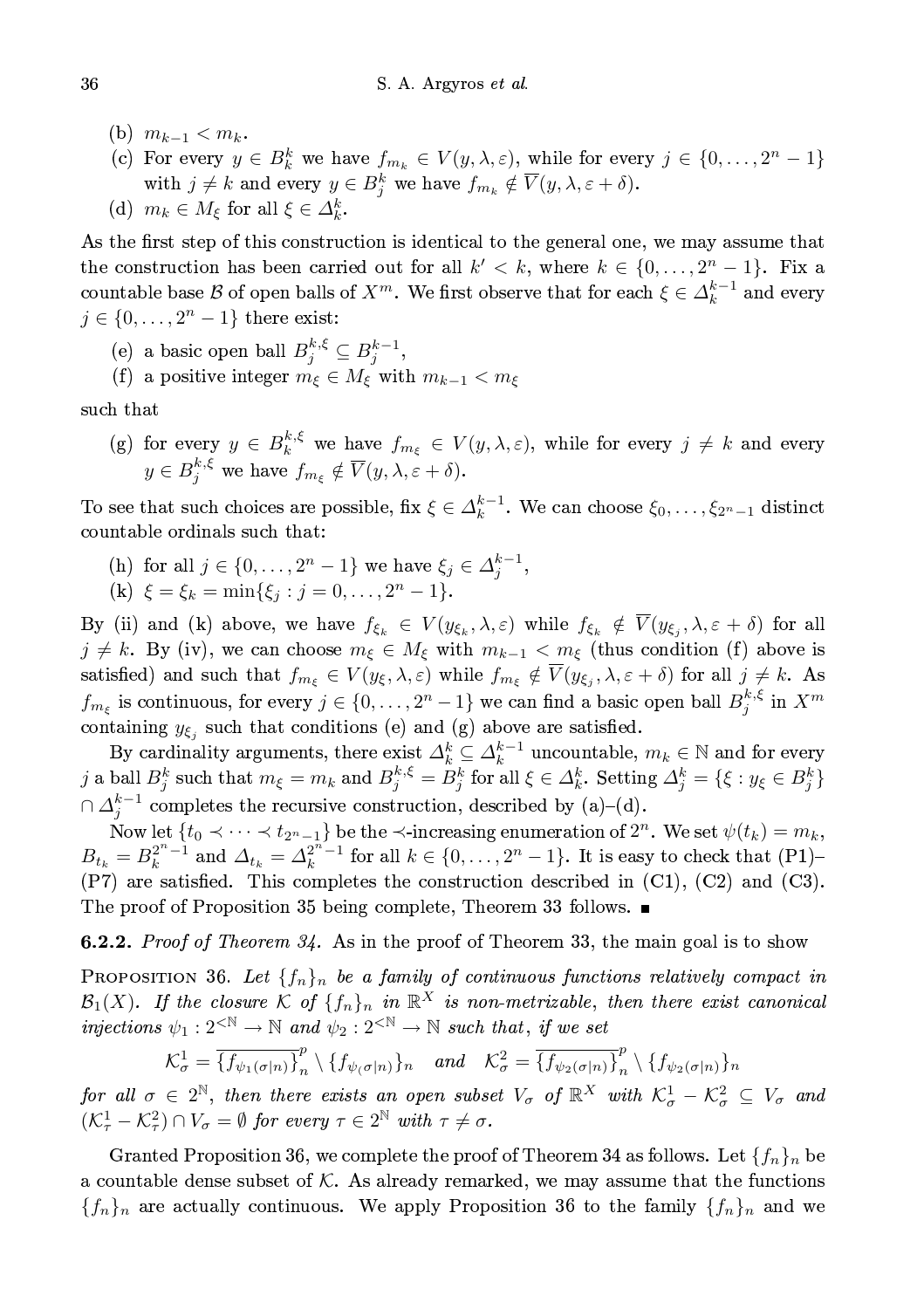get the canonical injections  $\psi_1 : 2^{\langle \mathbb{N} \rangle} \to \mathbb{N}$  and  $\psi_2 : 2^{\langle \mathbb{N} \rangle} \to \mathbb{N}$  as described above. We define  $g_t = f_{\psi_1(t)}$  and  $h_t = f_{\psi_2(t)}$  for every  $t \in 2^{< N}$ . Applying Corollary 22 successively two times, we get a regular dyadic subtree  $S = (s_t)_{t \in 2 \le N}$  of  $2^{N}$  such that the families  $\{g_{s_t}\}_{t\in\mathbb{R}^N}$  and  $\{h_{s_t}\}_{t\in\mathbb{R}^N}$  are canonicalized. The fact that K is hereditarily separable implies that each of the above families must be equivalent to the canonical dense family of either  $A(2^{\langle \mathbb{N} \rangle}, 2^{\langle \mathbb{N} \rangle}, \hat{S}_+(2^{\mathbb{N}}), \text{ or } \hat{S}_-(2^{\mathbb{N}}).$  By Proposition 36, it cannot be the case that both  $\overline{\{g_{s_t}\}}_{t=2^{N}}^p$  and  $\overline{\{h_{s_t}\}}_{t=2^{N}}^p$  are metrizable. Thus, at least one of them is equivalent to either  $\hat{S}_+(2^{\mathbb{N}})$  or  $\hat{S}_-(2^{\mathbb{N}})$ , which clearly implies Theorem 34.

We proceed to the proof of Proposition 36, which is similar to that of Proposition 35 and relies on the fact that K is metrizable if and only if there exists  $D \subseteq X$  countable such that the map  $Acc(K) \ni f \mapsto f|_{D} \in \mathbb{R}^{D}$  is 1-1. Thus, by our assumptions and by transfinite recursion on countable ordinals, we get:

- $(1)$   $p < q \in \mathbb{Q}$ ,
- (2) a set  $\Gamma = \{x_{\xi} : \xi < \omega_1\} \subseteq X$ ,
- (3) two families  $\{g_{\xi} : \xi < \omega_1\}$  and  $\{h_{\xi} : \xi < \omega_1\}$  in  $Acc(K)$

such that for every  $\xi < \omega_1$  the following are satisfied:

(i)  $g_{\xi}(x_{\zeta}) = h_{\xi}(x_{\zeta})$  for all  $\zeta < \xi$ .

(ii) 
$$
g_{\xi}(x_{\xi}) < p < q < h_{\xi}(x_{\xi})
$$
.

(iii)  $x_{\xi}$  is a condensation point of  $\Gamma$ .

By recursion on the length of the finite sequences in  $2^{\langle N \rangle}$  we shall construct:

- (C1) two canonical injections  $\psi_1 : 2^{< \mathbb{N}} \to \mathbb{N}$  and  $\psi_2 : 2^{< \mathbb{N}} \to \mathbb{N}$ ,
- (C2) a family  $(B_t)_{t\in 2\leq N}$  of open balls in X, taken with respect to a compatible complete metric  $\rho$  of X.

This will be done so that for every  $t \in 2^{\langle \mathbb{N} \rangle}$  the following are satisfied:

- (P1) If  $t \neq (\emptyset)$ , then  $f_{\psi_1(t)}(x) < p < q < f_{\psi_2(t)}(x)$  for every  $x \in B_t$ .
- (P2) For every  $t' \in 2^{\langle \mathbb{N} \rangle}$  with  $|t'| = |t|$  and  $t' \neq t$  and for every  $x' \in B_{t'}$  we have  $|f_{\psi_1(t)}(x') - f_{\psi_2(t)}(x')| < 1/(|t|+1).$
- (P3)  $\overline{B}_{t^{\frown}0} \cap \overline{B}_{t^{\frown}1} = \emptyset$ ,  $\overline{B}_{t^{\frown}0} \cup \overline{B}_{t^{\frown}1} \subseteq \overline{B}_t$  and  $\varrho$ -diam $(B_t) \leq 1/(|t|+1)$ .
- $(P4)$   $|B_t \cap \Gamma| = \aleph_1$ .

Assuming that the construction has been carried out, setting  $x_{\sigma} = \bigcap_n B_{\sigma|n}$  and

$$
V_{\sigma} = \{ w \in \mathbb{R}^X : |w(x_{\sigma})| > (q - p)/2 \}
$$

for all  $\sigma \in 2^{\mathbb{N}}$ , it is easy to check that  $\psi_1, \psi_2$  and  $\{V_{\sigma} : \sigma \in 2^{\mathbb{N}}\}$  satisfy all the requirements of Proposition 36.

We proceed to the construction. We set  $\psi_1((\emptyset)) = \psi_2((\emptyset)) = 0$  and  $B_{(\emptyset)} = X$ . Assume that for some  $n \geq 1$  and for all  $t \in 2^{n}$  the values  $\psi_1(t), \psi_2(t) \in \mathbb{N}$  and the open balls  $B_t$ have been constructed. As in Proposition 35, in order to determine  $\psi_1(t), \psi_2(t)$  and  $B_t$ for every  $t \in 2^n$  we shall follow a finite recursion.

Let  $\{t_0 \prec \cdots \prec t_{2^{n-1}-1}\}\$  be the  $\prec$ -increasing enumeration of  $2^{n-1}$ . For every  $j \in$  $\{0,\ldots,2^{n}-1\}$  we choose an open ball  $B_i^{-1}$  in X such that  $\varrho$ -diam $(B_i^{-1}) < 1/(n+1)$  and  $|B_j^{-1} \cap \Gamma| = \aleph_1$ . Moreover, the selection is done so that for j even we have  $\overline{B_j^{-1}} \cap \overline{B_{j+1}^{-1}} = \emptyset$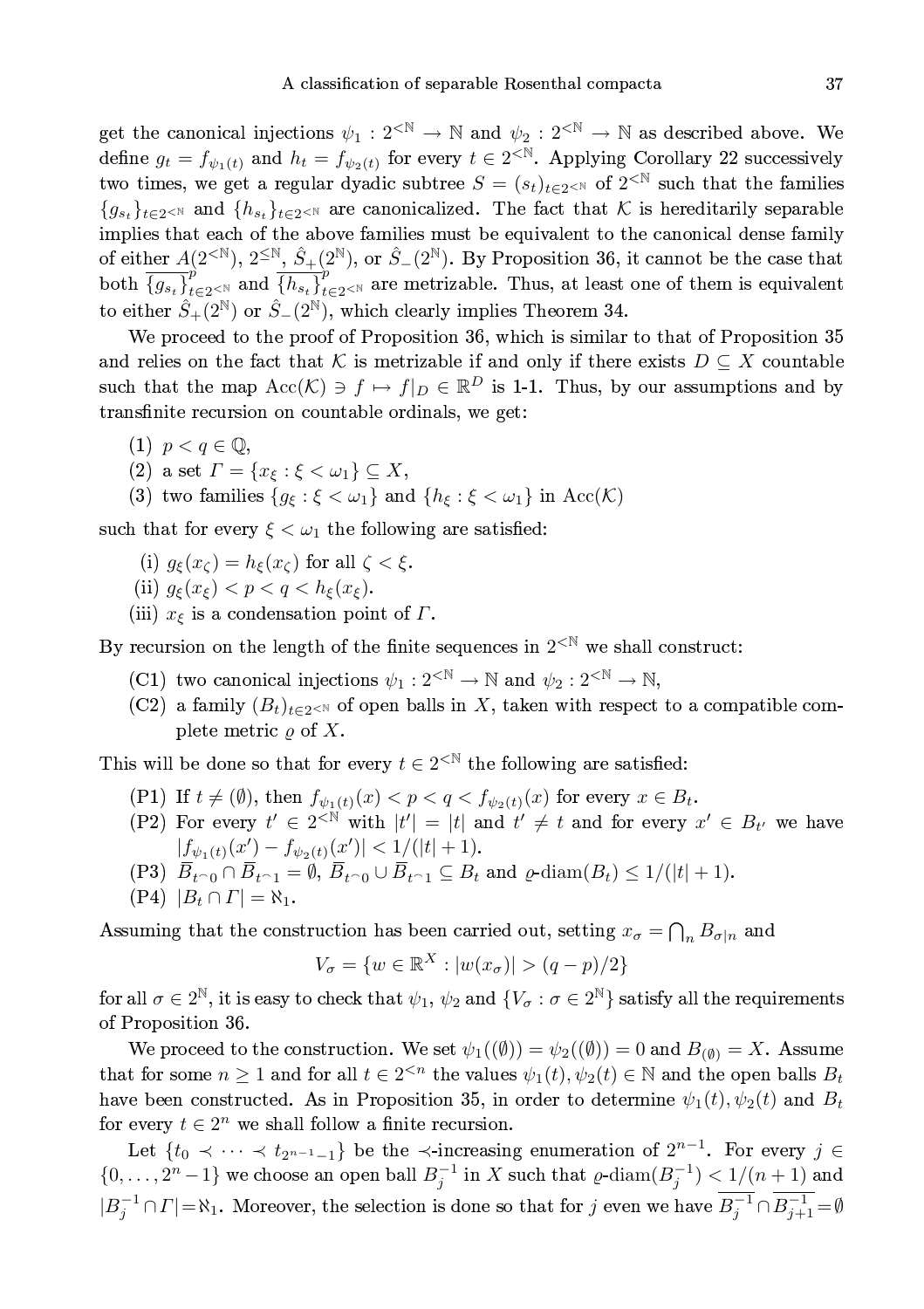and  $\overline{B_{j}^{-1}} \cup \overline{B_{j+1}^{-1}} \subseteq B_{t_{j/2}}$ . We set  $m_{-1} = \max\{\psi_1(t) : t \in 2^{ and  $l_{-1} = \max\{\psi_2(t) : t \in 2^{$$  $t \in 2^{.$ 

By finite recursion on  $k \in \{0, \ldots, 2^n-1\}$ , we construct a family  $\{B_j^k : j = 0, \ldots, 2^n-1\}$ of open balls of X and  $m_k, l_k \in \mathbb{N}$  such that for all  $k \in \{0, \ldots, 2^n-1\}$  the following are satisfied:

- (a) For every  $j \in \{0, \ldots, 2^n 1\}$  we have  $B_j^{k-1} \supseteq B_j^k$
- (b)  $m_{k-1} < m_k$  and  $l_{k-1} < l_k$ .
- (c) For every  $x \in B_k^k$  we have  $f_{m_k}(x) < p < q < f_{l_k}(x)$ , while for every  $j \in$  $\{0,\ldots,2^n-1\}$  with  $j \neq k$  and every  $x' \in B_j^k$  we have  $|f_{m_k}(x') - f_{l_k}(x')|$  $1/(n+1)$ .
- (d) For every  $j \in \{0, \ldots, 2^n 1\}$  we have  $|B_j^k \cap \Gamma| = \aleph_1$ .

We omit the details of the above construction as it is similar to the one in Proposition 35. We only notice that condition  $(k)$  is replaced by

$$
(k') \xi_k = \max\{\xi_j : j = 0, \dots, 2^n - 1\}
$$

Now let  $\{t_0 \prec \cdots \prec t_{2^n-1}\}$  be the  $\prec$  increasing enumeration of  $2^n$ . We set  $\psi_1(t_k) = m_k$ ,  $\psi_2(t_k) = l_k$  and  $B_{t_k} = B_k^{2^{n}-1}$  for every  $k \in \{0, \ldots, 2^n-1\}$ . It is easy to check that (P1)- $(P4)$  are satisfied. The proof of Proposition 36, and hence of Theorem 34, is complete.

REMARK. We notice that Theorem 32 (respectively Theorem 34) is valid for an analytic and metrizable (respectively hereditarily separable) subspace  $\mathcal C$  of  $\mathcal K$ . In particular, we have the following.

THEOREM 37. Let  $K$  be a separable Rosenthal compact and  $C$  an analytic subspace of K. Let  $\{f_n\}_n$  be a countable dense subset of K and  $A \subseteq \mathbb{N}$  witnessing the analyticity of  $C$ . If  $C$  is metrizable in the pointwise topology, consists of bounded functions and is norm non-separable, then  $2^{\leq \mathbb{N}}$  canonically embeds into K with respect to  $\{f_n\}_n$ and  $C$ , so that its image is norm non-separable. Furthermore, if  $C$  is hereditarily separable and not metrizable, then either  $\hat{S}_+(2^{\mathbb{N}})$  or  $\hat{S}_-(2^{\mathbb{N}})$  canonically embeds into K with respect to  $\{f_n\}_n$  and  $\mathcal C.$ 

The additional information provided by Theorem 37 is that the canonical embedding of the corresponding prototype is found with respect to the dense subset  $\{f_n\}_n$  of K witnessing the analyticity of  $C$ , which is not necessarily a subset of  $C$ . The proof of Theorem 37 follows the lines of Theorems 32 and 34, using the arguments of the proof of Proposition 35.

## 7. Non- $G_{\delta}$  points in analytic subspaces

This section is devoted to the study of the structure of non-first countable analytic subspaces. The first subsection is devoted to the presentation of an extension of a result of A. Krawczyk from [Kr]. The proof follows the same lines as in [Kr]. In the second one we show that  $\hat{A}(2^{\mathbb{N}})$  canonically embeds into any non-first countable analytic subspace C of a separable Rosenthal compact K and with respect to any countable subset D of K witnessing the analyticity of  $\mathcal{C}$ .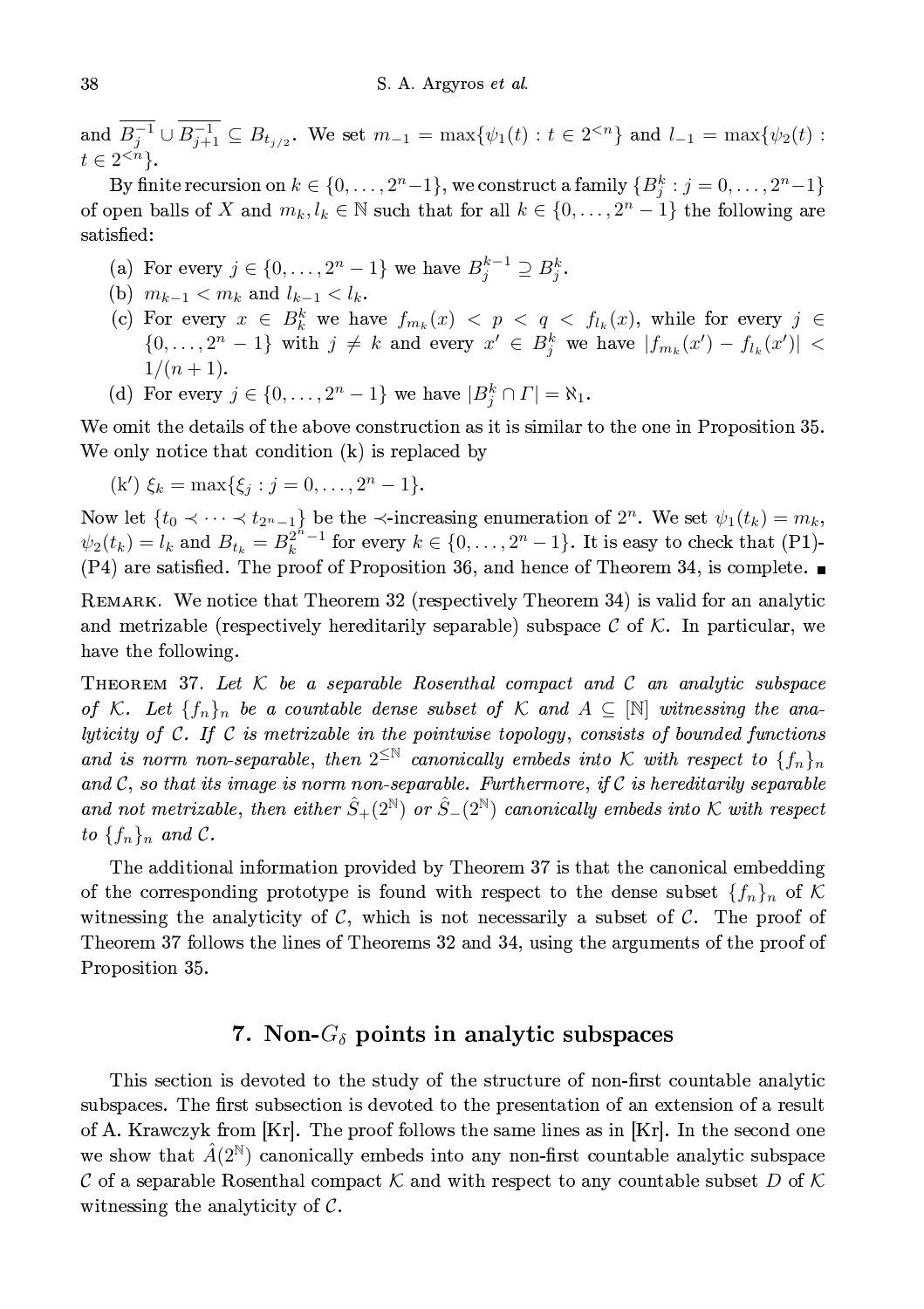39

7.1. Krawczyk trees. We begin by introducing some pieces of notation and by recalling some standard terminology. We denote by  $\Sigma$  the set of all non-empty strictly increasing finite sequences in N. We view  $\Sigma$  as a tree equipped with the (strict) partial order  $\sqsubset$  of extension. We view, however, every  $t \in \Sigma$  not only as a finite increasing sequence, but also as a finite subset of N. Thus, for every  $t, s \in \Sigma$  with max  $s < \min t$  we will frequently denote by  $s \cup t$  the concatenation of s and t. We denote by  $[\Sigma]$  the branches of  $\Sigma$ , i.e. the set  $\{\sigma \in \mathbb{N}^{\mathbb{N}} : \sigma | n \in \Sigma \ \forall n \geq 1\}$ . For every  $t \in \Sigma$  we denote by  $\Sigma_t$  the set  $\{s \in \Sigma : t \sqsubseteq s\}$ .

For any  $A, B \in [\mathbb{N}]$  we write  $A \subseteq^* B$  if the set  $A \setminus B$  is finite. If  $A \subseteq [\mathbb{N}]$ , then we set  $\mathcal{A}^* = \{ \mathbb{N} \setminus A : A \in \mathcal{A} \}.$  For a pair  $\mathcal{A}, \mathcal{B} \subseteq [\mathbb{N}]$  we say that  $\mathcal{A}$  is *B*-generated if for every  $A \in \mathcal{A}$  there exist  $B_0, \ldots, B_k \in \mathcal{B}$  such that  $A \subseteq B_0 \cup \cdots \cup B_k$ . We say that A is countably *B*-generated if there exists a sequence  $(B_n)_n$  is B such that A is  $\{B_n : n \in \mathbb{N}\}$ -generated. An ideal  $\mathcal I$  on N is said to be *bi-sequential* if for every  $p \in \beta \mathbb N$  with  $\mathcal I \subseteq p^*$ , the family  $\mathcal I$ is countably  $p^*$ -generated. Finally, for every family  $\mathcal F$  of subsets of N and every  $A \subseteq \mathbb N$ we let  $\mathcal{F}[A] = \{L \cap A : L \in \mathcal{F}\}\$  be the trace of  $\mathcal F$  on A. Observe that if  $\mathcal F$  is hereditary, then  $\mathcal{F}[A] = \mathcal{F} \cap \mathcal{P}(A) = \{L \in \mathcal{F} : L \subseteq A\}$ . The following result is essentially Lemma 1 from  $|Kr|$ .

LEMMA 38. Let  $\mathcal I$  be a bi-sequential ideal. Let also  $\mathcal F \subseteq \mathcal I$  and  $A \in \mathbb N$ . Assume that  $\mathcal{F}[A]$  is not countably *L*-generated. Then there exists a sequence  $(A_n)_n$  of pairwise disjoint infinite subsets of A such that, if we set  $\mathcal{A} = \{A_n : n \in \mathbb{N}\}\$ , then  $\mathcal{I}[A]$  is A-generated, while  $\mathcal{F}[A_n]$  is non-countably *L*-generated for every  $n \in \mathbb{N}$ .

*Proof* (sketch). It suffices to prove the lemma for  $A = N$ . We set

 $\mathcal{J} = \{C \subseteq \mathbb{N} : \mathcal{F}[C] \text{ is countably } \mathcal{I}\text{-generated}\}.$ 

Then J is an ideal,  $\mathbb{N} \notin \mathcal{J}$  and  $\mathcal{I} \subseteq \mathcal{J}$ . We select  $p \in \beta \mathbb{N}$  with  $\mathcal{J} \subseteq p^*$ . By the bi-sequentiality of T, there exists a sequence  $(D_n)_n$  in  $p^*$  such that T is  $\{D_n : n \in \mathbb{N}\}$ . generated. As  $p^*$  is an ideal, we may assume that  $D_n \cap D_m = \emptyset$  if  $n \neq m$ . Define  $M = \{n \in \mathbb{N} : D_n \in \mathcal{J}\}\$ . By the fact that  $\mathcal{I}$  is  $\{D_n : n \in \mathbb{N}\}\$ -generated and  $\mathcal{F} \subseteq \mathcal{I},$ we infer that F is  $\{D_n : n \in \mathbb{N}\}$ -generated. This observation and the fact that  $(D_n)_n$ are disjoint imply that the set  $D = \bigcup_{n \in M} D_n$  belongs to J. Moreover, the set  $\mathbb{N} \setminus M$ is infinite (for if not we would get  $\mathbb{N} \in p^*$ ). Let  $\{k_0 < k_1 < \cdots \}$  be the increasing enumeration of  $\mathbb{N} \setminus M$  and define  $A_0 = D \cup D_{k_0}$  and  $A_n = D_{k_n}$  for  $n \geq 1$ . It is easy to see that the sequence  $(A_n)_n$  is as desired.

The main result of this subsection is the following theorem, which corresponds to Lemma 2 in  $[Kr]$ . We notice that it is one of the basic ingredients in the proof of the embeddability of  $\hat{A}(2^{\mathbb{N}})$  in non-first countable separable Rosenthal compacta.

THEOREM 39. Let  $\mathcal I$  be a bi-sequential ideal and  $\mathcal F \subseteq \mathcal I$  analytic and hereditary. Assume that F is non-countably *I*-generated. Then there exists a 1-1 map  $\kappa : \Sigma \to \mathbb{N}$  such that, if we set  $\mathcal{J}_{\mathcal{F}} = \{ \kappa^{-1}(L) : L \in \mathcal{F} \}$  and  $\mathcal{J} = \{ \kappa^{-1}(M) : M \in \mathcal{I} \}$ , then:

- (1) For every  $\sigma \in [\Sigma], \{\sigma | n : n \geq 1\} \in \mathcal{J}_{\mathcal{F}}$ .
- (2) (Domination property) For every  $B \in \mathcal{J}$  and every  $n \geq 1$  there exist  $t_0, \ldots, t_k \in \Sigma$ with  $|t_0| = \cdots = |t_k| = n$  and such that  $B \subseteq^* \Sigma_{t_0} \cup \cdots \cup \Sigma_{t_k}$ .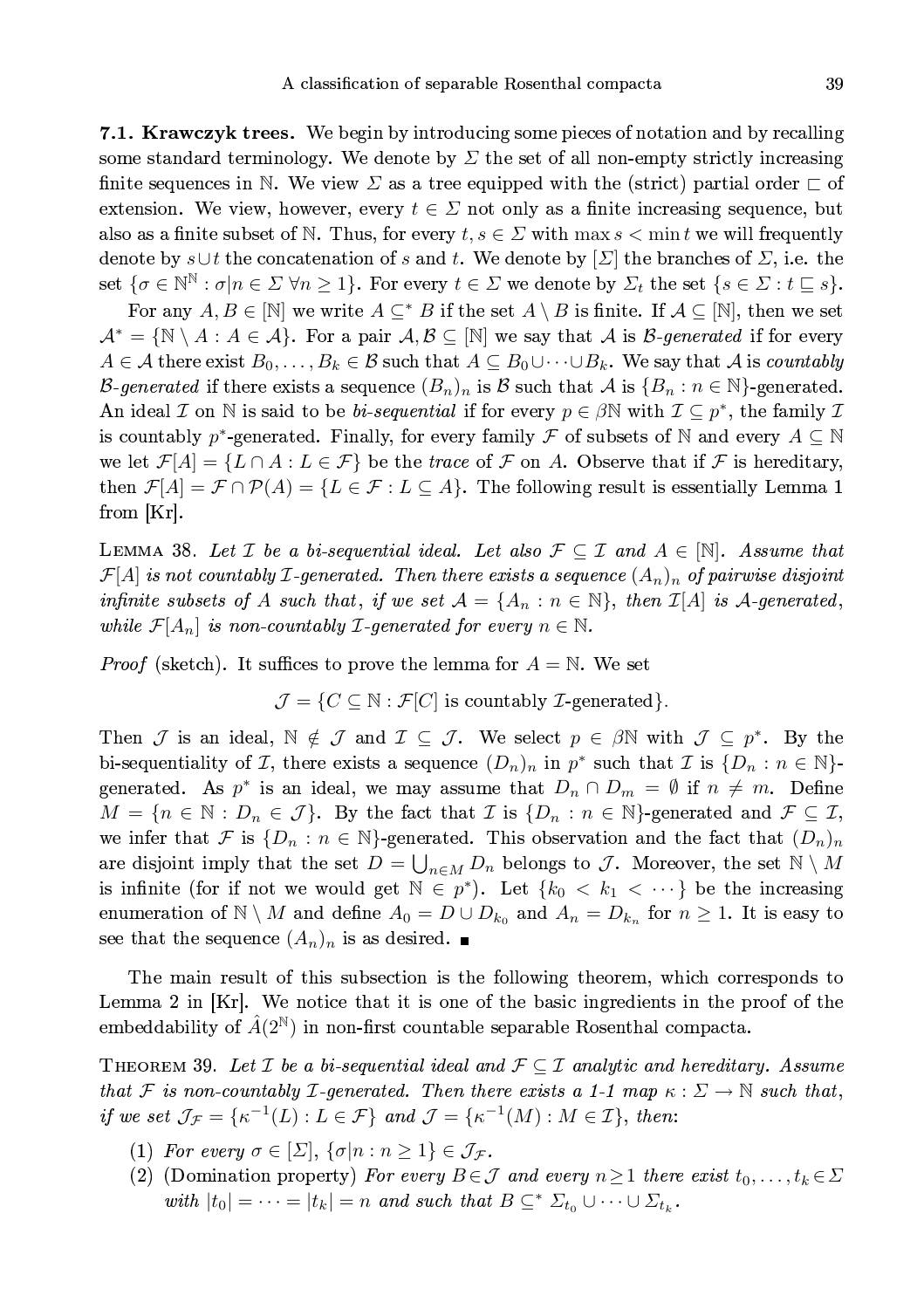It is easy to see that property (2) in Theorem 39 is equivalent to saying that  $B$  is contained in a finitely splitting subtree of  $\Sigma$ .

*Proof.* We fix a continuous map  $\phi : \mathbb{N}^{\mathbb{N}} \to [\mathbb{N}]$  with  $\phi(\mathbb{N}^{\mathbb{N}}) = \mathcal{F}$ . Recursively, we shall construct:

- (C1) a family  $(A_s)_{s \in \mathbb{N}^{<\mathbb{N}}}$  of infinite subsets of  $\mathbb{N}$ ,
- (C2) a family  $(a_s)_{s \in \mathbb{N}}$  of finite subsets of N,
- (C3) a family  $(U_s)_{s \in \mathbb{N}}$  of basic clopen subsets of  $\mathbb{N}^{\mathbb{N}}$ .

This will be done in such a way that:

- (P1)  $A_s \subseteq A_t$  if  $t \sqsubset s$ , and  $A_s \cap A_t = \emptyset$  if s and t are incomparable.
- (P2) For every  $s \in \mathbb{N}^{\leq \mathbb{N}}$  we have  $|a_s| = |s|$  and  $\max a_s \in A_s$  for all  $s \in \mathbb{N}^{\leq \mathbb{N}}$  with  $s \neq (\emptyset)$ . Moreover  $a_s \sqsubset a_t$  if and only if  $s \sqsubset t$ .
- (P3)  $U_s \subseteq U_t$  if  $t \sqsubset s$  and  $\text{diam}(U_s) \leq 1/2^{|s|}$ . Moreover,  $U_s \cap U_t = \emptyset$  if s and t are incomparable.
- (P4) For every  $s \in \mathbb{N}^{\leq \mathbb{N}}, \phi(U_s)[A_s]$  is non-countably *L*-generated.
- (P5) For every  $s \in \mathbb{N}^{\leq \mathbb{N}}$  and every  $\tau \in U_s$  we have  $a_s \subseteq \phi(\tau)$ .
- (P6) For every  $s \in \mathbb{N}^{\leq \mathbb{N}}, \mathcal{I}[\bigcup_n A_{s^\frown n}]$  is  $\{A_{s^\frown n} : n \in \mathbb{N}\}$ -generated.

Assuming that the construction has been carried out we complete the proof as follows. We define  $\lambda : \mathbb{N}^{\leq \mathbb{N}} \setminus \{(\emptyset)\} \to \mathbb{N}$  by  $\lambda(s) = \max a_s$ . By (P1) and (P2) above, we see that  $\lambda$  is 1-1. Let  $\sigma \in \mathbb{N}^{\mathbb{N}}$ . We claim that  $\{\lambda(\sigma|n): n \geq 1\} = \bigcup_n a_{\sigma|n} \in \mathcal{F}$ . To see this, by (P3), let  $\tau$  be the unique element of  $\bigcap_n U_{\sigma|n}$ . Then, by (P5), we have  $a_{\sigma|n} \subseteq \phi(\tau)$  for all  $n \in \mathbb{N}$ . Thus,  $\bigcup_n a_{\sigma \mid n} \subseteq \phi(\tau) \in \mathcal{F}$ . As  $\mathcal F$  is hereditary, our claim is proved. Now, let  $B \subseteq \mathbb{N}^{\leq \mathbb{N}} \setminus \{(\emptyset)\}\$ be such that  $\{\lambda(t) : t \in B\} \in \mathcal{I}$ . We claim that B must be dominated, i.e. for every  $n \geq 1$  there exist  $s_0, \ldots, s_k \in \mathbb{N}^n$  such that B is almost included in the set of successors of the  $s_i$ 's in  $\mathbb{N}^{\leq \mathbb{N}}$ . If not, then we may find a subset  $\{t_n\}_n$  of B, a node s of  $\mathbb{N}^{\leq \mathbb{N}}$  and a subset  $\{m_n : n \in \mathbb{N}\}\$  of  $\mathbb N$  such that  $s^m_n \sqsubseteq t_n$  for every  $n \in \mathbb{N}$ . Notice that  $\{\lambda(t_n): n \in \mathbb{N}\}\in \mathcal{I}$ , as  $\mathcal{I}$  is hereditary. Moreover, by the definition of  $\lambda$  and by properties (P1) and (P2) above, we see that  $\lambda(t_n) \in A_{s^m n}$  for every  $n \in \mathbb{N}$ . Hence  $\{\lambda(t_n):n\in\mathbb{N}\}\in\mathcal{I}[\bigcup_n A_{s\cap n}].$  This leads to a contradiction by properties (P1) and (P6) above. We set  $\kappa = \lambda|_{\Sigma}$ . Clearly,  $\kappa$  is as desired.

We proceed to the construction. We set  $A_{(\emptyset)} = \mathbb{N}$ ,  $a_{(\emptyset)} = \emptyset$  and  $U_{(\emptyset)} = \mathbb{N}^{\mathbb{N}}$ . Assume that  $A_s$ ,  $a_s$  and  $U_s$  have been constructed for some  $s \in \mathbb{N}^{< \mathbb{N}}$ . We set  $\mathcal{F}_s = \phi(U_s)$ . By property (P4) above and by Lemma 38, there exists a sequence  $(A_n)_n$  of pairwise disjoint infinite subsets of  $A_s$  such that  $\mathcal{F}_s[A_n]$  is non-countably *L*-generated for every  $n \in \mathbb{N}$ , while  $\mathcal{I}[A_s]$  is  $\{A_n : n \in \mathbb{N}\}$ -generated. Recursively, we may select a subset  $\{\tau_n : n \in \mathbb{N}\}\$ in  $U_s$  such that for all  $n \in \mathbb{N}$  the following are satisfied:

- (i)  $\phi(\tau_n) \cap A_n$  is infinite.
- (ii)  $\phi(V_{\tau_n|k})[A_n]$  is non-countably *L*-generated for every  $k \in \mathbb{N}$ , where  $V_{\tau_n|k} = \{\sigma \in$  $\mathbb{N}^{\mathbb{N}}:\tau_n|k\sqsubset\sigma\}.$

This can be easily done, as  $\phi(U_s)[A_n] = \mathcal{F}_s[A_n]$  is non-countably *T*-generated for every  $n \in \mathbb{N}$ . We may select  $L = \{l_0 < l_1 < \cdots\} \in [\mathbb{N}]$  and a sequence  $(k_n)_n$  in  $\mathbb N$  such that, setting  $\sigma_n = \tau_{l_n}$  for all n, the following are satisfied: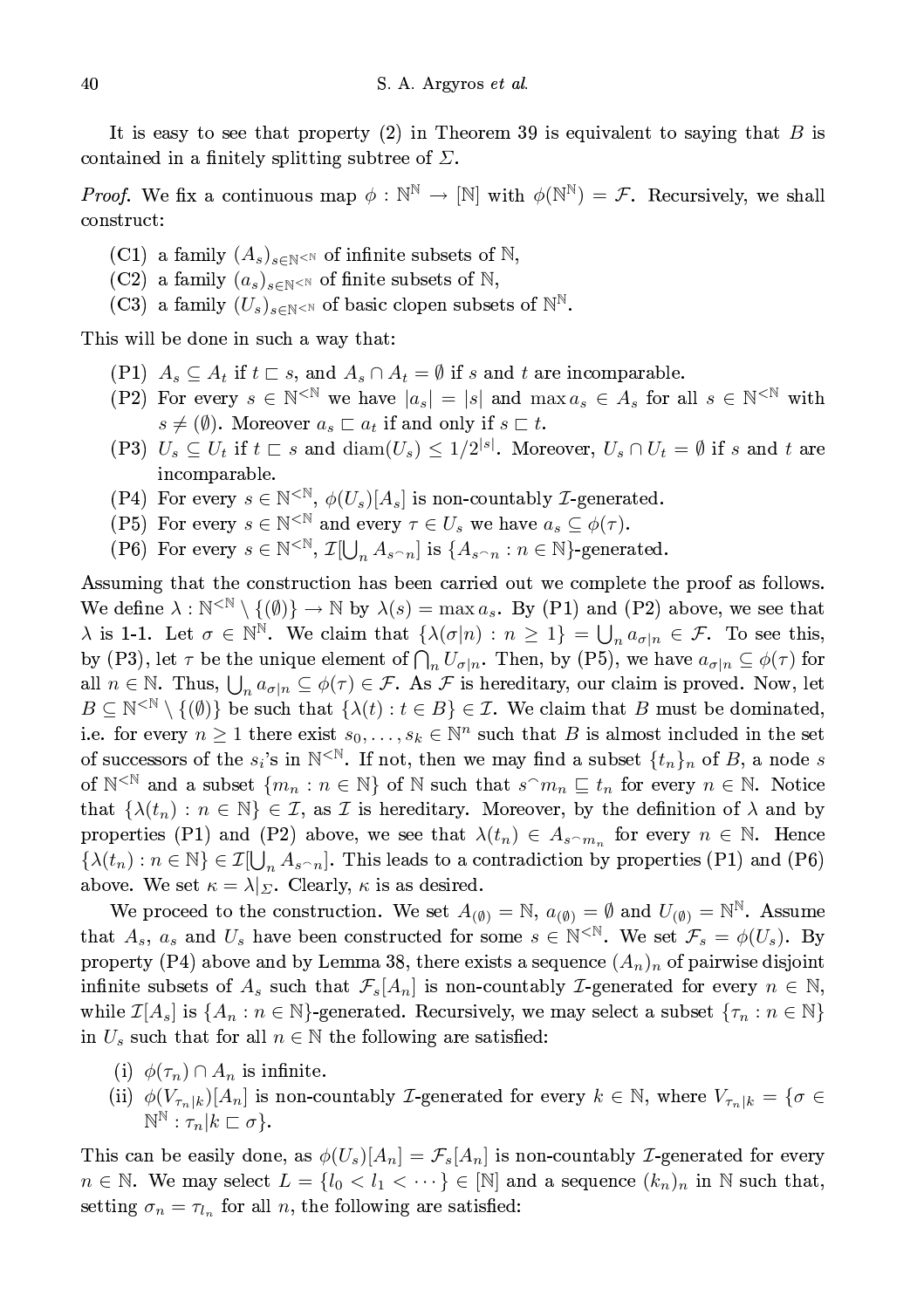- (iii)  $V_{\sigma_n|k_n} \cap V_{\sigma_m|k_m} = \emptyset$  if  $n \neq m$ .
- (iv) For every  $n \in \mathbb{N}$  we have  $V_{\sigma_n|k_n} \subseteq U_s$ .
- (v) For every  $n \in \mathbb{N}$  we have  $\text{diam}(V_{\sigma_n|k_n}) < 1/2^{|s|+1}$ .

Using the continuity of the map  $\phi$ , for every  $n \in \mathbb{N}$  we may also select  $k'_n, i_n \in \mathbb{N}$  such that:

- (vi)  $i_n \in \phi(\sigma_n) \cap A_{l_n}$ .
- (vii) max  $a_s < i_n$  and  $k_n < k'_n$ .
- (viii) For every  $\tau \in V_{\sigma_n|k'_n}$  we have  $i_n \in \phi(\tau)$ .

For every  $n \in \mathbb{N}$  we set  $a_{s_n} = a_s \cup \{i_n\}$ ,  $A_{s_n} = A_{l_n}$  and  $U_{s_n} = V_{\sigma_n|k_n'}$ . It is easy to check that conditions (P1)–(P6) are satisfied.  $\blacksquare$ 

The embedding of  $\hat{A}(2^{\mathbb{N}})$  in analytic subspaces. The main result of this  $7.2.$ subsection is the following.

THEOREM 40. Let  $K$  be a separable Rosenthal compact and  $C$  an analytic subspace of K. Let  $\{f_n\}_n$  be a countable dense subset of K and  $A\subseteq[\mathbb{N}]$  analytic, witnessing the analyticity of C. Let also  $f \in C$  be a non- $G_{\delta}$  point of C. Then there exists a canonical homeomorphic embedding of  $\hat{A}(2^{\mathbb{N}})$  into K with respect to  $\{f_n\}_n$  and C which sends 0  $to$   $f$ .

For the proof we need to make some preliminary steps. Let K, C,  $\{f_n\}_n$  and  $f \in \mathcal{C}$ be as in Theorem 40. We may assume that  $f_n \neq f$  for all  $n \in \mathbb{N}$ . We let

$$
\mathcal{I}_f = \{ L \in [\mathbb{N}] : f \notin \overline{\{f_n\}}_{n \in L}^p \}.
$$

Then  $\mathcal{I}_f$  is an analytic ideal on N (see [Kr]). A fundamental property of  $\mathcal{I}_f$  is that it is bi-sequential. This is due to R. Pol (see [Po3]). We notice that the bi-sequentiality of  $\mathcal{I}_f$  can also be derived from the non-effective proof of the Bourgain–Fremlin–Talagrand theorem due to G. Debs (see  $[De]$ , or  $[AGR]$ ).

Let also  $A \subseteq \mathbb{N}$  be as in Theorem 40. As we have already pointed out, we may assume that  $A$  is hereditary. We set

$$
\mathcal{F} = A \cap \mathcal{I}_f.
$$

Clearly, F is an analytic and hereditary subset of  $\mathcal{I}_f$ . The assumption that f is a non- $G_{\delta}$ point of C implies (and in fact is equivalent to) that F is non-countably  $\mathcal{I}_f$ -generated, i.e. there does not exist a sequence  $(M_k)_k$  in  $\mathcal{I}_f$  such that for every  $L \in \mathcal{F}$  there exists  $k \in \mathbb{N}$  with  $L \subseteq M_0 \cup \cdots \cup M_k$ . To see this, assume on the contrary that such a sequence  $(M_k)_k$  exists. We set  $N_k = M_0 \cup \cdots \cup M_k$  for every  $k \in \mathbb{N}$ . As  $\mathcal{I}_f$  is an ideal, we see that  $N_k \in \mathcal{I}_f$  for every k. We set  $F_k = \overline{\{f_n\}}_{n \in N_k}^p \cup \{f_k\}$ . The fact that  $N_k \in \mathcal{I}_f$  implies that  $f \notin F_k$  for every  $k \in \mathbb{N}$ . Let  $g \in \mathcal{C} \cap \text{Acc}(\mathcal{K})$  with  $g \neq f$ . By condition (2) of Definition 23, there exists  $L \in A$  with  $g \in \overline{\{f_n\}}_{n \in L}^p$ . Hence, there exists  $M \in [L]$  such that g is the pointwise limit of the sequence  $(f_n)_{n\in M}$ . As A is hereditary, we see that  $M\in\mathcal{F}$ , and so there exists  $k_0 \in \mathbb{N}$  with  $M \subseteq N_{k_0}$ . This implies that  $g \in F_{k_0}$ . It follows by the above discussion that  $\{f\} = \bigcap_k (\mathcal{C} \setminus F_k)$ , that is, the point f is  $G_\delta$  in C, a contradiction.

Summarizing, we know that  $\mathcal{I}_f$  is bi-sequential,  $\mathcal{F} \subseteq \mathcal{I}_f$  is analytic, hereditary and not countably  $\mathcal{I}_f$ -generated. Thus, we may apply Theorem 39 to get the 1-1 map  $\kappa : \Sigma \to \mathbb{N}$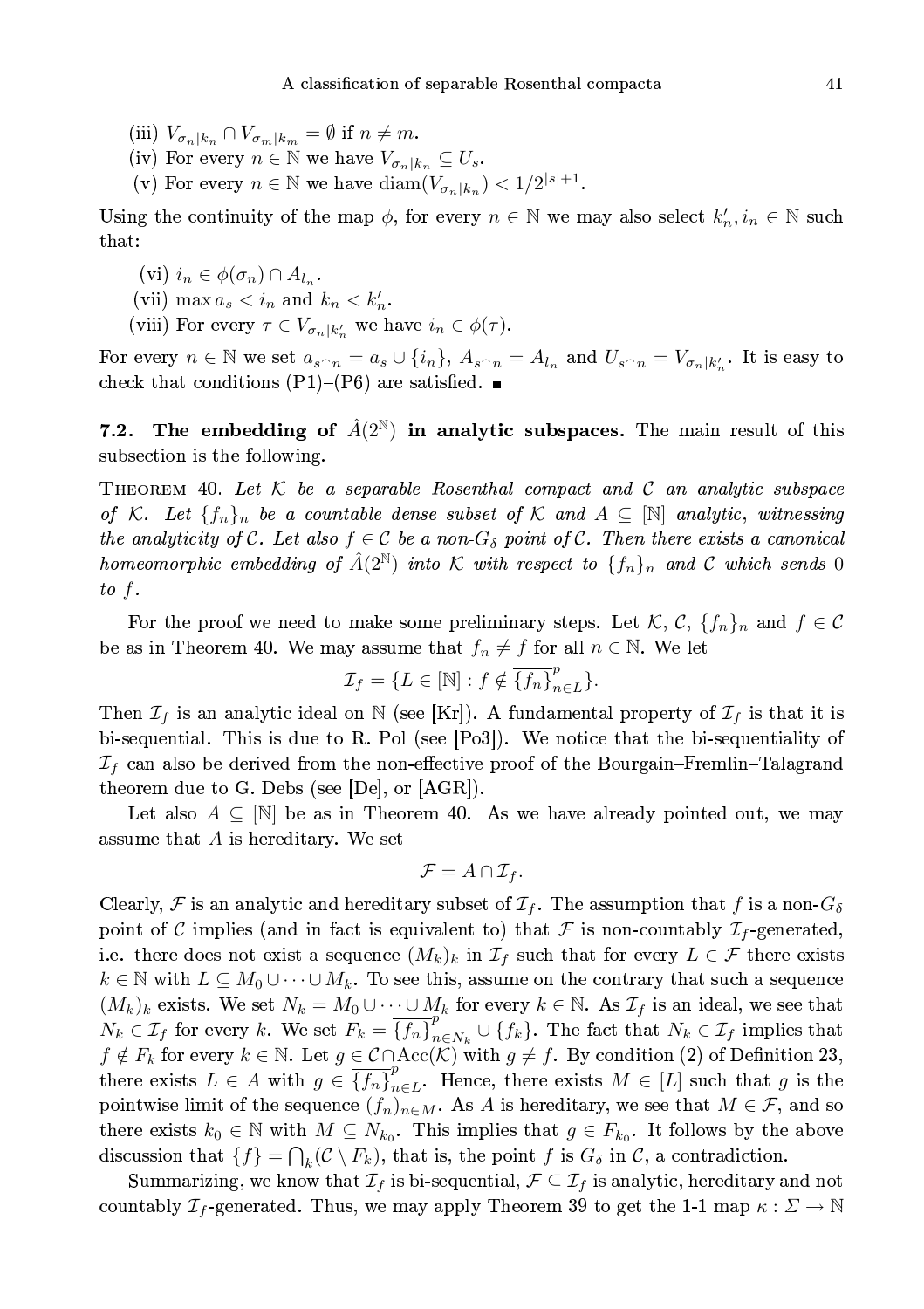as described in the theorem. Setting  $f_t = f_{\kappa(t)}$  for every  $t \in \Sigma$  and invoking condition  $(1)$  of Definition 23, we get the following corollary.

COROLLARY 41. There exists a family  $\{f_t\}_{t \in \Sigma} \subseteq \{f_n\}_n$  such that:

- (1) For every  $\sigma \in [\Sigma]$ , we have  $f \notin \overline{\{f_{\sigma|n}\}}_{n}^p$  and  $Acc(\{f_{\sigma|n} : n \in \mathbb{N}\}) \subseteq \mathcal{C}$ .
- (2) For every  $B \subseteq \Sigma$  such that  $f \notin \overline{\{f_t\}}_{t \in B}^{\nu}$  and every  $n \geq 1$ , there exist  $t_0, \ldots, t_k \in \Sigma$ with  $|t_0| = \cdots = |t_k| = n$  and such that  $B \subseteq^* \Sigma_{t_0} \cup \cdots \cup \Sigma_{t_k}$ .

We call the family  $\{f_t\}_{t \in \Sigma}$  obtained in Corollary 41 the Krawczyk tree of f with respect to  $\{f_n\}_n$  and C. Let us isolate the following property of  $\{f_t\}_{t\in\Sigma}$  that we will need later on.

(P) Let  $i \in \Sigma$  and  $(b_n)_n$  be a sequence in  $\Sigma$  such that  $\max i < \min b_n$  and  $\max b_n <$  $\min b_{n+1}$  for every  $n \in \mathbb{N}$ . Set  $s_n = i \cup b_n$  for all  $n \in \mathbb{N}$ . Then  $(f_{s_n})_n$  is pointwise convergent to  $f$ . To see this observe that, by property (2) in Corollary 41, every subsequence of the sequence  $(f_{s_n})_n$  accumulates to f. Hence  $(f_{s_n})_n$  is pointwise convergent to  $f$ .

We will also need the following well-known consequence of the bi-sequentiality of  ${\mathcal{I}}_f$ . For the sake of completeness we include a proof.

LEMMA 42. Let  $(A_l)_l$  be a sequence in  $[N]$  such that  $\lim_{n\in A_l} f_n = f$  for every  $l \in N$ . Then there exists  $D \in [\mathbb{N}]$  with  $\lim_{n \in D} f_n = f$ ,  $D \subseteq \bigcup_i A_i$  and such that  $D \cap A_i \neq \emptyset$  for infinitely many  $l \in \mathbb{N}$ .

*Proof.* For every  $k \in \mathbb{N}$  we set  $B_k = \bigcup_{l > k} A_l$ . Then  $(B_k)_k$  is a decreasing sequence of infinite subsets of N. We may select  $p \in \beta \mathbb{N}$  such that  $\lim_{n \in p} f_n = f$  and  $B_k \in p$  for every  $k \in \mathbb{N}$ . By the bi-sequentiality of  $\mathcal{I}_f$ , there exists a sequence  $(C_m)_m$  of elements of p converging to f. We select a strictly increasing sequence  $(l_k)_k$  in N such that  $l_k \in B_k \cap C_0 \cap \cdots \cap C_k$  for all  $k \in \mathbb{N}$  and we set  $D = \{l_k : k \in \mathbb{N}\}\.$  It is easy to check that D is as desired.  $\blacksquare$ 

In what follows, we will apply K. Milliken's theorem [Mil1]. To this end, we need to recall some notation. Given  $b, b' \in \Sigma$  we write  $b < b'$  if  $\max b < \min b'$ . We denote by **B** the subset of  $\Sigma^{\mathbb{N}}$  consisting of all sequences  $(b_n)_n$  which are increasing, i.e.  $b_n < b_{n+1}$ for every  $n \in \mathbb{N}$ . It is easy to see that **B** is a closed subspace of  $\Sigma^{\mathbb{N}}$ , where  $\Sigma$  is equipped with the discrete topology and  $\Sigma^{\mathbb{N}}$  with the product topology. For every  $\mathbf{b} = (b_n)_n \in \mathbf{B}$ we set

$$
\langle \mathbf{b} \rangle = \Big\{ \bigcup_{n \in F} b_n : F \subseteq \mathbb{N} \text{ finite} \Big\}, \quad [\mathbf{b}] = \{ (c_n)_n \in \mathbf{B} : c_n \in \langle \mathbf{b} \rangle \; \forall n \}.
$$

Let us point out that for every block sequence  $\bf{b}$  the set  $\bf{(b)}$  corresponds to an infinitely branching subtree of  $\Sigma$ , denoted by  $\mathcal{T}_{\mathbf{b}}$ . We also recall that the chains of  $\mathcal{T}_{\mathbf{b}}$  are in oneto-one correspondence with the family  $[\mathbf{b}]$  of all block subsequences of **b**. More precisely, if  $(t_n)_n$  is a chain of  $\mathcal{T}_b$ , then  $(t_0, t_1 \setminus t_0, \ldots, t_{n+1} \setminus t_n, \ldots)$  is the block subsequence of **b** corresponding to the chain  $(t_n)_n$ . This observation was used by W. Henson to derive an alternative proof of J. Stern's theorem (see [Od]). If  $\beta = (b_0, \ldots, b_k)$  with  $b_0 < \cdots < b_k$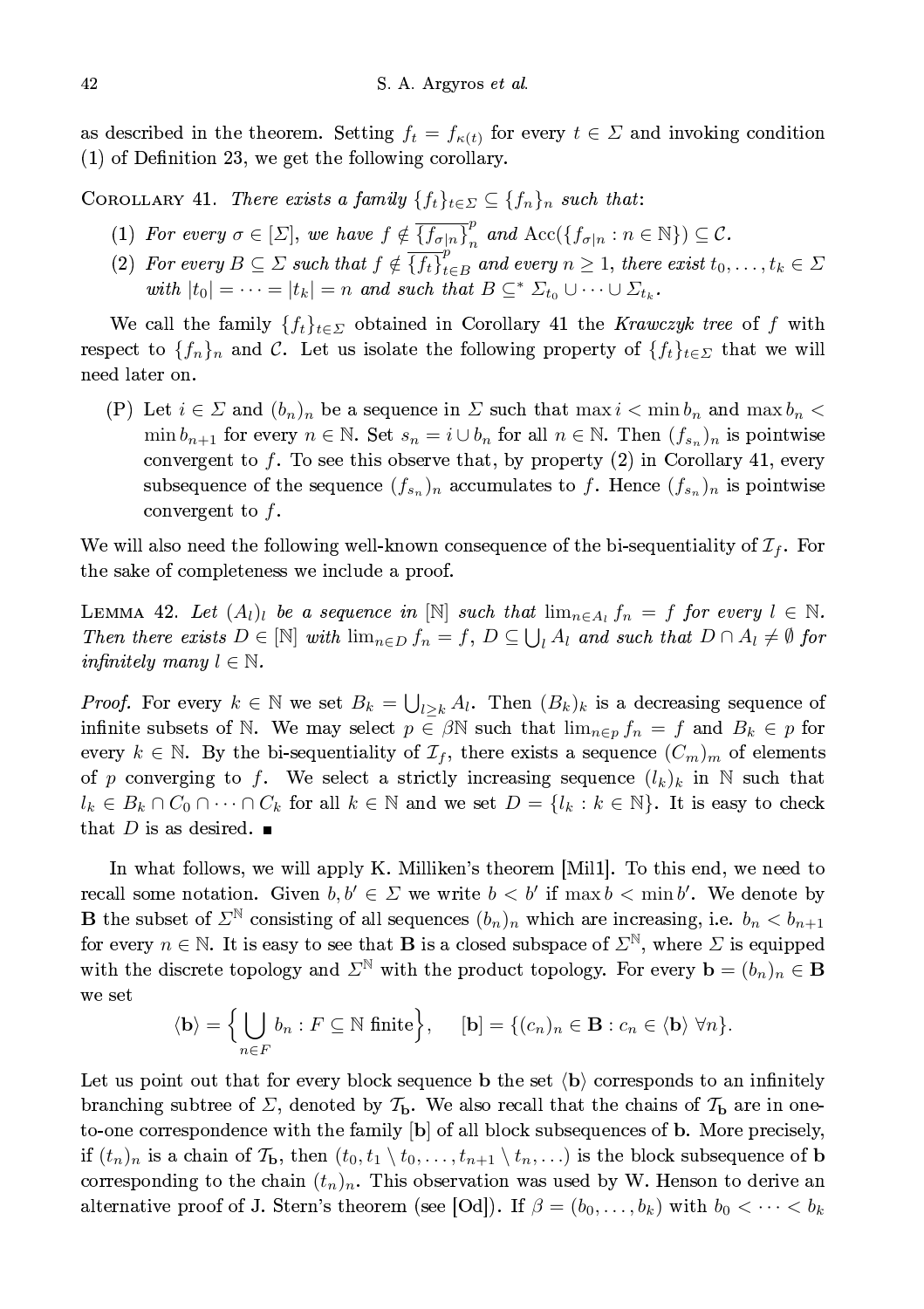43

and  $\mathbf{d} \in \mathbf{B}$ , then we set

$$
[\beta, \mathbf{d}] = \{ (c_n)_n \in \mathbf{B} : c_n = b_n \,\,\forall n \leq k \text{ and } c_n \in \langle \mathbf{d} \rangle \,\,\forall n > k \}.
$$

We will use the following consequence of Milliken's theorem.

THEOREM 43. For every  $\mathbf{b} \in \mathbf{B}$  and every analytic subset A of **B** there exists  $\mathbf{c} \in [\mathbf{b}]$ such that either  $[\mathbf{c}] \subseteq A$  or  $[\mathbf{c}] \cap A = \emptyset$ .

For every  $\mathbf{b}=(b_n)_n\in\mathbf{B}$  and every  $n\in\mathbb{N}$  we set  $i_n=\bigcup_{i=0}^nb_i$ . We define  $C:\mathbf{B}\to\Sigma^{\mathbb{N}}$ and  $A: \mathbf{B} \to \Sigma^{\mathbb{N}}$  by

$$
C((b_n)_n) = (i_0, \ldots, i_n, \ldots), \quad A((b_n)_n) = (i_0 \cup b_2, \ldots, i_{3n} \cup b_{3n+2}, \ldots)
$$

We notice that for every  $\mathbf{b} \in \mathbf{B}$  the sequence  $C(\mathbf{b})$  is a chain of  $\Sigma$  while  $A(\mathbf{b})$  is an antichain of  $\Sigma$  converging, in the sense of Definition 13, to  $\sigma = \bigcup_n i_n \in [\Sigma]$ . We also notice that the functions  $C$  and  $A$  are continuous.

LEMMA 44. Let  $\{f_t\}_{t\in\mathcal{L}}$  be a Krawczyk tree of f with respect to  $\{f_n\}_n$  and C. Then there exists a block sequence  $\mathbf{b} = (b_n)_n$  such that for every  $\mathbf{c} \in [\mathbf{b}]$  the sequence  $(f_t)_{t \in C(\mathbf{c})}$  is pointwise convergent to a function belonging to  $\mathcal C$  and different from  $f,$  while the sequence  $(f_t)_{t \in A(c)}$  is pointwise convergent to f.

Proof. Let

 $C_1 = \{ \mathbf{c} \in \mathbf{B} : \text{the sequence } (f_t)_{t \in C(\mathbf{c})} \text{ is pointwise convergent} \}.$ 

It is easy to see that  $C_1$  is a co-analytic subset of B. By Theorem 43 and the sequential compactness of K, we find  $\mathbf{d} \in \mathbf{B}$  such that  $[\mathbf{d}]$  is a subset of  $C_1$ . As already remarked, for every block sequence c the sequence  $C(c)$  is a chain of  $\Sigma$ . Hence, by Corollary 41(1), for every  $c \in [d]$  the sequence  $(f_t)_{t \in C(c)}$  must be pointwise convergent to a function belonging to  $\mathcal C$  and different from  $f$ .

Now let

 $C_2 = \{ \mathbf{c} \in [\mathbf{d}] : \text{the sequence } (f_t)_{t \in A(\mathbf{c})} \text{ is pointwise convergent to } f \}.$ 

Again by Milliken's theorem, there exists  $\mathbf{b} = (b_n)_n \in [\mathbf{d}]$  such that either  $[\mathbf{b}] \subseteq C_2$  or  $[\mathbf{b}] \cap C_2 = \emptyset$ . We claim that  $[\mathbf{b}]$  is subset of  $C_2$ . It is enough to show that  $[\mathbf{b}] \cap C_2 \neq \emptyset$ . Recall that for every  $l \in \mathbb{N}$  we have set  $i_l = b_0 \cup \cdots \cup b_l$ . Let

$$
A_l = \{i_l \cup b_m : m > l+1\} \subseteq \Sigma.
$$

As  $(b_n)_n$  is a block sequence, by property (P) above, we see that the sequence  $(f_t)_{t \in A_t}$  is pointwise convergent to f. By Lemma 42, there exists  $D \subseteq \bigcup_i A_i$  such that the sequence  $(f_t)_{t\in D}$  is pointwise convergent to f and  $D \cap A_l \neq \emptyset$  for infinitely many l. We may select  $L = \{l_0 < l_1 < \cdots\}, M = \{m_0 < m_1 < \cdots\} \in [\mathbb{N}]$  such that  $l_n + 1 < m_n < l_{n+1}$  and  $i_{l_n}\cup b_{m_n}\in D$  for all  $n\in\mathbb{N}$ . Now we define  $\mathbf{c}=(c_n)_n\in[\mathbf{b}]$  as follows. We set  $c_0=i_{l_0}$ ,  $c_1 = b_{l_0+1} \cup \cdots \cup b_{m_0-1}$  and  $c_2 = b_{m_0}$ . For every  $n \in \mathbb{N}$  with  $n \ge 1$  let  $I_n = [m_{n-1}+1, l_n]$ and  $J_n = [l_n, m_n - 1]$  and set

$$
c_{3n} = \bigcup_{i \in I_n} b_i, \quad c_{3n+1} = \bigcup_{i \in J_n} b_i, \quad c_{3n+2} = b_{m_n}.
$$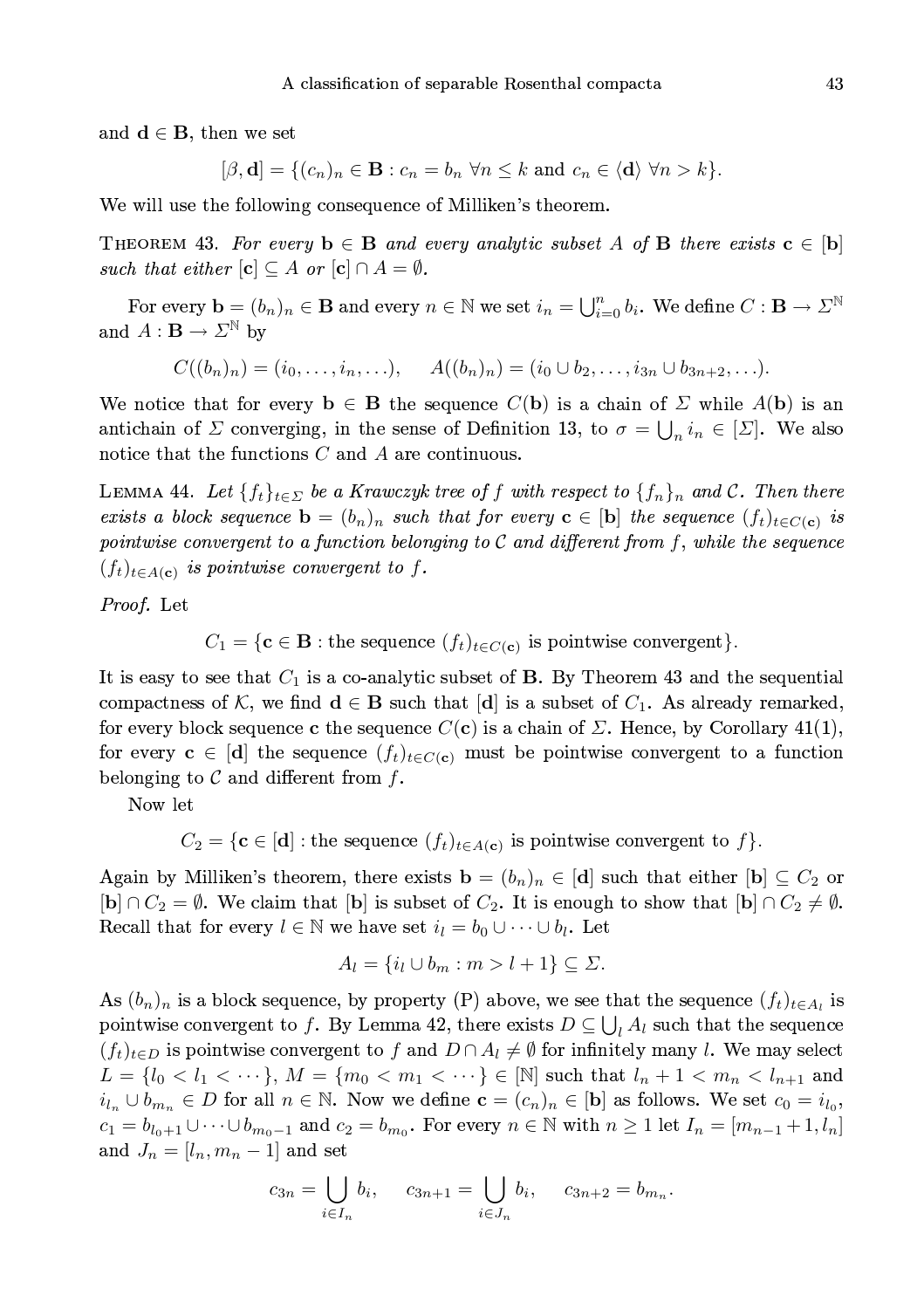It is easy to see that  $\mathbf{c} \in [\mathbf{b}]$  and  $A(\mathbf{c}) = (i_{l_n} \cup b_{m_n})_n \subseteq D$ . Hence, the sequence  $(f_t)_{t \in A(\mathbf{c})}$ is pointwise convergent to f. It follows that  $[\mathbf{b}] \cap C_2 \neq \emptyset$  and the proof is complete.

*Proof of Theorem 40.* Let  $\mathbf{b} = (b_n)_n$  be the block sequence obtained by Lemma 44. If  $\beta = (b_{n_0}, \ldots, b_{n_k})$  with  $n_0 < \cdots < n_k$  is a finite subsequence of b, then we let  $\bigcup \beta = b_{n_0} \cup \cdots \cup b_{n_k} \in \Sigma$ . Recursively, we shall select a family  $(\beta_s)_{s \in 2 \leq N}$  such that the following are satisfied:

- (C1) For every  $s \in 2^{\langle \mathbb{N} \rangle}$ ,  $\beta_s$  is a finite subsequence of **b**.
- (C2) For every  $s, s' \in 2^{\text{ $\mathbb{N}}}\$  we have  $s \sqsubset s'$  if and only if  $\beta_s \sqsubset \beta_{s'}$ .$
- (C3) For every  $s \in 2^{\lt N}$  and every  $\mathbf{c} \in [\beta_{s \cap 0}, \mathbf{b}]$  we have  $\bigcup \beta_{s \cap 1} \in A(\mathbf{c})$ .

The construction proceeds as follows. We set  $\beta_{(\emptyset)} = (\emptyset)$ . For every  $M = \{m_0 < m_1\}$  $\langle \dots \rangle \in [\mathbb{N}],$  let  $\mathbf{b}_M = (b_{m_n})_n$  be the subsequence of b determined by M. Assume that for some  $s \in 2^{\leq \mathbb{N}}$  the finite sequence  $\beta_s$  has been defined. We select  $M = M_s \in [\mathbb{N}]$  such that  $\beta_s \subset \mathbf{b}_M$ . The set  $A(\mathbf{b}_M)$  converges to the unique branch of  $\Sigma$  determined by the infinite chain  $C(\mathbf{b}_M)$ . So, we may select a finite subsequence  $\beta_{s-1}$  with  $\beta_s \subset \beta_{s-1}$  and such that  $\bigcup \beta_{s-1} \in A(\mathbf{b}_M)$ . The function  $A : [\mathbf{b}] \to \Sigma^{\mathbb{N}}$  is continuous. Hence, there exists a finite subsequence  $\beta_{s_0}$  of **b** with  $\beta_{s_0} \subset \mathbf{b}_M$  and such that condition (C3) above is satisfied. Finally, notice that  $\beta_{s_0}$  and  $\beta_{s_1}$  are incomparable with respect to the partial order  $\sqsubset$  of extension.

One can also provide a recursive formula defining a family  $(\beta_s)_{s\in 2^{<\mathbb{N}}}$  satisfying conditions (C1)–(C3) above. Indeed, set  $\beta_{(\emptyset)} = (\emptyset)$ ,  $\beta_{(0)} = (b_0, b_1, b_2)$  and  $\beta_{(1)} = (b_0, b_2)$ . Assume that  $\beta_s$  has been defined for some  $s \in 2^{<\mathbb{N}}$ . Let  $n_s = \max\{n : b_n \in \beta_s\}$ . If s ends with 0, then we set

$$
\beta_{s^{\frown}0} = \beta_s^{\frown}(b_{n_s+1}, b_{n_s+2}, b_{n_s+3}), \quad \beta_{s^{\frown}1} = \beta_s^{\frown}(b_{n_s+1}, b_{n_s+3}).
$$

If s ends with 1, then we set

$$
\beta_{s \cap 0} = \beta_s^{\frown} (b_{n_s+1}, b_{n_s+2}, b_{n_s+3}, b_{n_s+4}), \quad \beta_{s \cap 1} = \beta_s^{\frown} (b_{n_s+1}, b_{n_s+2}, b_{n_s+4}).
$$

It is easy to see that, with the above choices, conditions  $(C1)$ – $(C3)$  are satisfied.

Having defined the family  $(\beta_s)_{s\in 2^{<\mathbb{N}}}$  for every  $s\in 2^{<\mathbb{N}}$  we let

$$
t_s = \bigcup \beta_s \in \Sigma, \quad h_s = f_{t_s}.
$$

Clearly, the family  $\{h_s\}_{s\in 2\leq N}$  is a dyadic subtree of the Krawczyk tree  $\{f_t\}_{t\in\mathcal{D}}$  of f with respect to  $\{f_n\}_n$  and C. The basic properties of the family  $\{h_s\}_{s\in 2\leq N}$  are summarized in the following claim.

CLAIM 1.

- (1) For every  $\sigma \in 2^{\mathbb{N}}$  the sequence  $(h_{\sigma|n})_n$  is pointwise convergent to a function  $g_{\sigma} \in \mathcal{C}$ with  $q_{\sigma} \neq f$ .
- (2) For every  $P \subseteq 2^{\mathbb{N}}$  perfect the function f belongs to the closure of the family  ${g_{\sigma} : \sigma \in P}.$

*Proof of Claim.* (1) Let  $\sigma \in 2^{\mathbb{N}}$  and put  $\mathbf{b}_{\sigma} = \bigcup_{n} \beta_{\sigma|n} \in [\mathbf{b}]$ . It is easy to see that  $(t_{\sigma|n})_n$ is a subsequence of  $C(\mathbf{b}_{\sigma})$ . So the result follows by Lemma 44.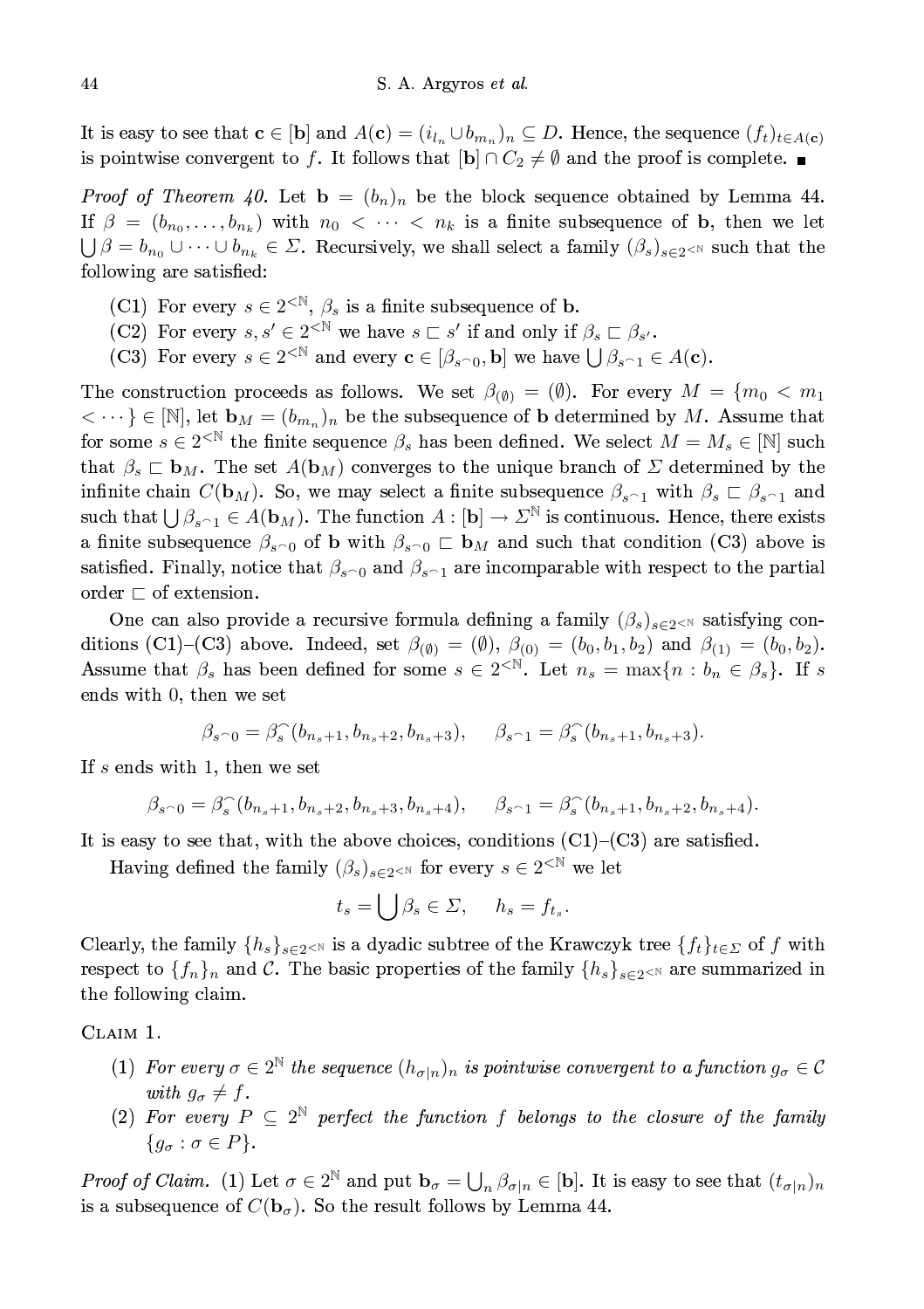(2) Assume not. Then there exist  $P \subseteq 2^{\mathbb{N}}$  perfect and a neighborhood V of f in  $\mathbb{R}^X$ such that  $g_{\sigma} \notin \overline{V}$  for all  $\sigma \in P$ . By part (1), for every  $\sigma \in P$  there exists  $n_{\sigma} \in \mathbb{N}$  such that  $h_{\sigma|n} \notin V$  for all  $n \geq n_{\sigma}$ . For every  $n \in \mathbb{N}$  let  $P_n = \{\sigma \in P : n_{\sigma} \leq n\}$ . Then each  $P_n$  is a closed subset of P and clearly  $P = \bigcup_n P_n$ . Thus, there exist  $n_0 \in \mathbb{N}$  and  $Q \subseteq 2^{\mathbb{N}}$  perfect with  $Q \subseteq P_{n_0}$ . It follows that  $h_{\sigma|n} \notin V$  for all  $\sigma \in Q$  and  $n \geq n_0$ . Let  $\tau$ be the lexicographical minimum of Q. We may select a sequence  $(\sigma_k)_k$  in Q such that, setting  $s_k = \tau \wedge \sigma_k$  for all  $k \in \mathbb{N}$ , we have  $\sigma_k \to \tau$ ,  $\tau \prec \sigma_k$  and  $|s_k| > n_0$ . Notice that  $s_k^0$   $\subset \tau$  while  $s_k^0$   $1 \subset \sigma_k$  and  $|s_k^0| > n_0$ . Hence, by our assumptions on the set Q and the definition of  $\{h_s\}_{s\in 2\leq \mathbb{N}}$ , we get

(1) 
$$
h_{s_k^{\frown}1} = f_{t_{s_k^{\frown}1}} \notin V \quad \text{ for all } k \in \mathbb{N}.
$$

We are ready to derive the contradiction. We set  $\mathbf{b}_{\tau} = \bigcup_{n} \beta_{\tau|n} \in [\mathbf{b}]$ . As  $\beta_{s_{n}^{\frown}0} \sqsubset \mathbf{b}_{\tau}$ , by property (C3) in the above construction, we see that  $t_{s_k^{\frown}1} = \bigcup \beta_{s_k^{\frown}1} \in A(\mathbf{b}_{\tau})$  for all  $k \in \mathbb{N}$ . By Lemma 44, the sequence  $(f_t)_{t \in A(\mathbf{b}_\tau)}$  is pointwise convergent to the function f. It follows that  $(f_{t_{s_{k}}})_k$  is also pointwise convergent to f, which clearly contradicts (1) above.  $\blacklozenge$ 

We apply Theorem 21 to the family  $\{h_s\}_{s\in 2\le N}$  and we get a regular dyadic subtree  $T = (s_t)_{t \in 2 \le N}$  of  $2^{< N}$  such that the family  $\{h_{s_t}\}_{t \in 2 \le N}$  is canonicalized. The main claim is the following.

# CLAIM 2. The family  $\{h_{s_t}\}_{t\in 2\leq N}$  is equivalent to the canonical dense family of  $\hat{A}(2^N)$ .

*Proof of Claim.* In order to prove the claim we will isolate a property of the whole family  $\{h_s\}_{s\in 2\leq N}$  (property (Q) below). Let S be an arbitrary regular dyadic subtree of  $2^{< \mathbb{N}}$ . Notice that  $g_{\sigma} \in \overline{\{h_s\}}_{s \in S}^p$  for every  $\sigma \in [\hat{S}]$ . By property (2) in Claim 1, we see that the function f belongs to the pointwise closure of  $\{h_s\}_{s\in S}$  in  $\mathbb{R}^X$ . By the Bourgain–Fremlin–Talagrand theorem there exists  $A \subseteq S$  such that the sequence  $(h_s)_{s \in A}$ is pointwise convergent to f. By property  $(1)$  in Claim 1, we see that A can be chosen to be an antichain converging to some  $\sigma \in [\hat{S}]$ . As all these facts hold for every regular dyadic subtree S of  $2^{\lt N}$  we arrive at the following property of the family  $\{h_s\}_{s\in 2^{\lt N}}$ :

(Q) For every regular dyadic subtree S of  $2^{<\mathbb{N}}$ , there exist two antichains  $A_1, A_2$  of S and  $\sigma_1, \sigma_2 \in [\hat{S}]$  with  $\sigma_1 \neq \sigma_2$  such that  $A_1$  converges to  $\sigma_1$ ,  $A_2$  converges to  $\sigma_2$ and both sequences  $(h_s)_{s \in A_1}$  and  $(h_s)_{s \in A_2}$  are pointwise convergent to f.

Now let  $T = (s_t)_{t \in 2 \le N}$  be the regular dyadic subtree of  $2^{< N}$  such that the family  $\{h_{s_t}\}_{t \in 2 \le N}$ is canonicalized. Invoking property  $(Q)$  above and referring to the description of the families  $\{d_t^i : t \in 2^{< \mathbb{N}}\}$   $(1 \leq i \leq 7)$ , we see that  $\{h_{s_t}\}_{t \in 2^{< \mathbb{N}}}$  must be equivalent to either the canonical dense family of  $A(2^{\lt N})$  or the canonical dense family of  $\hat{A}(2^{\mathbb{N}})$ . By property (1) in Claim 1, the first case is impossible. It follows that  $\{h_{s_t}\}_{t\in 2^{<\mathbb{N}}}$  must be equivalent to the canonical dense family of  $\hat{A}(2^{\mathbb{N}})$ .

Let  $T = (s_t)_{t \in 2 \le N}$  and  $\{h_{s_t}\}_{t \in 2 \le N}$  be as above. Observe that for every  $t \in 2^{\le N}$  there exists a unique  $n_t \in \mathbb{N}$  with  $h_{s_t} = f_{n_t}$ . Thus, by passing to a dyadic subtree of T if necessary and invoking the minimality of the canonical dense family of  $\hat{A}(2^{\mathbb{N}})$ , we deduce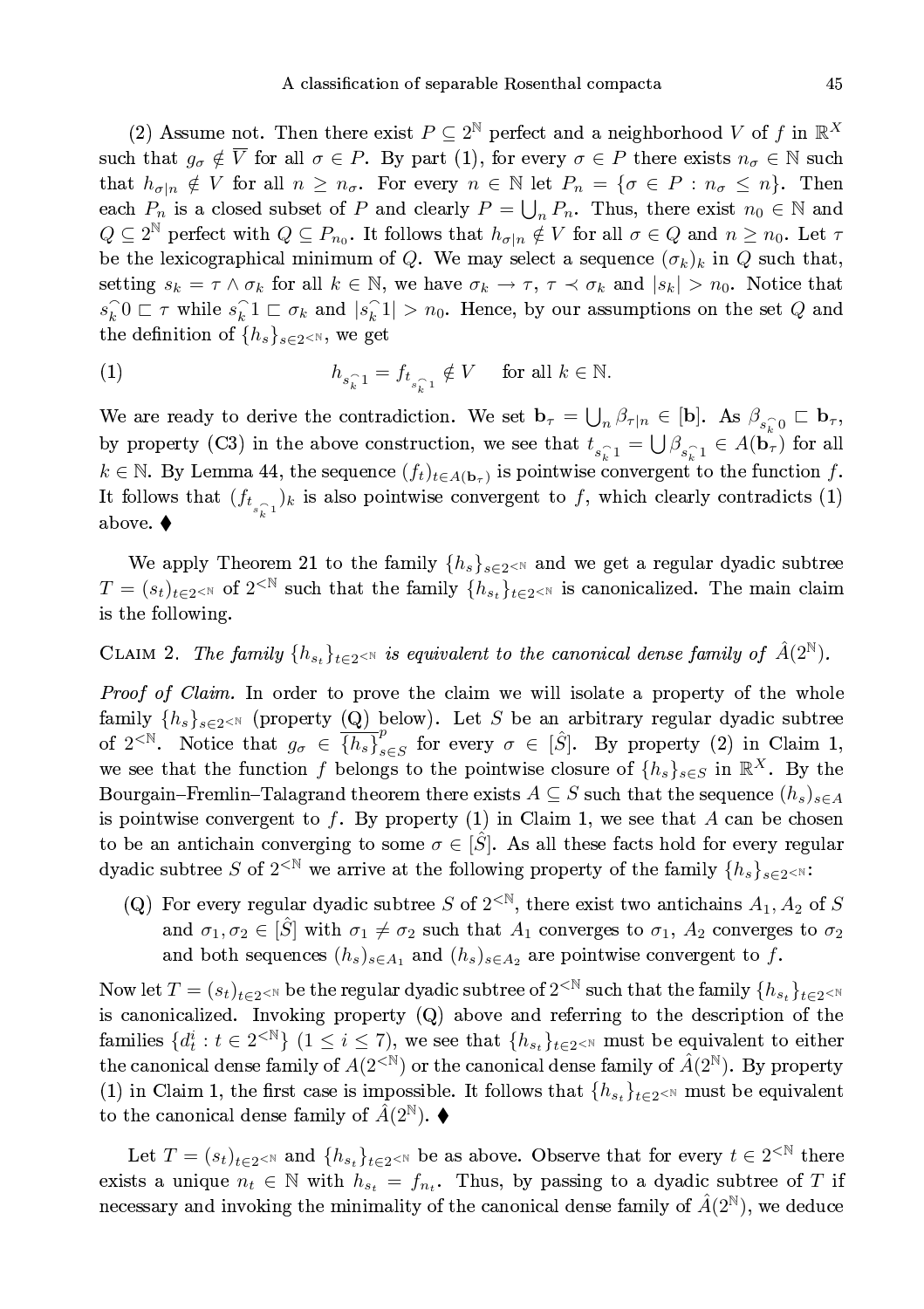that the function  $2^{\langle \mathbb{N} \rangle} \ni t \mapsto n_t \in \mathbb{N}$  is a canonical injection and that the map

$$
\hat{A}(2^{\mathbb{N}}) \ni v_t \mapsto f_{n_t} \in \mathcal{K}
$$

extends to a homeomorphism  $\Phi$  between  $\hat{A}(2^{\mathbb{N}})$  and  $\overline{\{f_{n_t}\}}_{t=2^{\mathbb{N}}}^p$ . That this homeomorphism sends 0 to  $f$  is an immediate consequence of property (Q) in Claim 2 above. Moreover, by Claim 1(1), we see that  $\Phi(\delta_{\sigma}) \in \mathcal{C}$  for every  $\sigma \in 2^{\mathbb{N}}$ .

By Theorem 40 and Proposition  $24(1)$  we get the following corollary.

COROLLARY 45. Let K be a separable Rosenthal compact on a Polish space  $X, \{f_n\}_n$  a countable dense subset of K and  $f \in K$ . If f is a non- $G_{\delta}$  point of K, then there exists a canonical homeomorphic embedding of  $\hat{A}(2^{\mathbb{N}})$  into K with respect to  $\{f_n\}_n$  which sends 0 to  $f$ .

After a first draft of the present paper was complete, S. Todorcevic informed us ( $[T<sub>0</sub>3]$ ) that he is aware of the above corollary with a proof based on his approach in [To1].

We notice that if K is a non-metrizable separable Rosenthal compact on a Polish space X, then the constant function 0 is a non- $G_{\delta}$  point of  $\mathcal{K} - \mathcal{K}$ . Indeed, since K is non-metrizable, for every  $D \subseteq X$  countable there exist  $f, g \in \mathcal{K}$  with  $f \neq g$  and such that  $f|_{D}=g|_{D}$ . This easily implies that 0 is a non- $G_{\delta}$  point of  $K-K$ . By Corollary 45, we see that there exists a homeomorphic embedding of  $\hat{A}(2^{\mathbb{N}})$  into  $\mathcal{K} - \mathcal{K}$  with 0 as the unique non- $G_{\delta}$  point of its image. This fact can be lifted to the class of analytic subspaces, as follows.

COROLLARY 46. Let K be a separable Rosenthal compact and C an analytic subspace of K which is non-metrizable. Let also  $D = \{f_n\}_n$  be a countable dense subset of K witnessing the analyticity of C. Then there exists a family  $\{f_t\}_{t\in 2\leq N}\subseteq D-D$ , equivalent to the canonical dense family of  $\hat{A}(2^{\mathbb{N}})$ , with  $Acc({f_t : t \in 2^{\leq \mathbb{N}}}) \subseteq C - C$  and such that the constant function 0 is the unique non- $G_{\delta}$  point of  $\overline{\{f_t\}}_{t=2}^p$ 

*Proof.* Let  $\{g_n\}_n$  be an enumeration of the set  $D - D$  which is dense in  $\mathcal{K} - \mathcal{K}$ . It is easy to see that  $C-C$  is an analytic subspace of  $K-K$  with this being witnessed by the sequence  $\{g_n\}_n$ . Moreover, as C is non-metrizable, the constant function 0 belongs to  $C-C$  and it is a non- $G_{\delta}$  point of it. By Theorem 40, the result follows.

### 8. Connections with Banach space theory

This section is devoted to applications, motivated by the results obtained in [ADK2], of the embedding of  $\hat{A}(2^{\mathbb{N}})$  in analytic subspaces of separable Rosenthal compacta containing 0 as a non- $G_{\delta}$  point. The first one concerns the existence of unconditional families. The second deals with spreading and level unconditional tree bases.

**8.1.** Existence of unconditional families. We recall that a family  $\{x_i\}_{i\in I}$  in a Banach space X is said to be 1-unconditional if for every  $F \subseteq G \subseteq I$  and every  $(a_i)_{i \in G} \in \mathbb{R}^G$  we have

$$
\Big\|\sum_{i\in F} a_i x_i\Big\| \le \Big\|\sum_{i\in G} a_i x_i\Big\|.
$$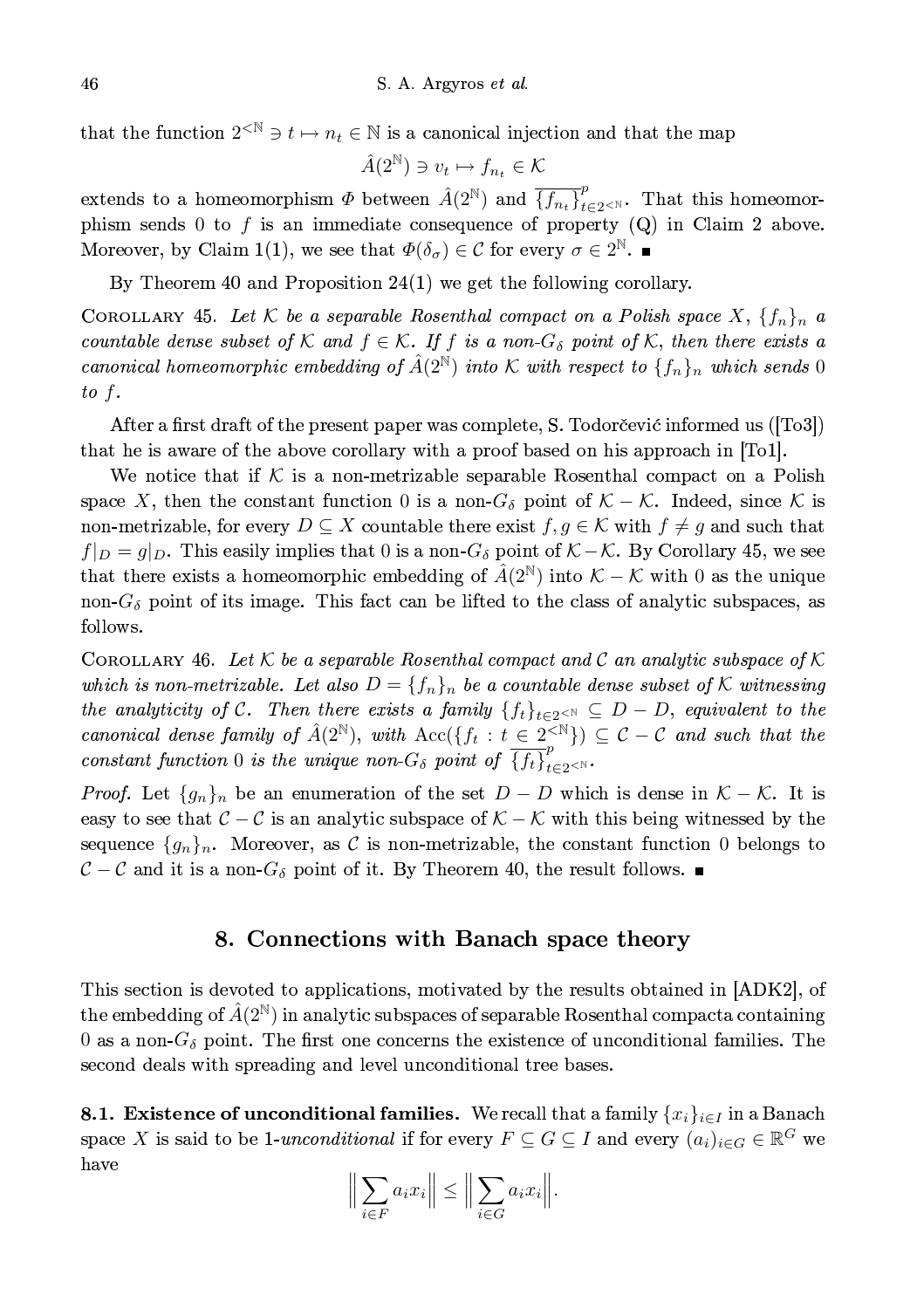We will need the following reformulation of Theorem 4 in [ADK2], to which we also refer the reader for the proof.

THEOREM 47. Let X be a Polish space and  $\{f_{\sigma} : \sigma \in 2^{\mathbb{N}}\}$  be a bounded family of realvalued functions on  $X$  which is pointwise discrete and has the constant function  $0$  as the unique accumulation point in  $\mathbb{R}^X$ . Assume that the map  $\Phi: 2^{\mathbb{N}} \times X \to \mathbb{R}$  defined by  $\Phi(\sigma, x) = f_{\sigma}(x)$  is Borel. Then there exists a perfect subset P of  $2^{\mathbb{N}}$  such that the family  ${f_{\sigma}: \sigma \in P}$  is 1-unconditional in the supremum norm.

In [ADK2] it is shown that if X is a separable Banach space not containing  $\ell_1$  and with non-separable dual, then  $X^{**}$  contains a 1-unconditional family of the size of the continuum. This result can be lifted to the framework of separable Rosenthal compacta, as follows.

THEOREM 48. Let K be a separable Rosenthal compact on a Polish space X. Let also C be an analytic subspace of  $K$  consisting of bounded functions.

- (a) If C contains the function 0 as a non- $G_{\delta}$  point, then there exists a family  $\{f_{\sigma}$ :  $\sigma \in 2^{\mathbb{N}}$  in C which is 1-unconditional in the supremum norm, pointwise discrete and having 0 as the unique accumulation point.
- (b) If C is non-metrizable, then there exists a family  $\{f_{\sigma}-g_{\sigma}:\sigma\in 2^{\mathbb{N}}\}$ , where  $f_{\sigma}, g_{\sigma} \in \mathcal{C}$  for all  $\sigma \in 2^{\mathbb{N}}$ , which is 1-unconditional in the supremum norm.

*Proof.* (a) Let  $D = \{f_n\}_n$  be a countable dense subset of K witnessing the analyticity of C. As 0 is a non- $G_{\delta}$  point of C, by Theorem 40 there exists a family  $\{f_t\}_{t\in 2\leq N}\subseteq D$ , equivalent to the canonical dense family of  $\hat{A}(2^{\mathbb{N}})$ , with  $Acc({f_t : t \in 2^{\leq \mathbb{N}}}) \subseteq \mathcal{C}$  and such that the constant function 0 is the unique non- $G_{\delta}$  point of  $\overline{\{f_t\}}_{t\in 2\leq N}^{\nu}$ . For every  $\sigma \in 2^{\mathbb{N}}$ let  $f_{\sigma}$  be the pointwise limit of the sequence  $(f_{\sigma|n})_n$ . Clearly, the family  $\{f_{\sigma} : \sigma \in 2^{\mathbb{N}}\}\$ is pointwise discrete and has 0 as the unique accumulation point. Moreover, it is easy to see that the map  $\Phi: 2^{\mathbb{N}} \times X \to \mathbb{R}$  defined by  $\Phi(\sigma, x) = f_{\sigma}(x)$  is Borel. By Theorem 47, the result follows.

(b) This follows by Corollary 46 and Theorem 47.  $\blacksquare$ 

Actually, we can strengthen the properties of the family  $\{f_{\sigma} : \sigma \in 2^{\mathbb{N}}\}\$ obtained by part (a) of Theorem 48 as follows.

THEOREM 49. Let  $K$  be a separable Rosenthal compact on a Polish space X and C be an analytic subspace of  $K$  consisting of bounded functions. Assume that  $C$  contains the function 0 as a non- $G_{\delta}$  point. Then there exist a family  $\{(g_{\sigma}, x_{\sigma}) : \sigma \in 2^{\mathbb{N}}\} \subseteq \mathcal{C} \times X$  and  $\varepsilon > 0$  satisfying  $|g_{\sigma}(x_{\sigma})| > \varepsilon$ ,  $g_{\sigma}(x_{\tau}) = 0$  if  $\sigma \neq \tau$  and such that the family  $\{g_{\sigma} : \sigma \in 2^{\mathbb{N}}\}$ is 1-unconditional in the supremum norm and has 0 as the unique accumulating point.

*Proof.* Let  $\{f_{\sigma} : \sigma \in 2^{\mathbb{N}}\}\subseteq \mathcal{C}$  be the family obtained by Theorem 48(a). We notice that, by the proof of Theorem 48, the map  $\Phi: 2^{\mathbb{N}} \times X \to \mathbb{R}$  defined by  $\Phi(\sigma, x) = f_{\sigma}(x)$  is Borel. Using this and passing to a perfect subset of  $2^{\mathbb{N}}$  if necessary, we may find  $\varepsilon > 0$  such that  $||f_{\sigma}||_{\infty} > \varepsilon$  for all  $\sigma \in 2^{\mathbb{N}}$ . Define  $N \subseteq 2^{\mathbb{N}} \times X$  by

$$
(\sigma, z) \in N \iff |f_{\sigma}(z)| > \varepsilon.
$$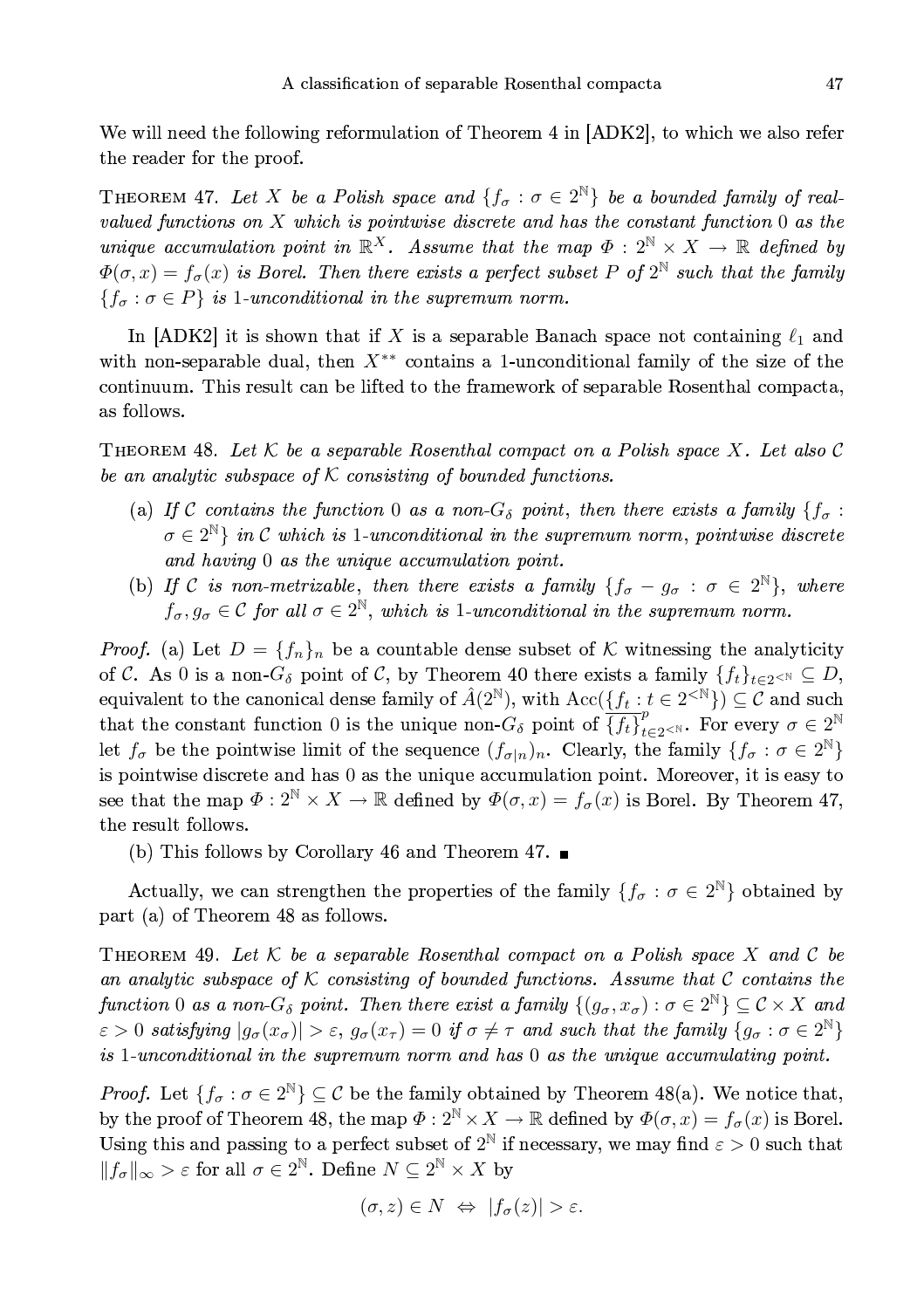As the map  $\Phi$  is Borel, we see that the set N is Borel. Moreover, by the choice of  $\varepsilon$ , for every  $\sigma \in 2^{\mathbb{N}}$  the section  $N_{\sigma} = \{z : (\sigma, z) \in N\}$  of N at  $\sigma$  is non-empty. By the Yankov-von Neumann uniformization theorem (see [Ke, Theorem 18.1]), there exists a map

$$
2^{\mathbb{N}} \ni \sigma \mapsto z_{\sigma} \in X
$$

which is measurable with respect to the  $\sigma$ -algebra generated by the analytic sets and such that  $(\sigma, z_{\sigma}) \in N$  for every  $\sigma \in 2^{\mathbb{N}}$ . Invoking the classical fact that analytic sets have the Baire property, by Theorem 8.38 in [Ke] and passing to a further perfect subset of  $2^{\mathbb{N}}$  if necessary, we may assume that the map  $\sigma \mapsto z_{\sigma}$  is actually continuous.

For every  $m \in \mathbb{N}$  define  $A_m \subseteq 2^{\mathbb{N}} \times 2^{\mathbb{N}}$  by

$$
(\sigma,\tau)\in A_m \Leftrightarrow |f_\tau(z_\sigma)| > \frac{1}{m+1}.
$$

Notice that the set  $A_m$  is Borel. Since the family  $\{f_{\sigma} : \sigma \in 2^{\mathbb{N}}\}\)$  accumulates to 0, we see that for every  $\sigma \in 2^{\mathbb{N}}$  the section  $(A_m)_{\sigma} = {\tau : (\sigma, \tau) \in A_m}$  of  $A_m$  at  $\sigma$  is finite, hence meager in  $2^{\mathbb{N}}$ . By the Kuratowski-Ulam theorem (see [Ke, Theorem 8.41]), the set  $A_m$ is meager in  $2^{\mathbb{N}} \times 2^{\mathbb{N}}$ . Hence so is

$$
A = \bigcup_{m \in \mathbb{N}} A_m.
$$

By a result of J. Mycielski (see [Ke, Theorem 19.1]) there exists  $P \subseteq 2^{\mathbb{N}}$  perfect such that for every  $\sigma, \tau \in P$  with  $\sigma \neq \tau$  we have  $(\sigma, \tau) \notin A$  and  $(\tau, \sigma) \notin A$ . This implies that  $f_{\tau}(z_{\sigma}) = 0$  and  $f_{\sigma}(z_{\tau}) = 0$ . We fix a homeomorphism  $h: 2^{\mathbb{N}} \to P$  and we set  $g_{\sigma} = f_{h(\sigma)}$  and  $x_{\sigma} = z_{h(\sigma)}$  for every  $\sigma \in 2^{\mathbb{N}}$ . Clearly, the family  $\{(g_{\sigma}, x_{\sigma}) : \sigma \in 2^{\mathbb{N}}\}$  is as desired.

The proof of the corresponding result in [ADK2] is based on Ramsey and Banach space tools, avoiding the embedding of  $\hat{A}(2^{\mathbb{N}})$  into  $(B_{X^{**}}, w^*)$ .

We recall that a Banach space X is said to be representable if X is isomorphic to a subspace of  $\ell_{\infty}(\mathbb{N})$  which is analytic in the weak\* topology (see [GT], [GL] and [AGR]). We close this subsection with the following.

THEOREM 50. Let X be a non-separable representable Banach space. Then  $X^*$  contains an unconditional family of size  $|X^*|$ .

*Proof.* Identify X with its isomorphic copy in  $\ell_{\infty}(\mathbb{N})$ . Then  $B_X$  is an analytic subset of  $(B_{\ell_{\infty}},w^*)$ . Let  $f:\mathbb{N}^{\mathbb{N}}\to B_X$  be an onto continuous map. Let  $\{x_n\}_n$  be a norm dense subset of  $\ell_1(\mathbb{N})$ . Viewing  $\ell_1$  as a subspace of  $\ell_{\infty}^*$ , we define  $f_n : \mathbb{N}^{\mathbb{N}} \to \mathbb{R}$  by  $f_n = x_n \circ f$ . Then  $\{f_n\}_n$  is a uniformly bounded sequence of continuous real-valued functions on  $\mathbb{N}^{\mathbb{N}}$ . Notice that  $\overline{\{f_n\}}_n^p = \{x^* \circ f : x^* \in B_{X^*}\}\$ , which can be naturally identified with  $\{x^*|_{B_X}: x^* \in B_{X^*}\}.$  By the non-effective version of Debs' theorem (see [AGR]) we have the following alternatives.

CASE 1: There exist an increasing sequence  $(n_k)_k$ , a continuous map  $\phi: 2^{\mathbb{N}} \to \mathbb{N}^{\mathbb{N}}$  and real numbers  $a < b$  such that for every  $\sigma \in 2^{\mathbb{N}}$  and every  $k \in \mathbb{N}$ , if  $\sigma(k) = 0$  then  $f_{n_k}(\phi(\sigma)) < a$ , while if  $\sigma(k) = 1$ , then  $f_{n_k}(\phi(\sigma)) > b$ . In this case, for every  $p \in \beta \mathbb{N}$  we set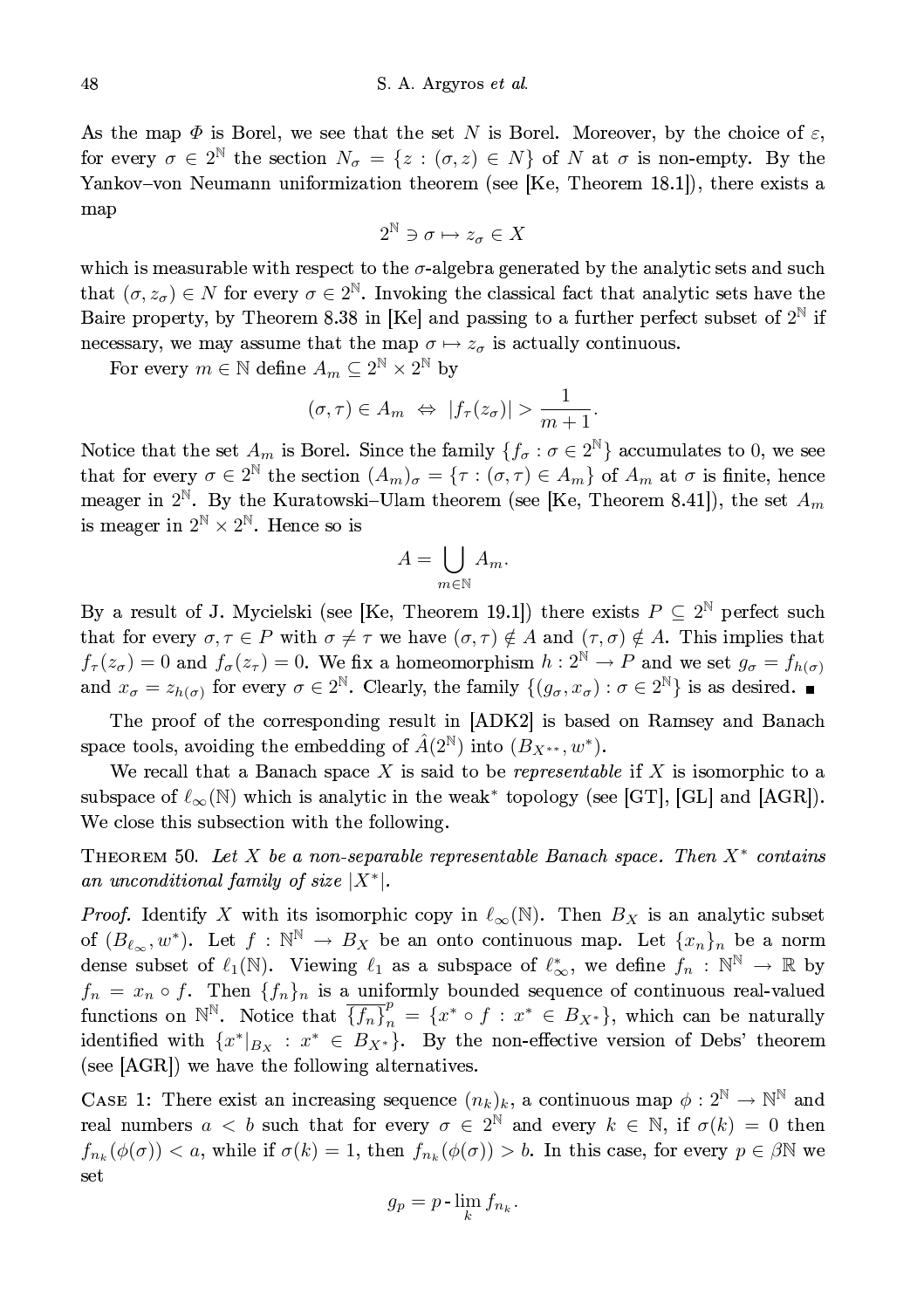Then  $g_p = x_p^*|_{B_X}$  for some  $x_p^* \in X^*$ . We claim that  $\{x_p^* : p \in \beta \mathbb{N}\}\$ is equivalent to the natural basis of  $\ell_1(2^c)$ . To see this, observe that  $g_p(\phi(\sigma)) \leq a$  if and only if  ${k : \sigma(k) = 0} \in p$ , and  $g_p(\phi(\sigma)) \geq b$  if and only if  ${k : \sigma(k) = 1} \in p$ . Setting  $A_p = [g_p \leq a]$  and  $B_p = [g_p \geq b]$  for all  $p \in \beta \mathbb{N}$ , we see that the family  $(A_p, B_p)_{p \in \beta \mathbb{N}}$  is an independent family of disjoint pairs. By Rosenthal's criterion, the family  $\{g_p : p \in \beta \mathbb{N}\}\$ is equivalent to  $\ell_1(2^c)$ . Thus, so is  $\{x_p^*: p \in \beta \mathbb{N}\}.$ 

CASE 2: The sequence  $\{f_n\}_n$  is relatively compact in  $\mathcal{B}_1(\mathbb{N}^{\mathbb{N}})$ . In this case, as X is non-separable,  $0 \in \overline{\{f_n\}}_n^p$  is a non- $G_\delta$  point. Thus, by Theorem 48(a), there exists a 1-unconditional family in  $X^*$  of the size of the continuum.  $\blacksquare$ 

It can also be shown that every representable Banach space has a separable quotient (see Theorem 15 in [ADK2]). For further applications of the existence of unconditional families we refer the reader to [ADK2].

8.2. Spreading and level unconditional tree bases. We start with the following definition.

DEFINITION 51. Let  $X$  be a Banach space.

- (1) A tree basis is a bounded family  $\{x_t\}_{t\in 2\le N}$  in X which is Schauder basic when enumerated according to the canonical bijection  $\phi_0$  between  $2^{<\mathbb{N}}$  and N.
- (2) A tree basis  $\{x_t\}_{t\in 2\le N}$  is said to be *spreading* if there exists  $(\varepsilon_n)_n \downarrow 0$  such that for any  $n, m \in \mathbb{N}$  with  $n < m$ , any  $0 \leq d < 2^n$  and any pair  $\{s_i\}_{i=0}^d \subseteq 2^n$  and  $\{t_i\}_{i=0}^d \subseteq 2^m$  with  $s_i \sqsubset t_i$  for all  $i \in \{0,\ldots,d\}$ , we have  $||T|| \cdot ||T^{-1}|| < 1 + \varepsilon_n$ where  $T: \text{span}\{x_{s_i} : i = 0, \ldots, d\} \to \text{span}\{x_{t_i} : i = 0, \ldots, d\}$  is the natural 1-1 and onto linear operator.
- (3) A tree basis  $\{x_t\}_{t\in 2\le N}$  is said to be *level unconditional* if there exists  $(\varepsilon_n)_n \downarrow 0$ such that for every  $n \in \mathbb{N}$ , the family  $\{x_t : t \in 2^n\}$  is  $(1 + \varepsilon_n)$ -unconditional.

In [ADK2] the existence of spreading and level unconditional tree bases was established for every separable Banach space X not containing  $\ell_1$  and with non-separable dual.

This result can be extended in the frame of separable Rosenthal compacta, as follows.

THEOREM 52. Let  $K$  be a uniformly bounded separable Rosenthal compact on a compact metrizable space  $X$  and having a countable dense subset  $D$  of continuous functions. Let also  $(\varepsilon_n)_n$  be a decreasing sequence of positive reals with  $\varepsilon_n\to 0.$  Assume that the constant function 0 is a non- $G_{\delta}$  point of K. Then there exists a family  $\{u_t\}_{t\in 2\le N}\subseteq \text{conv}(D)$ equivalent to the canonical dense family of  $\hat{A}(2^{\mathbb{N}})$  such that, if we set  $g_{\sigma} = \lim_{n} u_{\sigma|n}$  for all  $\sigma \in 2^{\mathbb{N}},$  the following are satisfied:

- (1) The function 0 is the unique non- $G_{\delta}$  point of  $\overline{\{u_t\}}_{t=2^{<\aleph}}^{\nu}$ .
- (2) The family  $\{u_t\}_{t\in 2\leq N}$  is a tree basis with respect to the supremum norm.
- (3) The family  $\{g_{\sigma} : \sigma \in 2^{\mathbb{N}}\}$  is a subset of K and is 1-unconditional.
- (4) For every  $n \in \mathbb{N}$ , if  $\{t_0 \prec \cdots \prec t_{2^n-1}\}$  is the  $\prec$  increasing enumeration of  $2^n$ , then for every  $\{\sigma_0, \ldots, \sigma_{2n-1}\} \subseteq 2^{\mathbb{N}}$  with  $t_i \sqsubset \sigma_i$  for all  $i \in \{0, \ldots, 2^n - 1\}$  the sequence  $(g_{\sigma_i})_{i=0}^{2^n - 1}$  is  $(1 + \varepsilon_n)$ -equivalent to  $(u_{t_i})_{i=0}^{2^n - 1}$ .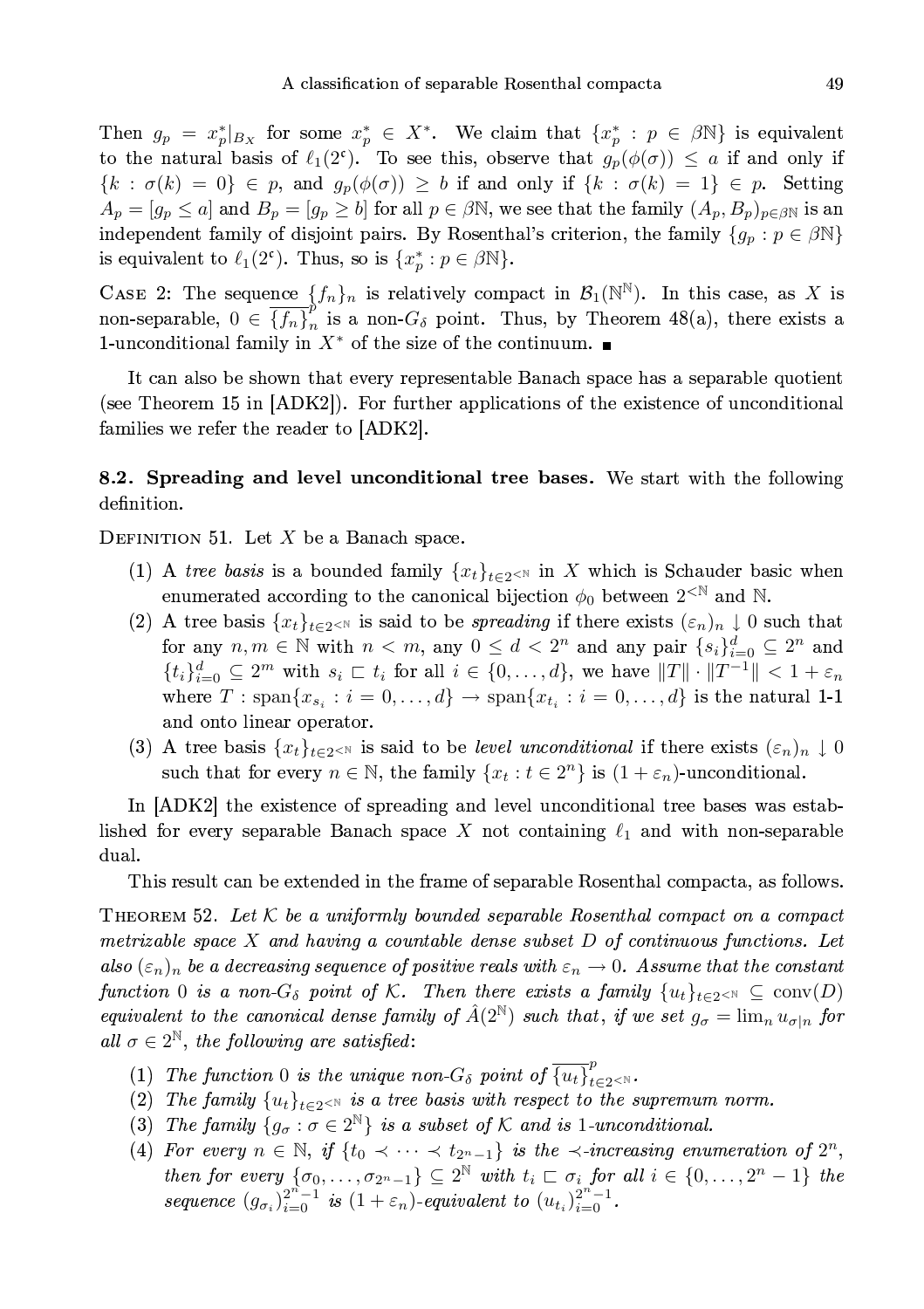The proof of the above result is a slight modification of Theorem 17 in [ADK2], to wish we also refer the reader for more information.

We close this subsection with the following result whose proof is based on Stegall's construction [St].

THEOREM 53. Let X be a Banach space such that  $X^*$  is separable and  $X^{**}$  is nonseparable. Let also  $\varepsilon > 0$ . Then there exists a family  $\{u_t\}_{t \in 2 \le N} \subseteq B_X$  such that:

- (i) The family  $\{u_t\}_{t\in 2\leq N}$  is equivalent to the canonical dense family of  $2^{\leq N}$ .
- (ii) For every  $\sigma \in 2^{\mathbb{N}}$ , if  $y_{\sigma}^{**}$  is the weak<sup>\*</sup> limit of  $(u_{\sigma|n})_n$ , then there exists  $y_{\sigma}^{***} \in$  $X^{***}$  with  $||y^{***}_{\sigma}|| \leq 1+\varepsilon$  and such that  $y^{***}_{\sigma}(y^{**}_{\sigma}) = 1$  while  $y^{***}_{\sigma}(y^{**}_{\tau}) = 0$  for all  $\tau \neq \sigma$ .
- (iii) For every  $n \in \mathbb{N}$ , if  $\{t_0 \prec \cdots \prec t_{2^n-1}\}$  is the  $\prec$ -increasing enumeration of  $2^n$ , then for every  $\{\sigma_0, \ldots, \sigma_{2^n-1}\} \subseteq 2^{\mathbb{N}}$  with  $t_i \sqsubset \sigma_i$  for all  $i \in \{0, \ldots, 2^n-1\}$ , the sequence  $(y_{\sigma_i}^{**})_{i=0}^{2^n-1}$  is  $(1+1/n)$ -equivalent to  $(u_{t_i})_{i=0}^{2^n-1}$ .

*Proof.* Since  $X^*$  is separable,  $(B_{X^{**}}, w^*)$  is compact metrizable. Fix a compatible metric  $\rho$  for  $(B_{X^{**}}, w^*)$ . Using Stegall's construction [St], we get:

- (C1) a family  $\{x_t^*\}_{t\in 2\leq \mathbb{N}} \subseteq X^*$ ,
- (C2) a family  ${B_t}_{t \in 2^{<\mathbb{N}}}$  of open subsets of  $(B_{X^{**}}, w^*)$

such that for all  $t \in 2^{\leq \mathbb{N}}$  the following are satisfied:

- (P1)  $1 < ||x_t^*|| < 1 + \varepsilon$ .
- $(P2)$   $\overline{B}_{t \cap 0} \cap \overline{B}_{t \cap 1} = \emptyset$ ,  $\overline{B}_{t \cap 0} \cup \overline{B}_{t \cap 1} \subseteq B_t$  and  $\rho$ -diam $(B_t) \leq 1/(|t|+1)$ .
- (P3) For all  $x^{**} \in B_t$ ,  $|x^{**}(x_t^*) 1| < 1/(|t| + 1)$ .

(P4) For all  $t' \neq t$  with  $|t| = |t'|$  and for all  $x^{**} \in B_{t'}$ ,  $|x^{**}(x_t^*)| < 1/(|t| + 1)$ .

By property (P2), for every  $\sigma \in 2^{\mathbb{N}}$  we have  $\bigcap_n B_{\sigma|n} = \{x^{**}\}.$  Moreover, the map  $2^{\mathbb{N}} \ni \sigma \mapsto x_{\sigma}^{**} \in (B_{X^{**}}, w^*)$  is a homeomorphic embedding. By Goldstine's theorem, for every  $t \in 2^{\le N}$  we can choose  $x_t \in B_t \cap X$ . Notice that  $w^*$ - $\lim_n x_{\sigma|n} = x_{\sigma}^{**}$  for all  $\sigma \in 2^{\mathbb{N}}$ . For every  $\sigma \in 2^{\mathbb{N}}$  we choose  $x_{\sigma}^{**} \in \bigcap_n \overline{\{x_{\sigma|k}^*: k \ge n\}}^{w^*}$ . By (P3) we see that  $x_{\sigma}^{***}(x_{\sigma}^{**})=1$  while, by (P4),  $x_{\sigma}^{***}(x_{\tau}^{**})=0$  for all  $\tau \neq \sigma$ . Moreover,

$$
\sup\{|\lambda_i| : i = 0, \dots, n\} \le (1+\varepsilon) \Big\| \sum_{i=0}^n \lambda_i x_{\sigma_i}^{**} \Big\|
$$

for all  $n \in \mathbb{N}$ ,  $\{\sigma_0, \ldots, \sigma_n\} \subseteq 2^{\mathbb{N}}$  and every  $(\lambda_i)_{i=0}^n \in \mathbb{R}^{n+1}$ . Arguing as in the proof of Theorem 17 in [ADK2], we may construct a family  ${u_t}_{t\in2\leq N} \subseteq \text{conv}\{x_t : t \in 2^{and$ a regular dyadic subtree  $S = (s_t)_{t \in 2 \le N}$  of  $2^{< N}$  such that:

(1) For all  $\sigma \in 2^{\mathbb{N}}$ , the sequence  $(u_{\sigma|n})_n$  is weak\* convergent to  $y_{\sigma}^{**}$ , where

$$
y_{\sigma}^{**} = \lim_{n} x_{s_{\sigma|n}}
$$

(2) For every  $n \in \mathbb{N}$ , if  $\{t_0 \prec \cdots \prec t_{2^n-1}\}\$ is the  $\prec$ -increasing enumeration of  $2^n$ , then for every  $\{\sigma_0, \ldots, \sigma_{2^n-1}\} \subseteq 2^{\mathbb{N}}$  with  $t_i \sqsubset \sigma_i$  for all  $i \in \{0, \ldots, 2^n-1\}$  the sequence  $(y_{\sigma_i}^{**})_{i=0}^{2^n-1}$  is  $(1+1/n)$ -equivalent to  $(u_{t_i})_{i=0}^{2^n-1}$ .

For all  $\sigma \in 2^{\mathbb{N}}$ , let  $\bar{\sigma} = \bigcup_{n} s_{\sigma|n} \in 2^{\mathbb{N}}$ . Setting  $y_{\sigma}^{***} = x_{\bar{\sigma}}^{***}$  for all  $\sigma \in 2^{\mathbb{N}}$ , we see that properties (ii) and (iii) in the statement of the theorem are satisfied. Finally, by passing to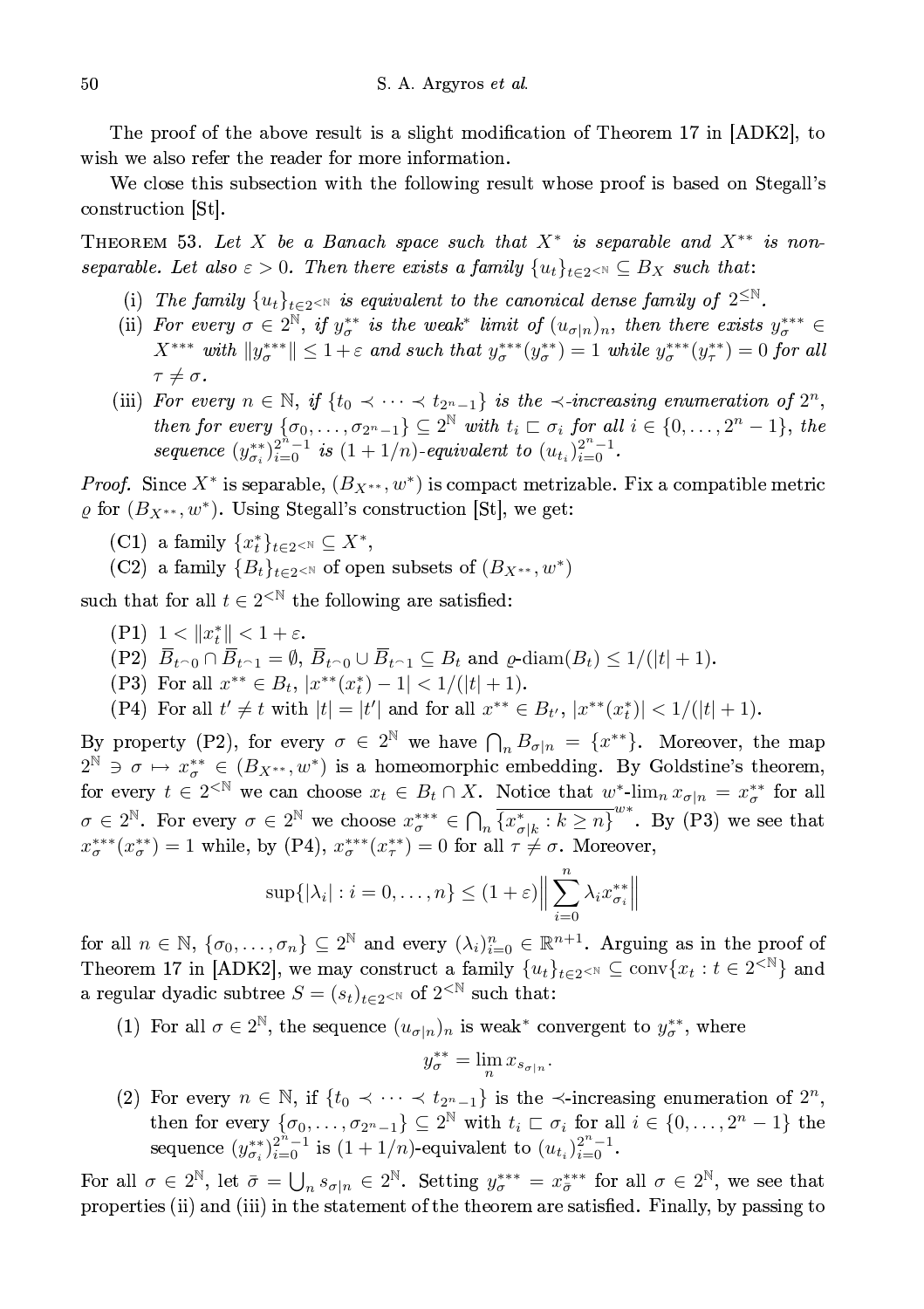a regular dyadic subtree if necessary, we also find that the family  $\{u_t\}_{t\in\mathbb{Z}^{<\mathbb{N}}}$  is equivalent to the canonical dense family of  $2^{\leq N}$ , i.e. property (i) is satisfied.

REMARK 4. (1) We do not know if the family  ${u_t}_{t \in 2}$  obtained in Theorem 53 can be chosen to be Schauder basic or an FDD. It also seems to be unknown whether for every Banach space X with  $X^*$  separable and  $X^{**}$  non-separable, there exists a subspace Y of  $X$  with a Schauder basis such that  $Y^{**}$  is non-separable.

(2) The family  $\{y_{\sigma}^{**} : \sigma \in 2^{\mathbb{N}}\}$  obtained in Theorem 53 cannot be chosen to be unconditional, as the examples of non-separable HI spaces show (see [AAT], [AT]). However, all these second dual, non-separable HI spaces have quotients with separable kernel which contain unconditional families of the cardinality of the continuum. The following problem is motivated by the previous observation.

PROBLEM. Let X be a separable Banach space with  $X^{**}$  non-separable. Does there exist a quotient Y of  $X^{**}$  containing an unconditional family of size  $|X^{**}|$ ?

### References

- [AU] P. Alexandroff and P. Urysohn, Mémoire sur les espaces topologiques compacts dédié à Monsieur D. Egoroff, Verh. Akad. Wetensch. Amsterdam 14 (1929), no. 1.
- $[AAT]$ S. A. Argyros, A. D. Arvanitakis and A. G. Tolias, Saturated extensions, the attractors method and hereditarily James tree spaces, in: Methods in Banach Spaces, J. M. F. Castillo and W. B. Johnson (eds.), London Math. Soc. Lecture Note Ser. 337, Cambridge Univ. Press, 2006, 1-90.
- S. A. Argyros, P. Dodos and V. Kanellopoulos, Tree structures associated to a family  $[ADK1]$ of functions, J. Symbolic Logic 70  $(2005)$ , 681–695.
- $-,-,-$ , Unconditional families in Banach spaces, Math. Ann., to appear.  $[ADK2]$
- $[AFK]$ S. A. Argyros, V. Felouzis and V. Kanellopoulos, A proof of Halpern–Läuchli partition *theorem*, European J. Combin. 23 (2002), 1-10.
- S. A. Argyros, G. Godefroy and H. P. Rosenthal, Descriptive set theory and Banach  $[AGR]$ spaces, in: Handbook of the Geometry of Banach Spaces, Vol. 2, W. B. Johnson and J. Lindenstrauss (eds.), Elsevier, 2003, 1007-1069.
- $[AT]$ S. A. Argyros and A. Tolias, Methods in the theory of hereditarily indecomposable Banach spaces, Mem. Amer. Math. Soc. 170 (2004), no. 806.
- A. Blass, A partition for perfect sets, Proc. Amer. Math. Soc. 82 (1981), 271-277. [Bl]
- $|B|$ J. Bourgain, On convergent sequences of continuous functions, Bull. Soc. Math. Belg.  $32(1980), 235-249.$
- $[BFT]$ J. Bourgain, D. H. Fremlin and M. Talagrand, Pointwise compact sets of Bairemeasurable functions, Amer. J. Math. 100 (1978), 845–886.
- $[D<sub>e</sub>]$ G. Debs, *Effective properties in compact sets of Borel functions*, Mathematika 34  $(1987), 64-68.$
- P. Dodos, Codings of separable compact subsets of the first Baire class, Ann. Pure  $\lbrack \mathrm{Do} \rbrack$ Appl. Logic 142 (2006), 425-441.
- R. Engelking, General Topology, Sigma Ser. Pure Math. 6, Heldermann, Berlin, 1989. ΙEΙ
- J. Farahat, Espaces be Banach contenant  $\ell^1$  d'après H. P. Rosenthal, in: Sém. Maurey- $\mathbb{F}$ Schwartz, École Polytechnique, 1973-74, exp. no. 26.
- G. Godefroy, Compacts de Rosenthal, Pacific J. Math. 91 (1980), 293-306. [Go]
- [CL] G. Godefroy and A. Louveau, Axioms of determinacy and biorthogonal systems, Israel J. Math. 67 (1989), 109-116.